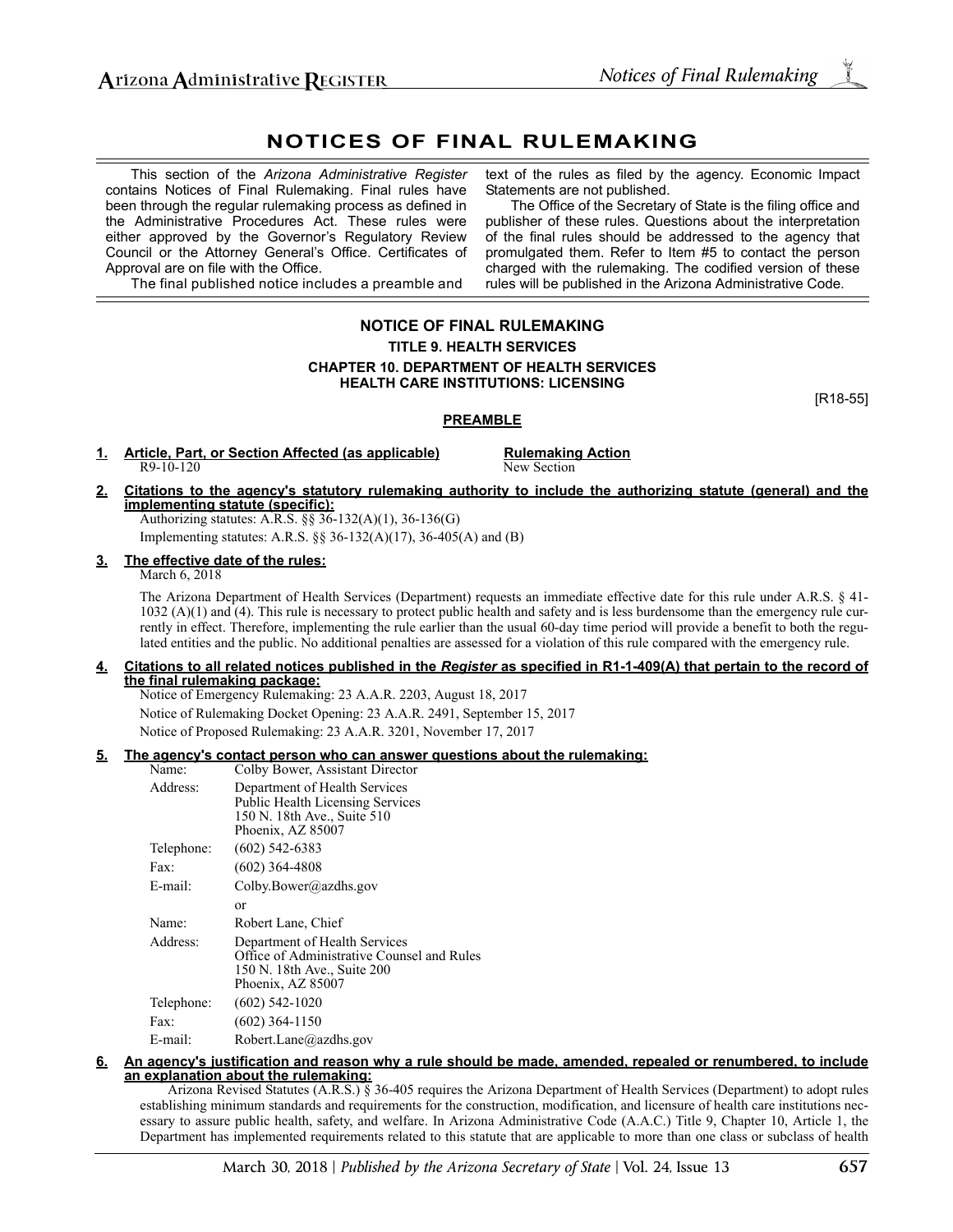care institution.

In the last 15 years, prescription opioid sales in the United States have risen by 300%, resulting in more than 33,000 opioid overdose deaths in 2015 nationwide. In Arizona, 790 individuals died in 2016 of an opioid overdose, a 74% increase since 2012. This figure represents over half of all drug overdoses in Arizona in 2016. In response to this epidemic, Governor Doug Ducey, on June 5, 2017, issued a Declaration of Emergency (Opioid Overdose Epidemic). In compliance with the Governor's Declaration of Emergency and after obtaining an exception from the rulemaking moratorium established by Executive Order 2017-02, the Department has adopted a rule in 9 A.A.C. 10, Article 1 for licensed health care institutions through emergency rulemaking. The emergency rule, effective July 28, 2017, requires licensed heath care institutions to establish, document, and implement policies and procedures for prescribing, ordering, or administering opioids as part of treatment; to include specific processes related to opioids in a licensed health care institution's quality management program; and to notify the Department of the death of a patient from an opioid overdose. The Department also specified requirements with which an individual will need to comply before prescribing opioids, ordering opioids, or administering opioids in the treatment of a patient. To reduce the burden on licensed health care institutions, the Department exempted the prescription, ordering, or administration of opioids as part of treatment for a patient with a terminal condition.

Concurrent with this emergency action, the Department initiated a regular rulemaking to address opioid-related activities in licensed health care institutions. As part of this rulemaking, the Department is revising what is in the emergency rulemaking to address stakeholder concerns and improve the effectiveness of the rule. These changes are described in paragraph 14. By providing licensed health care institutions with comprehensive requirements related to the prescription and use of opioids in treatment, the Department anticipates an immediate effect on opioid prescribing practices, a decrease in the number of unnecessary opioid prescriptions, and an attendant reduction in overdose-related events thereafter. The amendments will conform to rulemaking format and style requirements of the Governor's Regulatory Review Council and the Office of the Secretary of State.

#### **7. A reference to any study relevant to the rule that the agency reviewed and proposes either to rely on or not to rely on in its evaluation of or justification for the rule, where the public may obtain or review each study, all data underlying each study, and any analysis of each study and other supporting material:** The Department based the need for this rulemaking on the following two documents:

- a. The Department's "2016 Arizona Opioid Report," available at http://azdhs.gov/documents/audiences/clinicians/clinicalguidelines-recommendations/prescribing-guidelines/arizona-opioid-report.pdf; and
- b. The U.S. Centers for Disease Control and Prevention's Morbidity and Mortality Weekly Report (MMWR) "Vital Signs: Changes in Opioid Prescribing in the United States, 2006-2015," published July 7, 2017, available at https://www.cdc.gov/ mmwr/volumes/66/wr/mm6626a4.htm?s\_cid=mm6626a4\_w.

Both documents present factual data describing the extent of the opioid epidemic in Arizona and the United States, respectively.

#### **8. A showing of good cause why the rulemaking is necessary to promote a statewide interest if the rulemaking will diminish a previous grant of authority of a political subdivision of this state:** Not applicable

#### **9. A summary of the economic, small business, and consumer impact:**

Annual cost/revenue changes are designated as minimal when \$10,000 or less, moderate when between \$10,000 and \$50,000, and substantial when \$50,000 or greater in additional costs or revenues. A cost is listed as significant when meaningful or important, but not readily subject to quantification. The Department anticipates that persons affected by the rulemaking include the Department, licensed health care institutions, medical practitioners prescribing or ordering an opioid on behalf of a licensed health care institution, personnel members administering an opioid to a patient on behalf of a licensed health care institution or providing assistance in the self-administration of medication for a patient's prescribed opioid, patients of licensed health care institutions and their families, and the general public.

The Department will receive a significant benefit from having a rule that specifically addresses opioid prescribing and treatment in licensed health care institutions by being better able to, and more easily, assess whether a licensed health care institution is adequately addressing the opioid epidemic occurring in Arizona. Since AHCCCS pays for a large proportion of health care costs in Arizona, the Department believes that AHCCCS may receive up to a substantial cost savings through a reduction in the number of hospitalizations or emergency department visits from individuals suffering an opioid overdose as a result of opioids prescribed, ordered, or administered as part of treatment in licensed health care institutions. Other third-party payors may also receive up to a substantial cost savings, depending on the number of subscribers who are spared from an opioid overdose because of the rule.

For most licensed health care institutions, the Department believes that making changes to their policies and procedures to specifically address opioids would cause the licensed health care institution to incur a minimal cost, although there may be a few with extensive ordering, prescribing, or medication administration policies and procedures that could incur a moderate cost. Having these policies and procedures in place may provide a significant benefit to a licensed health care institution from the clarity and specificity of the requirements, which may lead to fewer opioid-related adverse reactions or other negative outcomes for a patient. The Department anticipates that specific processes related to opioids could be incorporated into a licensed health care institution's existing quality management program and, for most licensed health care institutions, believes that including these processes may cause the licensed health care institution to incur minimal costs. If a licensed health care institution identifies a larger number of opioid-related adverse reactions or other negative patient outcomes through their revised quality management program, and then investigates and makes changes or takes action as a result of the identification of a concern, the cost incurred by the licensed health care institution may be higher. As stated above, having specific processes related to opioids as part of a licensed health care institution's quality management program may provide a significant benefit to the licensed health care institution from the clarity and specificity of the requirements, which may lead to fewer opioid-related adverse reactions or other negative outcomes for patients. The Department anticipates that licensed health care institutions not already reporting deaths to the Department may incur a mini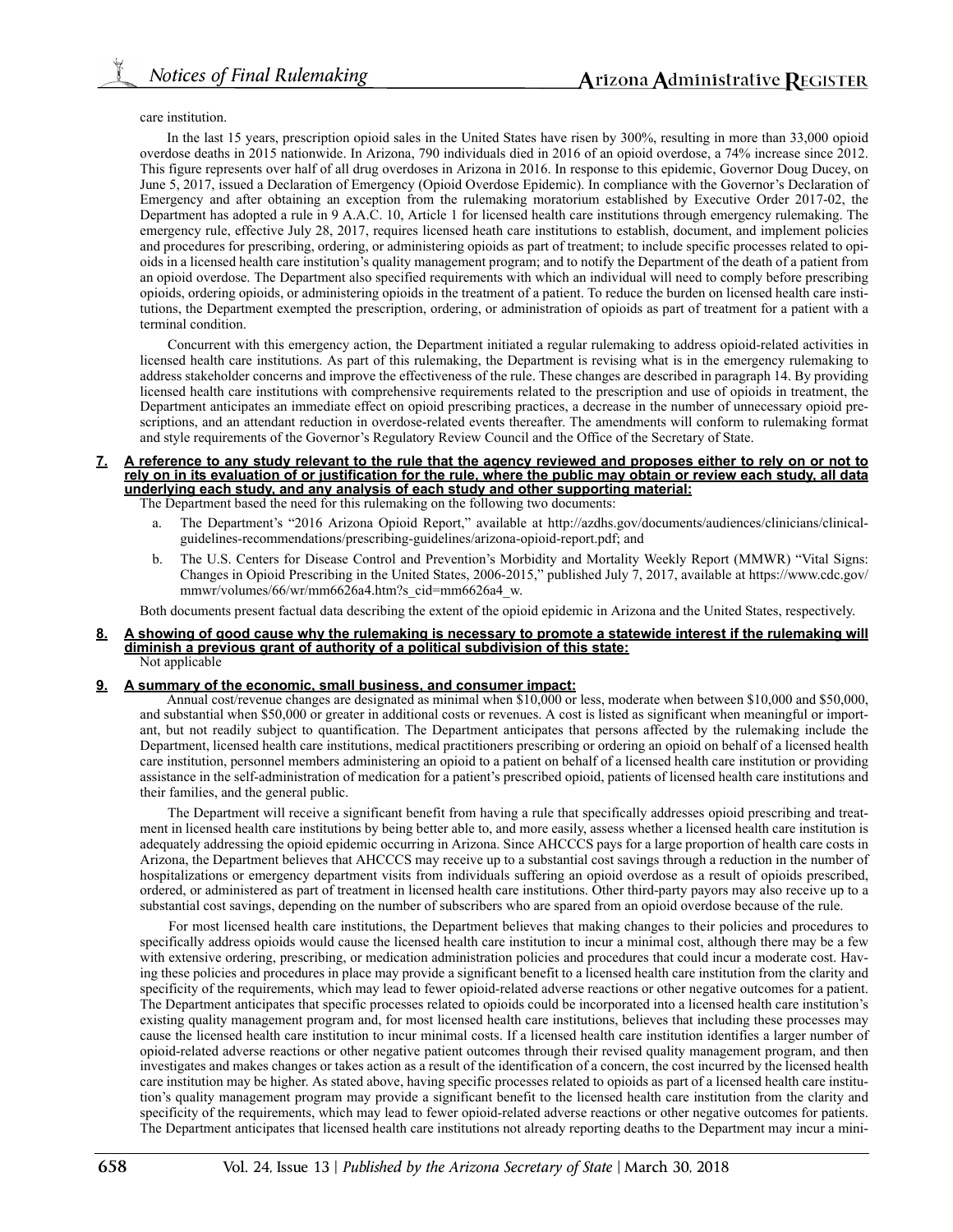mal-to-moderate increase in costs for reporting these deaths, depending on the number of opioid-related deaths being reported. The rule also specifies some clinical requirements that the administrator of a licensed health care institution is required to ensure take place. These requirements may impose minimal-to-substantial increased costs on a health care institution depending on what practices the health care institution is currently employing. The requirements in the rule related to the administration of an opioid to a patient or to providing assistance in the self-administration of medication for a prescribed opioid may cause a licensed health care institution to incur at most a minimal increased cost.

The rule affects medical practitioners (physicians, physician assistants, and registered nurse practitioners) who work for licensed health care institutions through requirements imposed on these licensed health care institutions. The Department believes that the rule may cause an affected medical practitioner to incur minimal-to-moderate additional costs, depending on the number of patients for whom the medical practitioner orders, prescribes, or administers opioids, and to receive a significant benefit from providing better care to a patient. The Department estimates that the requirements in subsection (E) may cause a personnel member to incur at most a minimal cost and to receive a significant benefit from providing better care to a patient.

Since the requirements in the rule were designed to improve the health and safety of patients receiving an opioid medication as part of treatment in a licensed health care institution, the Department anticipates that patients and their families may receive a significant benefit from the requirements in the rule. If a licensed health care institution passes on any increases in cost due to the rule, a patient could incur a minimal increase in the cost of services provided by the licensed health care institution. The Department anticipates that the general public will receive a significant benefit from the rule, which was developed to help combat the opioid overdose epidemic and reduce the number of opioid overdose deaths.

#### **10. A description of any changes between the proposed rulemaking, to include supplemental notices, and the final rulemaking:**

The following changes were made to the rule between the proposed rulemaking and the final rulemaking:

- Clarifying the definition of "prescribe";
- Replacing the definition of "substance use risk assessment" with a definition of "substance use risk" and changing subsections  $(B)(1)(c)(ii)$  and  $(g)(ii)$ ,  $(C)(1)(c)$ , and  $(D)(1)(c)$  to use the phrase "assessment of the patient's substance use risk";
- Clarifying that the policies and procedures required in subsection  $(B)(1)$  may include in what situations informed consent would not be obtained before an opioid is prescribed or ordered for a patient;
- Correcting the typographical error and clarifying that the exceptions in  $(B)(3)$  and  $(E)(3)$  on reporting deaths apply only to subsection  $(G)(1)$ ;
- Clarifying that the exception in subsection (F) applies to subsection (D);
- Adding "patient's representative" to subsections  $(C)(1)(d)$  and  $(D)(1)(d)$ ;
- Clarifying that a physical examination conducted at a referring health care institution, but not necessarily by the referring medical practitioner at the health care institution, could be reviewed and used in lieu of a health care institution conducting a new physical examination of a patient;
- Clarifying that requirements in subsection (E) are also applicable to health care institutions in which an opioid is prescribed or ordered as part of treatment; and
- Correcting typographical or grammatical errors.

### **11. An agency's summary of the public stakeholder comments made about the rulemaking and the agency response to the comments:**

The Department received two written comments during the public comment period. The Department held an oral proceeding for the proposed rule on December 18, 2017, which one stakeholder, who had also submitted a written comment, attended and provided a summarized version of the concerns identified in the written comment.

A summary of the comments received and the Department's responses follows:

| Comment                                                                                                                                                                                                                                                                   | <b>Department's Response</b>                         |
|---------------------------------------------------------------------------------------------------------------------------------------------------------------------------------------------------------------------------------------------------------------------------|------------------------------------------------------|
| In a written comment submitted by a representative<br>of the Arizona Hospital and Health Care Association,<br>several statements of support and several concerns<br>were expressed:<br>- Support for the informed consent requirement in<br>subsection (C) was expressed. | The Department thanks the commenter for the support. |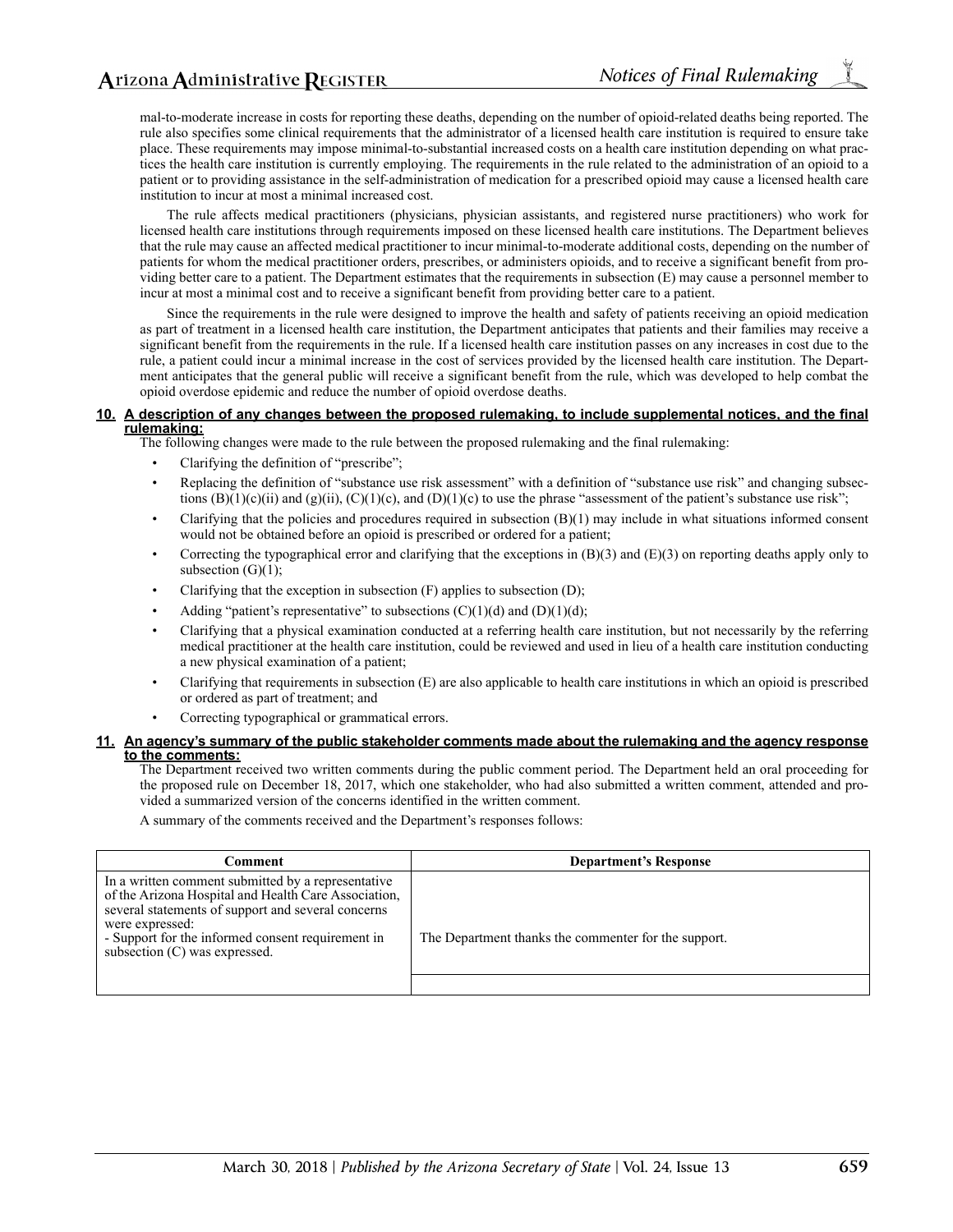$\frac{1}{2}$ 

| - The commenter expressed opposition to the inclu-<br>sion of a requirement for informed consent for an<br>opioid ordered for administration to a patient within a<br>facility, citing that the "risk of addiction associated<br>with opioid treatment in an inpatient setting is not<br>well-documented" and that "[p] atients are very<br>closely monitored" "by and under the supervision<br>of a team of qualified medical professionals." | The Department believes that there is a risk of addiction associated with an<br>opioid begun as part of treatment in an inpatient setting. There are also other<br>risks for a patient administered an opioid as part of treatment in an acute inpa-<br>tient setting. According to a 2012 publication of the Joint Commission, opioids<br>were among the medications most often associated with adverse reactions, with<br>47% of the opioid-related adverse reactions reported to The Joint Commission<br>due to "wrong dose medication errors" and 29% related to "improper monitor-<br>ing of the patient." In addition, since so many individuals have been prescribed<br>opioids, constituting an opioid epidemic, many have developed a substance use<br>disorder. If efforts to reduce the opioid epidemic in Arizona result in more indi-<br>viduals with a substance use disorder obtaining treatment and beginning recov-<br>ery, it would be counterproductive to have an individual in recovery be<br>admitted to an acute, inpatient setting for a non-emergency situation and be<br>administered an opioid without having an opportunity to ask if there were alter-<br>natives to an ordered opioid and giving informed consent for the opioid to be<br>administered. The rule contains exceptions in subsections $(F)$ , and $(G)(1)$ , $(3)$ ,<br>and (4), which should cover situations in which obtaining informed consent<br>would be impossible, overly burdensome without a benefit to patients, or<br>against requirements of good medical practice. These exceptions should be<br>included in the policies and procedures required by subsection $(B)(1)(c)(v)$ .<br>The Department believes that a patient, under usual circumstances, should<br>have a right to know of the risks, benefits, and alternatives to an opioid and<br>give informed consent for the opioid to be administered. The Department is not<br>changing the rule based on this comment. |
|------------------------------------------------------------------------------------------------------------------------------------------------------------------------------------------------------------------------------------------------------------------------------------------------------------------------------------------------------------------------------------------------------------------------------------------------|-----------------------------------------------------------------------------------------------------------------------------------------------------------------------------------------------------------------------------------------------------------------------------------------------------------------------------------------------------------------------------------------------------------------------------------------------------------------------------------------------------------------------------------------------------------------------------------------------------------------------------------------------------------------------------------------------------------------------------------------------------------------------------------------------------------------------------------------------------------------------------------------------------------------------------------------------------------------------------------------------------------------------------------------------------------------------------------------------------------------------------------------------------------------------------------------------------------------------------------------------------------------------------------------------------------------------------------------------------------------------------------------------------------------------------------------------------------------------------------------------------------------------------------------------------------------------------------------------------------------------------------------------------------------------------------------------------------------------------------------------------------------------------------------------------------------------------------------------------------------------------------------------------------------------------------------------------------------------------------------|
| - Support for the inclusion in the rule of R9-10-<br>$120(B)(2)(a)$ , requiring review of opioid-related<br>adverse reactions through the health care institution's<br>quality management program was expressed.                                                                                                                                                                                                                               | The Department thanks the commenter for the support.                                                                                                                                                                                                                                                                                                                                                                                                                                                                                                                                                                                                                                                                                                                                                                                                                                                                                                                                                                                                                                                                                                                                                                                                                                                                                                                                                                                                                                                                                                                                                                                                                                                                                                                                                                                                                                                                                                                                    |
| - The commenter expressed concern that subsection<br>$(D)(1)(a)(ii)$ may disrupt transitions of care to less<br>acute settings if the physical examination from the<br>referring health care institution were conducted by a<br>different medical practitioner from the one who dis-<br>charges the patient and refers the patient to the<br>receiving health care institution.                                                                | It was the Department's intent to ensure a smooth transition of care by includ-<br>ing this subsection in the proposed rule. However, a patient may also be<br>referred for admission to a health care institution by the patient's medical prac-<br>titioner in private practice, rather than by another health care institution. To<br>address the commenter's concern, the Department intends to clarify the<br>requirement as follows: Within the previous 30 calendar days, at a health care<br>institution transferring the patient to the health care institution or by the medi-<br>cal practitioner who referred the patient for admission to the health care institu-<br>tion;                                                                                                                                                                                                                                                                                                                                                                                                                                                                                                                                                                                                                                                                                                                                                                                                                                                                                                                                                                                                                                                                                                                                                                                                                                                                                                |
| - The commenter suggested that subsection $(D)(1)(c)$<br>could also be changed "to specifically allow a receiv-<br>ing HCI to meet the substance use risk assessment<br>requirements by reviewing documentation from an<br>assessment conducted by a medical practitioner at a<br>health care institution that transferred the patient for<br>admission to the healthcare institution."                                                        | Subsection $(D)(1)(c)$ , as proposed, allowed the assessment to be done by any<br>individual licensed under A.R.S. Title 32 and authorized by policies and proce-<br>dures to conduct an assessment. This is broader than the suggested change in<br>that an individual other than a medical practitioner could conduct the assess-<br>ment, and the assessment would not need to have been from the referring<br>health care institution. A health care institution could specify in policies and<br>procedures from whom an assessment would be accepted, as long as the health<br>and safety of a patient was protected. The Department is not changing the rule<br>based on this comment.                                                                                                                                                                                                                                                                                                                                                                                                                                                                                                                                                                                                                                                                                                                                                                                                                                                                                                                                                                                                                                                                                                                                                                                                                                                                                           |
| - The commenter suggested the addition of a new<br>subsection in (D), requiring that a new physical<br>examination and risk assessment be conducted within<br>48 hours after admission to the receiving health care<br>institution if the receiving health care institution<br>relied on the documentation from the transferring<br>health care institution.                                                                                   | Many of the Articles in 9 A.A.C. 10 specific to a class of health care institu-<br>tions already contain requirements for when a physical examination must be<br>conducted for a patient of the health care institution. These include: within 48<br>hours of admission for a hospital; within 72 hours for a behavioral health inpa-<br>tient facility; within 30 calendar days before or seven calendar days after for a<br>behavioral health residential facility; and within 30 calendar days before or 48<br>hours after for an outpatient treatment center authorized to provide dialysis ser-<br>vices. Therefore, the Department does not believe there is need for an addi-<br>tional, and potentially conflicting, requirement to be imposed on a health care<br>institution. The Department is not changing the rule based on this comment.                                                                                                                                                                                                                                                                                                                                                                                                                                                                                                                                                                                                                                                                                                                                                                                                                                                                                                                                                                                                                                                                                                                                  |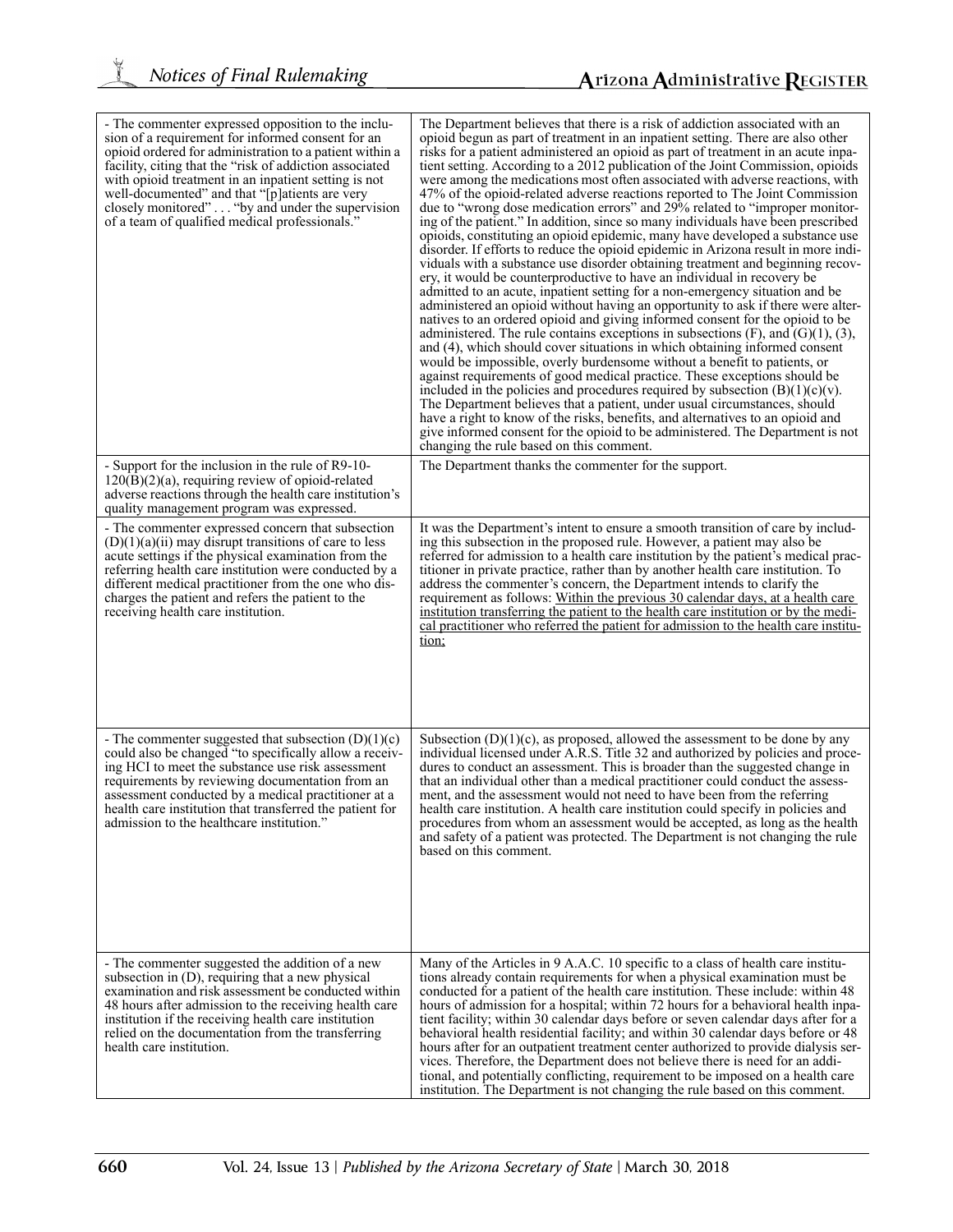| - The commenter requested clarification about the<br>applicability of subsection $(E)$ to health care institu-<br>tions where opioids are prescribed or ordered.                                                                                                                                                                                                                                                                                                         | In all classes of health care institution, medication may be administered or<br>assistance in the self-administration of medication may be provided to a<br>patient. Therefore, although subsections $(B)$ , $(C)$ , and $(D)$ do not apply to a<br>health care institution that does not prescribe or order an opioid, and only<br>administers an opioid or provides assistance in the self-administration of medi-<br>cation for a prescribed opioid, subsection $(E)$ applies to all health care institu-<br>tions, including a health care institution that prescribes or orders an opioid. The<br>Department is changing the rule as follows to clarify this requirement: For a<br>health care institution where opioids are administered as part of treatment or<br>where a patient is provided assistance in the self-administration of medication<br>for a prescribed opioid, including a health care institution in which an opioid<br>may be prescribed or ordered as part of treatment, an administrator, a manager<br>as defined in R9-10-801, or a provider, as applicable to the health care institu-<br>tion, shall: |
|--------------------------------------------------------------------------------------------------------------------------------------------------------------------------------------------------------------------------------------------------------------------------------------------------------------------------------------------------------------------------------------------------------------------------------------------------------------------------|-------------------------------------------------------------------------------------------------------------------------------------------------------------------------------------------------------------------------------------------------------------------------------------------------------------------------------------------------------------------------------------------------------------------------------------------------------------------------------------------------------------------------------------------------------------------------------------------------------------------------------------------------------------------------------------------------------------------------------------------------------------------------------------------------------------------------------------------------------------------------------------------------------------------------------------------------------------------------------------------------------------------------------------------------------------------------------------------------------------------------------------|
| In a written comment and oral comments submitted<br>by a representative of the Health System Alliance of<br>Arizona, several concerns were expressed:<br>- The commenter suggested that the definition of<br>"prescribe" be revised to read: "Prescribe' means to<br>issue written or electronic instructions to a pharma-<br>cist to dispense directly to a patient a specific dose of<br>a specific medication in a specific quantity and route<br>of administration." | This wording would imply that a child's prescribed opioid could not be dis-<br>pensed to the child's parent and that an adult child could not pick up the opioid<br>prescription for an invalid parent. To better clarify the distinction between<br>"prescribe" and "order," the Department is changing the rule as follows: "Pre-<br>scribe" means to issue written or electronic instructions to a pharmacist to<br>deliver to the ultimate user, or another individual on the ultimate user's behalf,<br>a specific dose of a specific medication in a specific quantity and route of<br>administration.                                                                                                                                                                                                                                                                                                                                                                                                                                                                                                                        |
|                                                                                                                                                                                                                                                                                                                                                                                                                                                                          |                                                                                                                                                                                                                                                                                                                                                                                                                                                                                                                                                                                                                                                                                                                                                                                                                                                                                                                                                                                                                                                                                                                                     |
| - The commenter expressed concern that the use of<br>the term "co-occurring behavioral health issues" in<br>subsection $(B)(1)(d)(iii)$ "may be overly broad" and<br>that the Department should be more specific as to<br>what should be screened for.                                                                                                                                                                                                                   | The intent of the Department is not to dictate the practice of medicine, but to<br>leave up to medical judgement what additional risks different behavioral health<br>issues may pose to a patient for whom an opioid may be prescribed or ordered,<br>balanced against the benefits to the patient. Since other behavioral health<br>issues, such as schizophrenia, depression, or bipolar disorder, may increase a<br>patient's risk, even in the absence of a "history of overdose or suicide"<br>attempts," the Department is not changing the rule but would expect a health<br>care institution to develop policies and procedures, to protect the health and<br>safety of a patient, specific to the scope of services provided, the method of<br>delivery of these services, and the patient population served.                                                                                                                                                                                                                                                                                                             |
| - The commenter expressed concern about the<br>requirement for informed consent in an acute, inpa-<br>tient treatment setting, citing situations where obtain-<br>ing informed consent would be impractical or not in<br>the best interests of a patient, and stating that patients<br>in these settings "are under continuous medical<br>supervision." The commenter requested that subsec-<br>tion (G) be changed to exempt acute inpatient hospi-<br>tal settings.    | As stated above, the rule contains exceptions in subsections $(F)$ , and $(G)(1)$ ,<br>(3), and (4), which should cover situations in which obtaining informed con-<br>sent would be impossible, overly burdensome without a benefit to patients, or<br>against requirements of good medical practice. The Department believes that a<br>patient, under usual circumstances, should have a right to know of the risks,<br>benefits, and alternatives to an opioid and is not changing the exemptions<br>based on this comment. However, the Department is changing subsection<br>$(B)(1)(c)(v)$ as follows to clarify that situations in which informed consent may<br>not be obtained can be included in a health care institution's policies and proce-<br>dures:<br>Informed consent is obtained from a patient or the patient's representative and,<br>if applicable, in what situations, described in subsection $(F)$ or $(G)$ , informed<br>consent would not be obtained before an opioid is prescribed or ordered for a<br>patient;                                                                                        |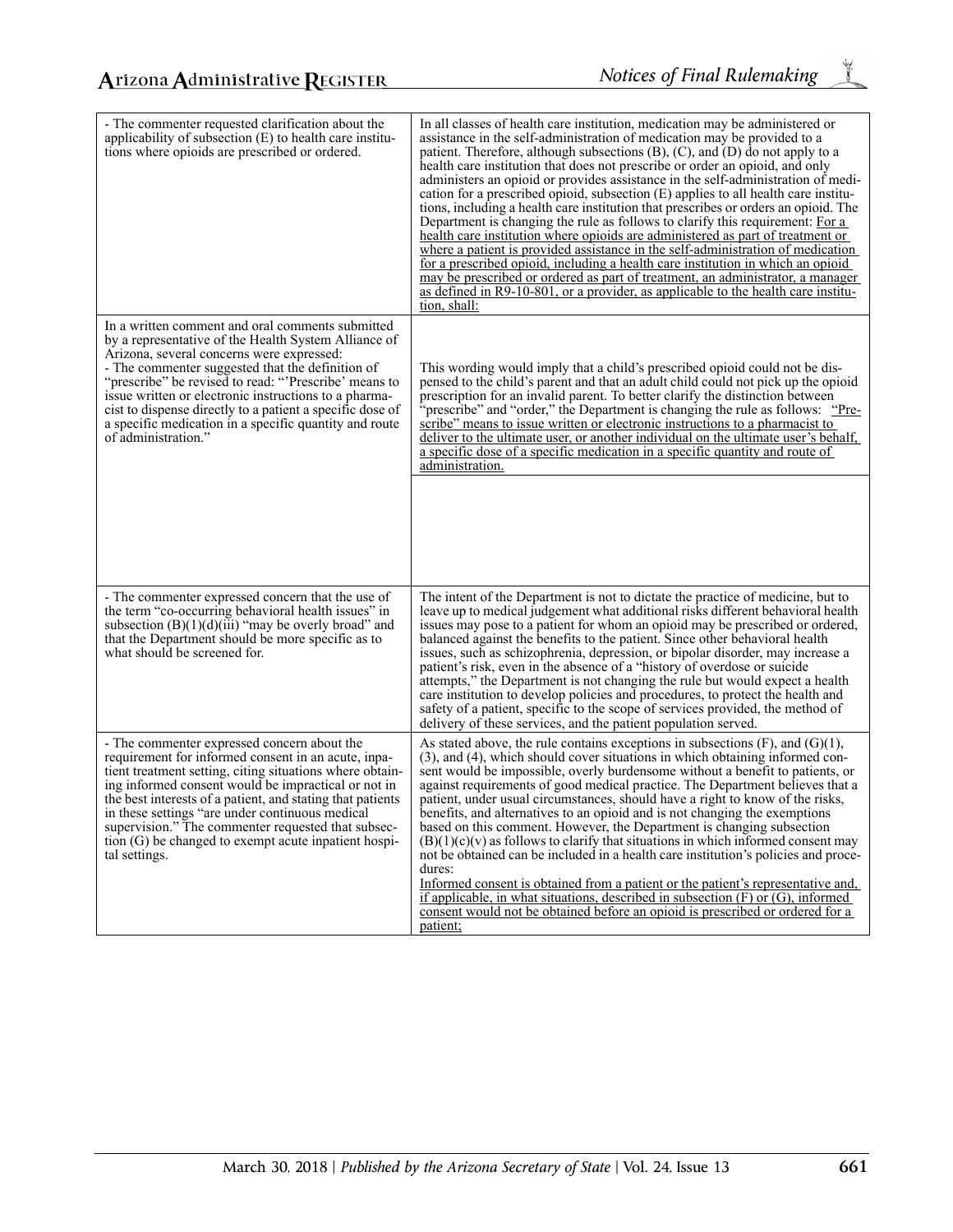| - The commenter expressed concern that the use of<br>the term "episode of care" in subsection $(C)(1)(C)$ is<br>unclear and suggested establishing in rule a time                                                                                                                                                                                                                                                                | The definition of "episode of care" is similar to the definition for this term in<br>A.A.C. R9-11-101 for hospitals submitting health care institution facility data,<br>but allows for a different ending time for the episode of care to accommodate                                                                                                                                                                                                                                                                                                                                                                                                                                                                                                                                                                                                                                                                                                                                                                                                                                                                                                                                                                                                                                                                                                                                                                                                                                                                              |
|----------------------------------------------------------------------------------------------------------------------------------------------------------------------------------------------------------------------------------------------------------------------------------------------------------------------------------------------------------------------------------------------------------------------------------|-------------------------------------------------------------------------------------------------------------------------------------------------------------------------------------------------------------------------------------------------------------------------------------------------------------------------------------------------------------------------------------------------------------------------------------------------------------------------------------------------------------------------------------------------------------------------------------------------------------------------------------------------------------------------------------------------------------------------------------------------------------------------------------------------------------------------------------------------------------------------------------------------------------------------------------------------------------------------------------------------------------------------------------------------------------------------------------------------------------------------------------------------------------------------------------------------------------------------------------------------------------------------------------------------------------------------------------------------------------------------------------------------------------------------------------------------------------------------------------------------------------------------------------|
| frame during which a risk assessment must be con-<br>ducted. The commenter also expressed concerns<br>about not using "a recognized and reliable risk<br>assessment tool" and liability for selecting an inap-<br>propriate tool.                                                                                                                                                                                                | other classes of health care institutions. As such, a hospital should be very<br>familiar with the duration of an episode of care as it applies to its class of<br>health care institution. Because the duration of an episode of care varies with<br>the class of health care institution, the Department believes that establishing a<br>specific time period in rule would impose an undue burden on some classes of<br>health care institution, without improving patient health or safety, and the<br>Department is not changing the rule based on this comment. Although a hospi-<br>tal assesses the physical, psychological, or behavioral health condition of<br>patients on a continual basis, as well as assessing the effect that the patient's<br>medical history, treatment, disease progression, or other parameters have on<br>the patient, the Department recognizes the concern about selecting a specific<br>"substance use risk assessment" tool. Therefore, the Department is replacing<br>the definition of "substance use risk assessment" with a definition of "sub-<br>stance use risk" and changing subsections $(B)(1)(c)(ii)$ and $(g)(ii)$ , $(C)(1)(c)$ ,<br>and $(D)(1)(c)$ to use the phrase "assessment of the patient's substance use risk"<br>to specify that the assessment being required is to determine the unique likeli-<br>hood for addiction, misuse, diversion, or another adverse consequence result-<br>ing from the individual being prescribed or receiving treatment with opioids, |
|                                                                                                                                                                                                                                                                                                                                                                                                                                  | without requiring a specific tool to be used.                                                                                                                                                                                                                                                                                                                                                                                                                                                                                                                                                                                                                                                                                                                                                                                                                                                                                                                                                                                                                                                                                                                                                                                                                                                                                                                                                                                                                                                                                       |
| - The commenter suggested that "patient's represen-<br>tative" be added to subsections $(C)(1)(d)$ and<br>$(D)(1)(d)$ .                                                                                                                                                                                                                                                                                                          | The Department thanks the commenter for pointing out the oversight and is<br>changing these subsections of the rule to include the phrase "patient's represen-<br>tative."                                                                                                                                                                                                                                                                                                                                                                                                                                                                                                                                                                                                                                                                                                                                                                                                                                                                                                                                                                                                                                                                                                                                                                                                                                                                                                                                                          |
| - The commenter expressed concern that " t here is<br>not a practical or safe opportunity to obtain informed<br>consent or in the event of a medical emergency or<br>incapacitation, conduct a full physical exam, obtain<br>medical history etc." and requested that subsection<br>(D) be removed because its requirements "would not<br>only impede patient care, in some instances, they<br>could compromise patient safety." | As stated above, the rule contains an exception in subsection $(F)$ for emergency<br>situations. The Department is clarifying that a health care institution's policies<br>and procedures can include situations, described in subsections $(F)$ or $(G)(1)$ ,<br>$(3)$ , or $(4)$ , when informed consent would not be obtained before an opioid is<br>ordered for a patient, as already inferred from subsection $(F)(1)$ . The Depart-<br>ment is also changing subsection $(D)$ to clarify that the exception in subsection<br>$(F)$ is applicable to subsection $(D)$ .                                                                                                                                                                                                                                                                                                                                                                                                                                                                                                                                                                                                                                                                                                                                                                                                                                                                                                                                                        |
| - The commenter stated that subsection $(E)(1)(b)$<br>"appears to be intended to be applicable to residential<br>settings" but that this was unclear. The commenter<br>also was uncertain about the intention of the phrases<br>"knowledge and qualifications" and "assist in self-<br>administration."                                                                                                                          | Subsection $(E)(1)(b)$ is applicable to any health care institution in which assis-<br>tance in the self-administration of medication for a prescribed opioid is pro-<br>vided, just as subsection $(B)(1)(a)$ is applicable to any health care institution<br>where opioids are prescribed or ordered as part of treatment. The phrase<br>"knowledge and qualifications" is used in the same context as "qualifications,<br>skills, and knowledge" is used throughout 9 A.A.C. 10. The term "assistance in<br>the self-administration of medication" is defined in R9-10-101. The Depart-<br>ment is not changing the rule based on this comment.                                                                                                                                                                                                                                                                                                                                                                                                                                                                                                                                                                                                                                                                                                                                                                                                                                                                                  |
| - The commenter requested that the exemption in<br>subsection (F) be expanded to also include physi-<br>cians who prescribe opioids.                                                                                                                                                                                                                                                                                             | Subsection $(F)$ does not give a blanket exemption to a medical practitioner who<br>orders an opioid, just to those instances in which a medical practitioner orders<br>an opioid as part of treatment for a patient in an emergency, if the specified<br>requirements are met. The nature of an emergency situation, requiring immedi-<br>ate treatment to protect the life or health of a patient, would not be one in<br>which a medical practitioner would be prescribing an opioid. The Department<br>is not changing the rule based on this comment.                                                                                                                                                                                                                                                                                                                                                                                                                                                                                                                                                                                                                                                                                                                                                                                                                                                                                                                                                                          |
| - The commenter requested that "the exemption that<br>is implied in Subsection G be clarified to explicitly<br>exempt acute inpatient hospital settings from Subsec-<br>tions C, D $\&$ E for patients receiving a surgical pro-<br>cedure or other invasive inpatient procedures."                                                                                                                                              | Subsection $(G)(4)(a)$ exempts the applicable requirements when ordering an<br>opioid for a patient receiving a surgical procedure or other invasive inpatient<br>procedure. The Department believes that when this patient is ready for dis-<br>charge, a health care institution should be required to comply with the require-<br>ments in the rule when prescribing an opioid for use by the patient after<br>discharge. The Department is not changing the rule based on this comment.                                                                                                                                                                                                                                                                                                                                                                                                                                                                                                                                                                                                                                                                                                                                                                                                                                                                                                                                                                                                                                         |
|                                                                                                                                                                                                                                                                                                                                                                                                                                  | 12. All agencies shall list other matters prescribed by statute applicable to the specific agency or to any specific rule<br>or class of rules. Additionally, an agency subject to Council review under A.R.S. §§ 41-1052 and 41-1055 shall                                                                                                                                                                                                                                                                                                                                                                                                                                                                                                                                                                                                                                                                                                                                                                                                                                                                                                                                                                                                                                                                                                                                                                                                                                                                                         |
| respond to the following questions:                                                                                                                                                                                                                                                                                                                                                                                              | Whathar the rule requires a permit whather a general permit is used and if not the reasons why a general                                                                                                                                                                                                                                                                                                                                                                                                                                                                                                                                                                                                                                                                                                                                                                                                                                                                                                                                                                                                                                                                                                                                                                                                                                                                                                                                                                                                                            |

**a. Whether the rule requires a permit, whether a general permit is used and if not, the reasons why a general permit is not used:**

The rule does do not require a permit.

- **b. Whether a federal law is applicable to the subject of the rule, whether the rule is more stringent than federal law and if so, citation to the statutory authority to exceed the requirements of federal law:** Not applicable
- **c. Whether a person submitted an analysis to the agency that compares the rule's impact of the competitiveness of business in this state to the impact on business in other states:** No business competitiveness analysis was received by the Department.
- **13. A list of any incorporated by reference material as specified in A.R.S. § 41-1028 and its location in the rules:** Not applicable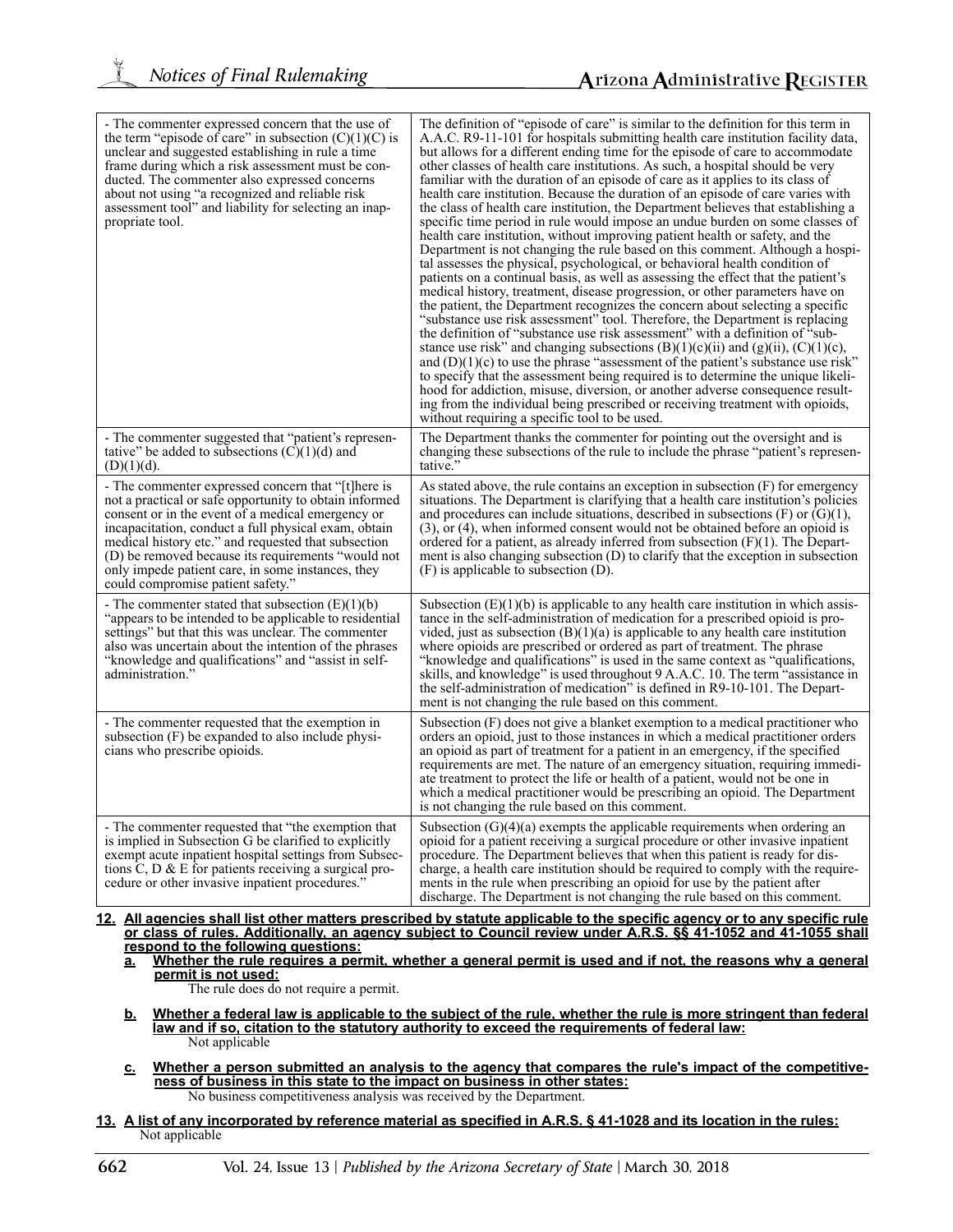#### **14. Whether the rule was previously made, amended or repealed as an emergency rule. If so, cite the notice published in the** *Register* **as specified in R1-1-409(A). Also, the agency shall state where the text was changed between the emergency and the final rulemaking packages:**

Notice of Emergency Rulemaking: 23 A.A.R. 2203, August 18, 2017

Between the initial emergency rulemaking and the final rulemaking packages, the rule was changed by: adding definitions to improve clarity; making subsection (B) applicable only for health care institutions prescribing or ordering an opioid for a patient; revising the list of guidelines in subsection  $(B)(1)(b)$ ; changing the wording in subsection  $(B)(1)(d)$  to clarify the intended reason for added attention to be given when prescribing or ordering an opioid and to better describe conditions that may put a patient at a higher risk; adding a requirement that a method for continuing pain control will be addressed after discharge if medically indicated, in response to stakeholder concerns about patients being discharged without a needed prescription; clarifying that documenting a dispensed opioid in the Arizona Board of Pharmacy Controlled Substances Prescription Monitoring Program database is as required by A.R.S. § 36-2608; moving the components of informed consent into the administrative requirements in subsection (B) and removing some requirements and clarifying others; separating and revising requirements for prescribing an opioid for use outside a health care institution (subsection (C)) and for ordering an opioid for administration in a health care institution (subsection (D)) because of the differences in risk to a patient; separating clinical aspects and documentation aspects of prescribing or ordering an opioid; moving applicable subsections from subsection (B) into subsection (E) for health care institutions where opioids are administered as part of treatment or where a patient is provided assistance in the self-administration of medication for a prescribed opioid; changing the phrase "patient's pain" to "patient's need" to recognize that an opioid may be prescribed for a reason other than pain control; adding an exception from requirements for an opioid ordered and administered to a patient in an emergency if the specified conditions are met; expanding the circumstances where a health care institution would be exempt from requirements in the rule; and making the changes described in paragraph 10.

Between the renewed emergency rulemaking and the final rulemaking packages, the rule was changed as described in paragraph 10.

### **15. The full text of the rules follows:**

# **TITLE 9. HEALTH SERVICES CHAPTER 10. DEPARTMENT OF HEALTH SERVICES HEALTH CARE INSTITUTIONS: LICENSING**

### **ARTICLE 1. GENERAL**

Section<br> $R9-10-120$ . Opioid Prescribing and Treatment

## **ARTICLE 1. GENERAL**

### **R9-10-120. Opioid Prescribing and Treatment**

- **A.** In addition to the definitions in A.R.S. § 36-401(A) and R9-10-101, the following definitions apply in this Section:
	- 1. "Active malignancy" means a cancer for which:
		- a. A patient is undergoing treatment, such as through:
			- i. One or more surgical procedures to remove the cancer;
			- ii. Chemotherapy, as defined in A.A.C. R9-4-401; or
			- iii. Radiation treatment, as defined in A.A.C. R9-4-401;
		- b. There is no treatment; or
		- A patient is refusing treatment.
		- 2. "Benzodiazepine" means any one of a class of sedative-hypnotic medications, characterized by a chemical structure that includes a benzene ring linked to a seven-membered ring containing two nitrogen atoms, that are commonly used in the treatment of anxiety.
		- 3. "End-of-life" means that a patient has a documented life expectancy of six months or less.
		- 4. "Episode of care" means medical services, nursing services, or health-related services provided by a health care institution to a patient for a specific period of time, ending in discharge or the completion of the patient's treatment plan, whichever is later.
		- 5. "Opioid" means a controlled substance, as defined in A.R.S. § 36-2501, that meets the definition of "opiate" in A.R.S. § 36- 2501.
		- 6. "Order" means to issue written, verbal, or electronic instructions for a specific dose of a specific medication in a specific quantity and route of administration to be obtained and administered to a patient in a health care institution.
		- 7. "Prescribe" means to issue written or electronic instructions to a pharmacist to deliver to the ultimate user, or another individual on the ultimate user's behalf, a specific dose of a specific medication in a specific quantity and route of administration.
		- 8. "Sedative-hypnotic medication" means any one of several classes of drugs that have sleep-inducing, anti-anxiety, anti-convulsant, and muscle-relaxing properties.
		- 9. "Short-acting opioid antagonist" means a drug approved by the U.S. Department of Health and Human Services, Food and Drug Administration, that, when administered, quickly but for a small period of time reverses, in whole or in part, the pharmacological effects of an opioid in the body.
		- 10. "Substance use disorder" means a condition in which the misuse or dependence on alcohol or a drug results in adverse physical, mental, or social effects on an individual.
		- 11. "Substance use risk" means an individual's unique likelihood for addiction, misuse, diversion, or another adverse consequence resulting from the individual being prescribed or receiving treatment with opioids.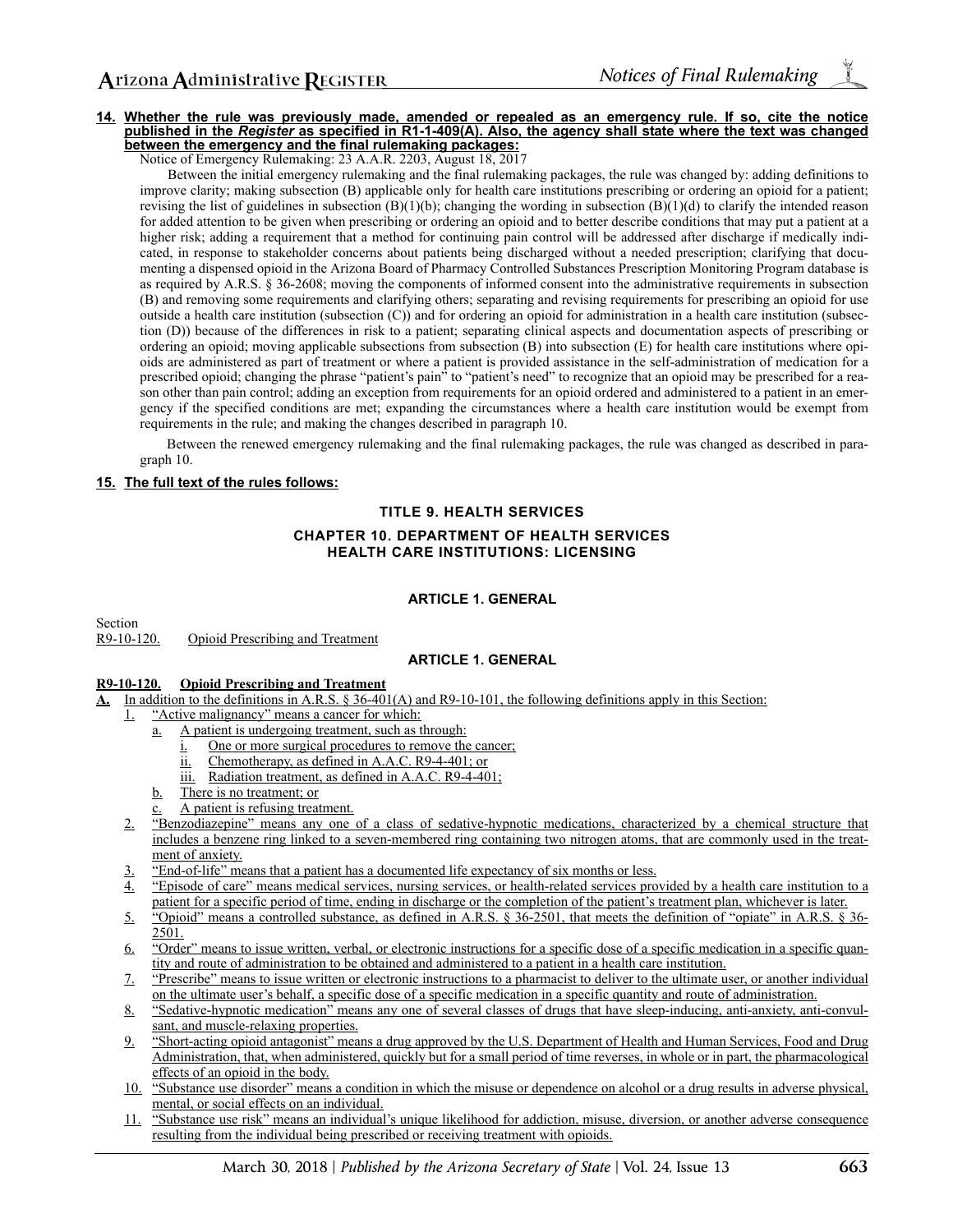- 12. "Tapering" means the gradual reduction in the dosage of a medication administered to a patient, often with the intent of eventually discontinuing the use of the medication for the patient.
- **B.** An administrator of a health care institution where opioids are prescribed or ordered as part of treatment shall:
	- 1. Establish, document, and implement policies and procedures for prescribing or ordering an opioid as part of treatment, to protect the health and safety of a patient, that:
		- a. Cover which personnel members may prescribe or order an opioid in treating a patient and the required knowledge and qualifications of these personnel members;
		- b. As applicable and except when contrary to medical judgment for a patient, are consistent with the Arizona Opioid Prescribing Guidelines or national opioid-prescribing guidelines, such as guidelines developed by the:
			- i. Centers for Disease Control and Prevention, or
			- $\underline{\text{ii.}}$  U.S. Department of Veterans Affairs and the U.S. Department of Defense;
		- c. Include how, when, and by whom:
			- i. A patient's profile on the Arizona Board of Pharmacy Controlled Substances Prescription Monitoring Program database is reviewed;
			- ii. An assessment is conducted of a patient's substance use risk;
			- iii. The potential risks, adverse outcomes, and complications, including death, associated with the use of opioids are explained to a patient or the patient's representative;
			- iv. Alternatives to a prescribed or ordered opioid are explained to a patient or the patient's representative;
			- v. Informed consent is obtained from a patient or the patient's representative and, if applicable, in what situations, described in subsection (F) or (G), informed consent would not be obtained before an opioid is prescribed or ordered for a patient;
			- vi. A patient receiving an opioid is monitored; and
			- vii. The actions taken according to subsections  $(B)(1)(c)(i)$  through (vi) are documented;
		- d. Address conditions that may impose a higher risk to a patient when prescribing or ordering an opioid as part of treatment, including:
			- Concurrent use of a benzodiazepine or other sedative-hypnotic medication,
			- ii. History of substance use disorder,
			- iii. Co-occurring behavioral health issue, or
			- iv. Pregnancy;
		- Cover the criteria for co-prescribing a short-acting opioid antagonist for a patient;
		- Include that, if continuing control of a patient's pain after discharge is medically indicated due to the patient's medical condition, a method for continuing pain control will be addressed as part of discharge planning;
		- g. Include the frequency of the following for a patient being prescribed or ordered an opioid for longer than a 30-calendar-day period:
			- Face-to-face interactions with the patient,
			- ii. Conducting an assessment of a patient's substance use risk,
			- iii. Renewal of a prescription or order for an opioid without a face-to-face interaction with the patient, and
			- iv. Monitoring the effectiveness of the treatment;
		- h. If applicable according to A.R.S. § 36-2608, include documenting a dispensed opioid in the Arizona Board of Pharmacy Controlled Substances Prescription Monitoring Program database;
		- Cover the criteria and procedures for tapering opioid prescription or ordering as part of treatment; and
		- Cover the criteria and procedures for offering or referring a patient for treatment for substance use disorder;
	- 2. Include in the plan for the health care institution's quality management program a process for:
		- a. Review of known incidents of opioid-related adverse reactions or other negative outcomes a patient experiences or opioidrelated deaths, and
		- Surveillance and monitoring of adherence to the policies and procedures in subsection  $(B)(1)$ ;
	- 3. Except as prohibited by Title 42 Code of Federal Regulations, Chapter I, Subchapter A, Part 2, or as provided in subsection (G)(1), ensure that, if a patient's death may be related to an opioid prescribed or ordered as part of treatment, written notification, in a Department-provided format, is provided to the Department of the patient's death within one working day after the health care institution learns of the patient's death; and
	- 4. Ensure that informed consent required from a patient or the patient's representative includes:
		- a. The patient's:
			- i. Name,
			- ii. Date of birth or other patient identifier, and
			- iii. Condition for which opioids are being prescribed;
		- b. That an opioid is being prescribed or ordered;
		- c. The potential risks, adverse reactions, complications, and medication interactions associated with the use of an opioid;
		- d. If applicable, the potential risks, adverse outcomes, and complications associated with the concurrent use of an opioid and a benzodiazepine or another sedative-hypnotic medication;
		- e. Alternatives to a prescribed opioid;
		- f. The name and signature of the individual explaining the use of an opioid to the patient; and
		- g. The signature of the patient or the patient's representative and the date signed.
- **C.** Except as provided in subsection (G), an administrator of a health care institution where opioids are prescribed as part of treatment shall ensure that a medical practitioner authorized by policies and procedures to prescribe an opioid in treating a patient:
	- Before prescribing an opioid for a patient of the health care institution: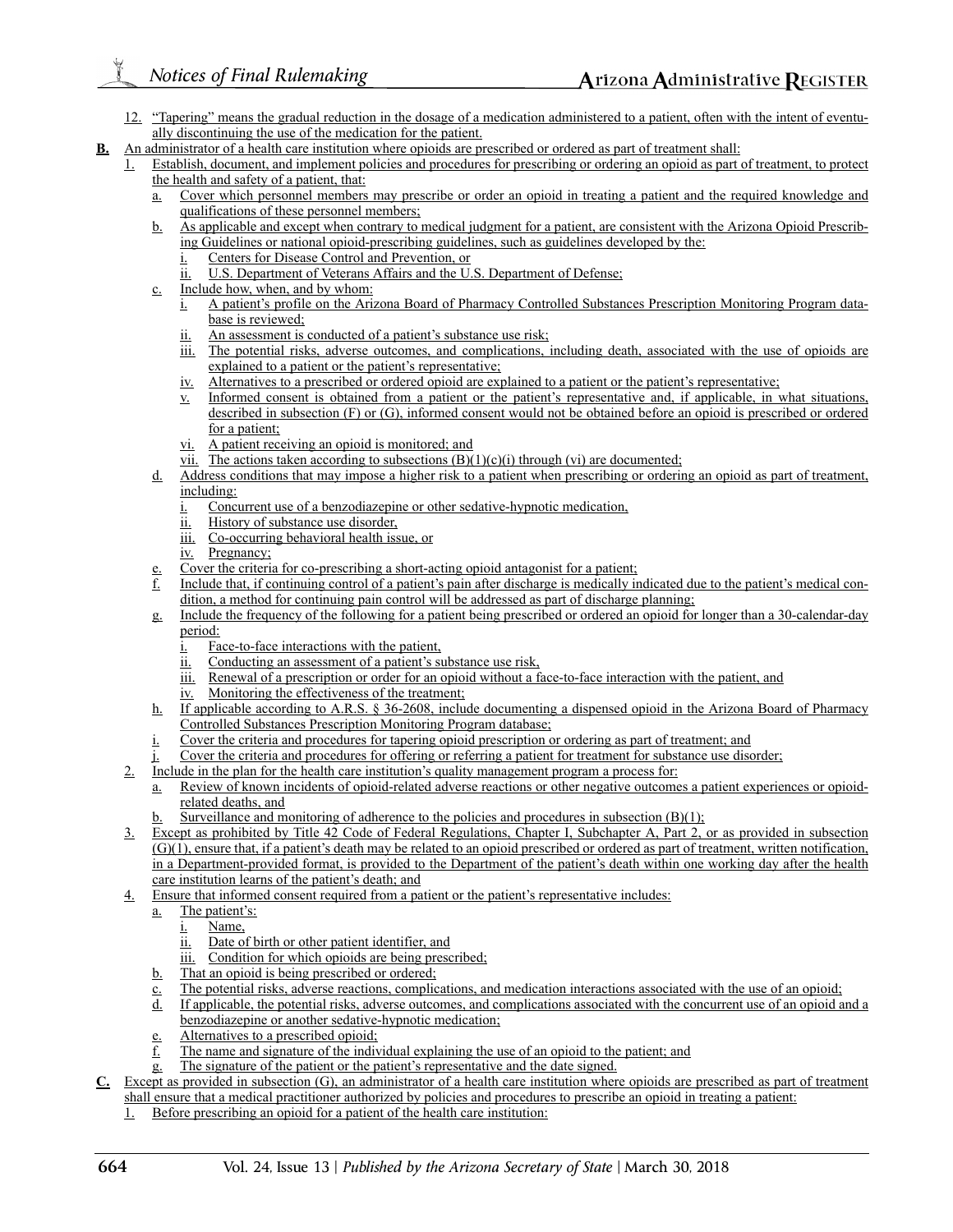- Conducts a physical examination of the patient or reviews the documentation from a physical examination conducted during the patient's same episode of care;
- b. Except as exempted by A.R.S. § 36-2606(G), reviews the patient's profile on the Arizona Board of Pharmacy Controlled Substances Prescription Monitoring Program database;
- c. Conducts an assessment of the patient's substance use risk or reviews the documentation from an assessment of the patient's substance use risk conducted during the same episode of care by an individual licensed under A.R.S. Title 32 and authorized by policies and procedures to conduct an assessment of the patient's substance use risk;
- d. Explains to the patient or the patient's representative the risks and benefits associated with the use of opioids or ensures that the patient or the patient's representative understands the risks and benefits associated with the use of opioids, as explained to the patient or the patient's representative by an individual licensed under A.R.S. Title 32 and authorized by policies and procedures to explain to the patient or the patient's representative the risks and benefits associated with the use of opioids;
- Explains alternatives to a prescribed opioid; and
- Obtains informed consent from the patient or the patient's representative that meets the requirements in subsection  $(B)(4)$ , including the potential risks, adverse outcomes, and complications associated with the concurrent use of an opioid and a benzodiazepine or another sedative-hypnotic medication, if the patient:
	- Is also prescribed or ordered a sedative-hypnotic medication, or
	- ii. Has been prescribed a sedative-hypnotic medication by another medical practitioner;
- 2. Includes the following information in the patient's medical record, an existing treatment plan, or a new treatment plan developed for the patient:
	- a. The patient's diagnosis;
	- b. The patient's medical history, including co-occurring disorders;
	- c. The opioid to be prescribed;
	- d. Other medications or herbal supplements being taken by the patient;
	- e. If applicable:
		- i. The effectiveness of the patient's current treatment,
		- ii. The duration of the current treatment, and
		- iii. Alternative treatments tried by or planned for the patient;
	- f. The expected benefit of the treatment and, if applicable, the benefit of the new treatment compared with continuing the current treatment; and
	- Other factors relevant to the patient's being prescribed an opioid; and
- 3. If applicable, specifies in the patient's discharge plan how medically indicated pain control will occur after discharge to meet the patient's needs.
- **D.** Except as provided in subsection (F) or (G), an administrator of a health care institution where opioids are ordered for administration to a patient in the health care institution as part of treatment shall ensure that a medical practitioner authorized by policies and procedures to order an opioid in treating a patient:
	- 1. Before ordering an opioid for a patient of the health care institution:
		- a. Conducts a physical examination of the patient or reviews the documentation from a physical examination conducted:
			- i. During the patient's same episode of care; or
			- ii. Within the previous 30 calendar days, at a health care institution transferring the patient to the health care institution or by the medical practitioner who referred the patient for admission to the health care institution;
		- b. Except as exempted by A.R.S. § 36-2606(G), reviews the patient's profile on the Arizona Board of Pharmacy Controlled Substances Prescription Monitoring Program database;
		- c. Conducts an assessment of the patient's substance use risk or reviews the documentation from an assessment of the patient's substance use risk conducted within the previous 30 calendar days by an individual licensed under A.R.S. Title 32 and authorized by policies and procedures to conduct an assessment of the patient's substance use risk;
		- d. Explains to the patient or the patient's representative the risks and benefits associated with the use of opioids or ensures that the patient or the patient's representative understands the risks and benefits associated with the use of opioids, as explained to the patient or the patient's representative by an individual licensed under A.R.S. Title 32 and authorized by policies and procedures to explain to the patient or the patient's representative the risks and benefits associated with the use of opioids;
		- If applicable, explains alternatives to a prescribed opioid; and
		- Obtains informed consent from the patient or the patient's representative, according to subsection  $(C)(1)(f)$ ; and
	- 2. Includes the following information in the patient's medical record, an existing treatment plan, or a new treatment plan developed for the patient:
		- The patient's diagnosis;
		- b. The patient's medical history, including co-occurring disorders;
		- c. The opioid being ordered and the reason for the order;
		- d. Other medications or herbal supplements being taken by the patient; and
		- e. If applicable:
			- i. The effectiveness of the patient's current treatment,
			- ii. The duration of the current treatment,
			- iii. Alternative treatments tried by or planned for the patient,
			- iv. The expected benefit of a new treatment compared with continuing the current treatment, and
			- v. Other factors relevant to the patient's being ordered an opioid.
- **E.** For a health care institution where opioids are administered as part of treatment or where a patient is provided assistance in the selfadministration of medication for a prescribed opioid, including a health care institution in which an opioid may be prescribed or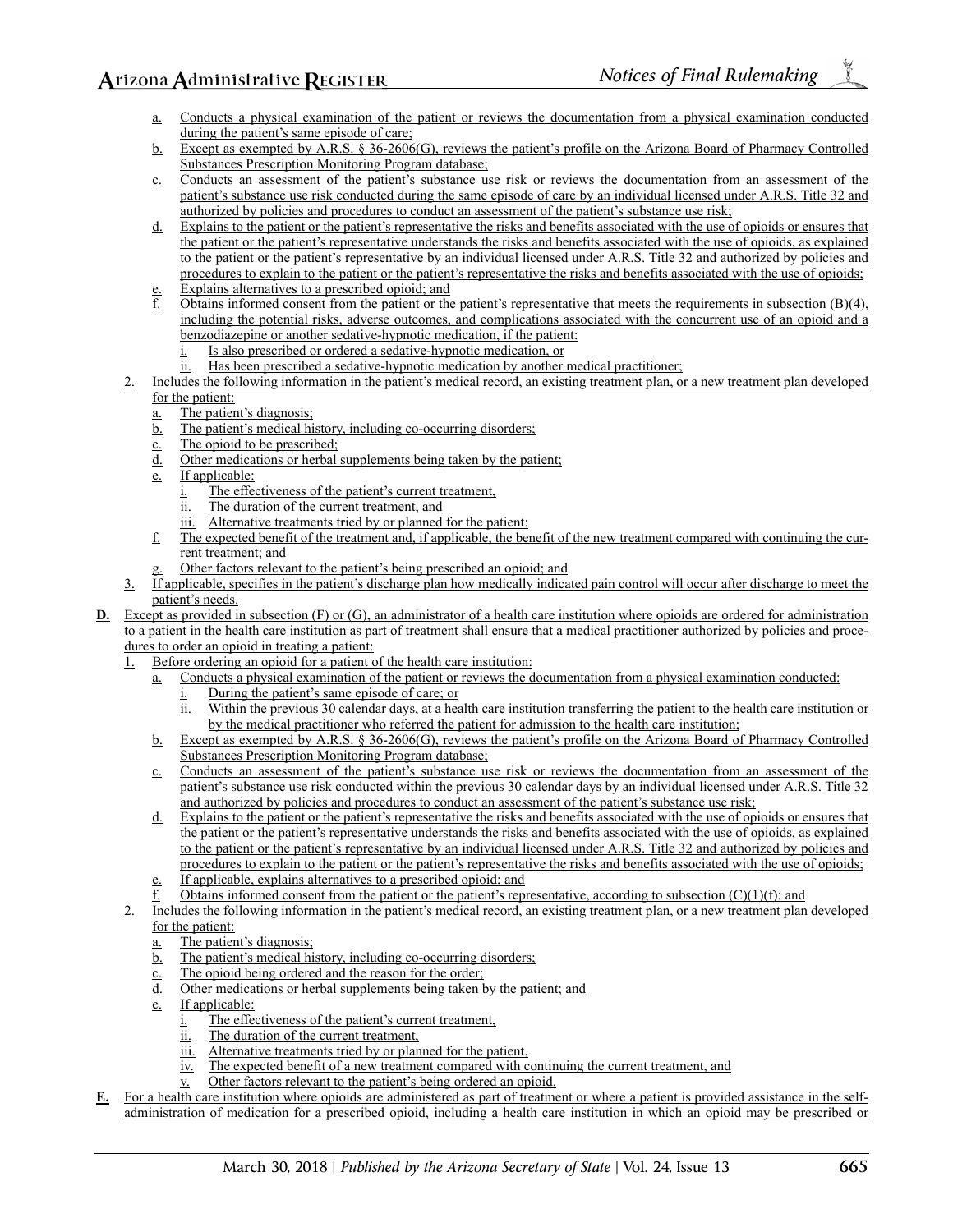ordered as part of treatment, an administrator, a manager as defined in R9-10-801, or a provider, as applicable to the health care institution, shall:

- 1. Establish, document, and implement policies and procedures for administering an opioid as part of treatment or providing assistance in the self-administration of medication for a prescribed opioid, to protect the health and safety of a patient, that:
	- a. Cover which personnel members may administer an opioid in treating a patient and the required knowledge and qualifications of these personnel members;
	- b. Cover which personnel members may provide assistance in the self-administration of medication for a prescribed opioid and the required knowledge and qualifications of these personnel members;
	- c. Include how, when, and by whom a patient's need for opioid administration is assessed;
	- Include how, when, and by whom a patient receiving an opioid is monitored; and
	- Cover how, when, and by whom the actions taken according to subsections  $(E)(1)(c)$  and (d) are documented;
- 2. Include in the plan for the health care institution's quality management program a process for:
	- a. Review of incidents of opioid-related adverse reactions or other negative outcomes a patient experiences or opioid-related deaths, and
	- Surveillance and monitoring of adherence to the policies and procedures in subsection  $(E)(1)$ ;
- 3. Except as prohibited by Title 42 Code of Federal Regulations, Chapter I, Subchapter A, Part 2, or as provided in subsection (G)(1), ensure that, if a patient's death may be related to an opioid administered as part of treatment, written notification, in a Department-provided format, is provided to the Department of the patient's death within one working day after the patient's death; and
- 4. Except as provided in subsection (G), ensure that an individual authorized by policies and procedures to administer an opioid in treating a patient or to provide assistance in the self-administration of medication for a prescribed opioid:
	- a. Before administering an opioid or providing assistance in the self-administration of medication for a prescribed opioid in compliance with an order as part of the treatment for a patient, identifies the patient's need for the opioid;
	- b. Monitors the patient's response to the opioid; and
	- Documents in the patient's medical record:
		- An identification of the patient's need for the opioid before the opioid was administered or assistance in the selfadministration of medication for a prescribed opioid was provided, and
		- ii. The effect of the opioid administered or for which assistance in the self-administration of medication for a prescribed opioid was provided.
- **F.** A medical practitioner authorized by a health care institution's policies and procedures to order an opioid in treating a patient is exempt from the requirements in subsection (D), if:
	- 1. The health care institution's policies and procedures, required in subsection (B)(1) or the applicable Article in 9 A.A.C. 10, contain procedures for:
		- a. Providing treatment without obtaining the consent of a patient or the patient's representative,
		- b. Ordering and administering opioids in an emergency situation, and
		- Complying with the requirements in subsection (D) after the emergency is resolved;
	- 2. The order for the administration of an opioid is:
		- a. Part of the treatment for a patient in an emergency, and
		- b. Issued in accordance with policies and procedures; and
		- The emergency situation is documented in the patient's medical record.
- **G.** The requirements in subsections (C), (D), and (E)(4), as applicable, do not apply to a health care institution's:
	- 1. Prescribing, ordering, or administration of an opioid as part of treatment for a patient with an end-of-life condition or pain associated with an active malignancy;
	- 2. Prescribing an opioid as part of treatment for a patient when changing the type or dosage of an opioid, which had previously been prescribed by a medical practitioner of the health care institution for the patient according to the requirements in subsection  $(C)$ :
		- a. Before a pharmacist dispenses the opioid for the patient; or
		- b. If changing the opioid because of an adverse reaction to the opioid experienced by the patient, within 72 hours after the opioid was dispensed for the patient by a pharmacist;
	- 3. Ordering an opioid as part of treatment for no longer than three calendar days for a patient remaining in the health care institution and receiving continuous medical services or nursing services from the health care institution; or
	- 4. Ordering an opioid as part of treatment:
		- For a patient receiving a surgical procedure or other invasive procedure; or
		- b. When changing the type, dosage, or route of administration of an opioid, which had previously been ordered by a medical practitioner of the health care institution for a patient according to the requirements in subsection (D), to meet the patient's needs.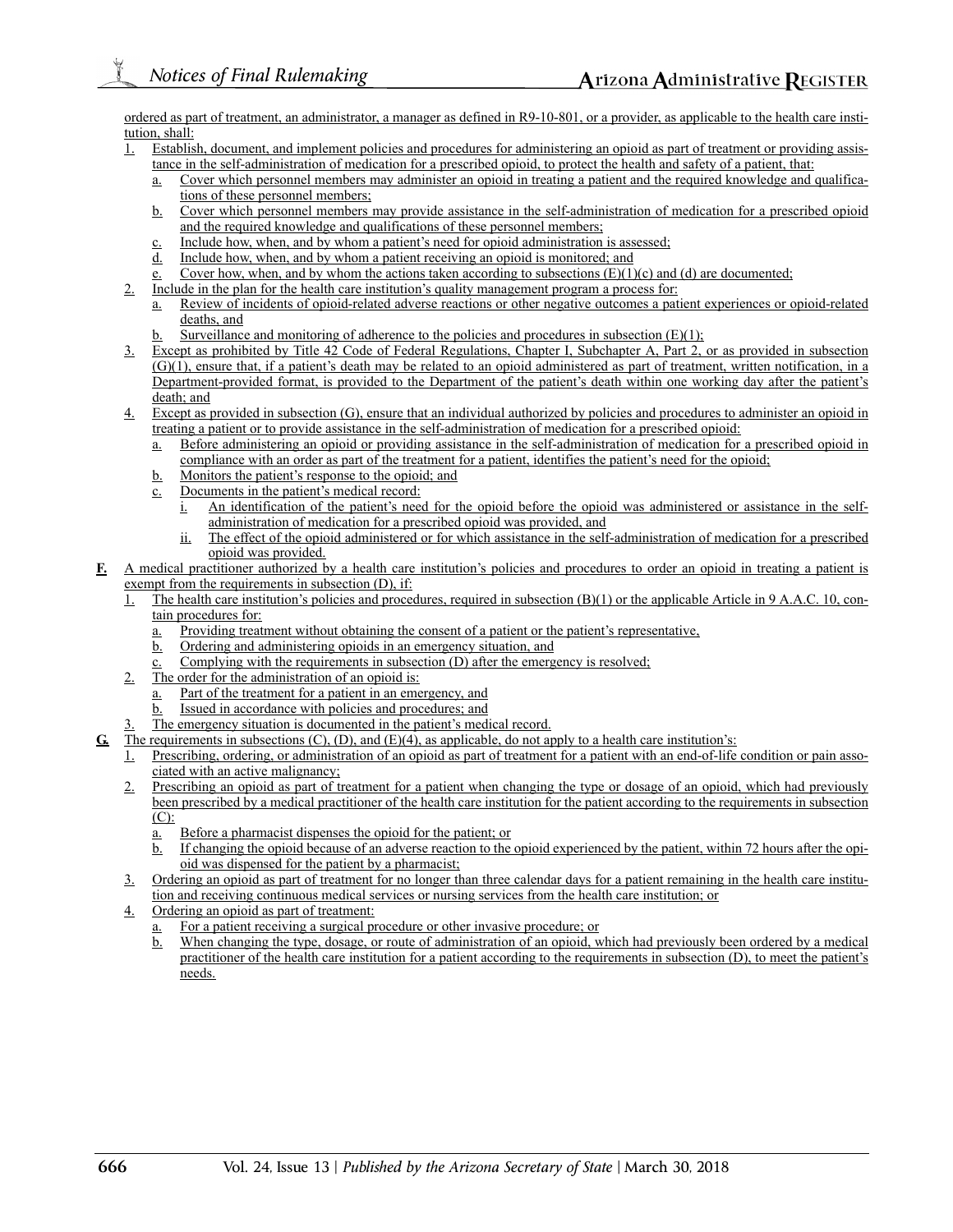## **NOTICE OF FINAL RULEMAKING TITLE 9. HEALTH SERVICES**

## **CHAPTER 28. ARIZONA HEALTH CARE COST CONTAINMENT SYSTEM (AHCCCS) ARIZONA LONG-TERM CARE SYSTEM**

[R18-56]

## **PREAMBLE**

- **1. Article, Part, or Section Affected (as applicable) Rulemaking Action R9-28-408** R9-28-408
- **2. Citations to the agency's statutory rulemaking authority to include both the authorizing statute (general) and the implementing statute (specific):** Authorizing statute: A.R.S. §§ 36-2903.01, 36-2903, 36-2932

Implementing statutes: A.R.S. §§ 36-2904, 36-2933

### **3. The effective date of the rule:**

March 6, 2018

AHCCCS requests an immediate effective date citing A.R.S. § 41-1032(A)(2). The immediate effective date is necessary to ensure consistency with CMS interpretation of 42 CFR 435.726. CMS and the Administration have worked together to craft new language for the Administration's State Plan Amendment that reflects how share of cost is determined. This rulemaking mirrors that language. However, CMS has made it clear that prompt revision of the State Plan is necessary to conform to CMS interpretation.

#### **4. Citations to all related notices published in the** *Register* **as specified in R1-1-409(A) that pertain to the record of the final rulemaking package:**

Notice of Rulemaking Docket Opening: 23 A.A.R. 3430, December 15, 2017 Notice of Proposed Rulemaking: 23 A.A.R. 3397, December 15, 2017

### **5. The agency's contact person who can answer questions about the rulemaking:**

| Name:      | Nicole Fries                                                                                                      |
|------------|-------------------------------------------------------------------------------------------------------------------|
| Address:   | <b>AHCCCS</b><br>Office of Administrative Legal Services<br>701 E. Jefferson, Mail Drop 6200<br>Phoenix, AZ 85034 |
| Telephone: | $(602)$ 417-4232                                                                                                  |
| Fax:       | $(602)$ 253-9115                                                                                                  |
| E-mail:    | AHCCCSRules@azahcccs.gov                                                                                          |
| Web site:  | www.azahcccs.gov                                                                                                  |

#### **6. An agency's justification and reason why a rule should be made, amended, repealed or renumbered, to include an explanation about the rulemaking:**

There are two major changes in this rulemaking. First, the proposed rulemaking will amend and clarify rules to provide further flexibility as to the amount of money that may be retained in limited situations for persons who are ALTCS eligible, residents of a nursing facility, and who are responsible for court ordered spousal and/or child support. In particular, this rulemaking is requested to allow institutionalized members subject to court ordered child and/or spousal support to increase their personal needs allowance beyond the current limit of 15% of the Federal Benefit Rate (FBR) in limited circumstances. An individual's personal needs allowance is deducted from the member's share of cost which is the monthly amount an individual contributes to his or her cost of care calculated from the individual's income. With respect to share of cost for the ALTCS Program, ARS §36-2932 (L)(1) provides that rules "shall provide that a portion of income may be retained for: 1. A personal needs allowance for members receiving institutional services of at least fifteen per cent of the maximum monthly supplemental security income payment for an individual or a personal needs allowance for members receiving home and community based services based on a reasonable assessment of need." AHCCCS Rule R9-28-408(E)(5)(a) limits the personal needs allowance for institutionalized member to 15% of the FBR, stating the following with respect to calculation of share of cost: "The following expenses are deducted from the share-of-cost of an eligible person to calculate the person's share of-cost: a. A personal-needs allowance equal to 15 percent of the FBR for a person residing in a medical institution for a full calendar month." Some ALTCS members have had income garnished for payment of child or spousal support, and, as a result, the nursing facility did not receive full payment for institutional services provided to the member. This rulemaking will address these unusual situations, allowing providers to receive full payment for these residents.

Second, the rulemaking clarifies the requirements for deduction of medical or remedial care expenses from the share of cost calculation. As a result of the revisions, the rule specifies a three month time frame for incurring the expense as well as the requirement that the individual have a legal liability to pay the expense. Since the description of the list of services eligible for share of cost deductions was clarified, there was no longer a need for an itemized description of qualified services. Moreover the list of qualifying services in the current rule does not reflect the full scope of expenses that may be deducted.

**7. A reference to any study relevant to the rule that the agency reviewed and either relied on or did not rely on in its evaluation of or justification for the rule, where the public may obtain or review each study, all data underlying each study, and any analysis of each study and other supporting material:**

A study was not referenced or relied upon when revising these regulations.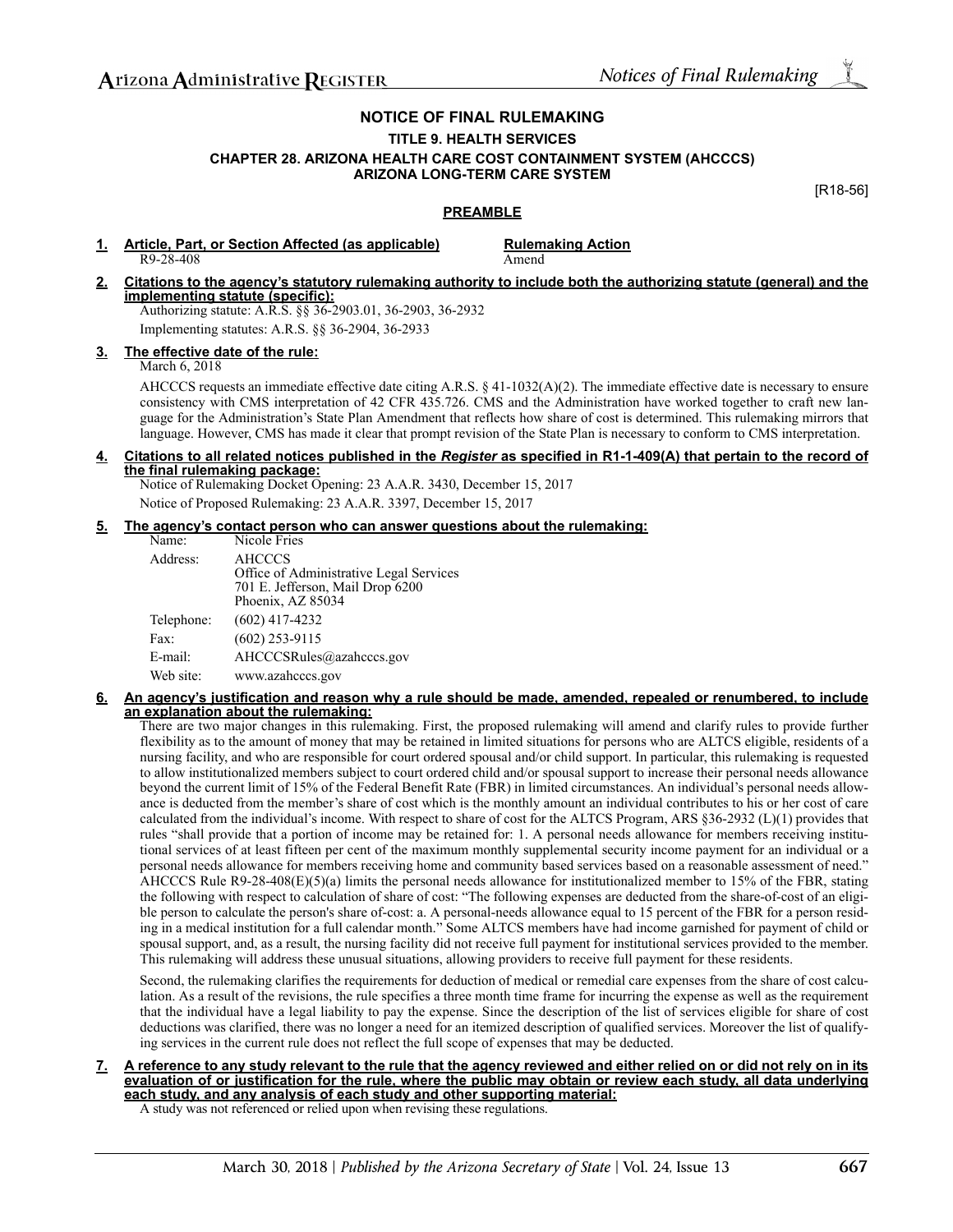#### **8. A showing of good cause why the rulemaking is necessary to promote a statewide interest if the rulemaking will diminish a previous grant of authority of a political subdivision of this state:** Not applicable

#### **9. A summary of the economic, small business, and consumer impact:**

It is anticipated that the members and the Administration will be minimally impacted by the changes to the rule language although these changes will require system and policy changes. There will be a minimal small business or private industry economic impact because these articles deal with members' share of cost and the Administration's reimbursement of certain expenses. The economic impact upon members and the Administration is unknowable because it is not determined how members' behavior may change in response to this rulemaking and therefore which expenses will be submitted for reimbursement going forward.

#### **10. A description of any changes between the proposed rulemaking, to include supplemental notices, and the final rulemaking:**

The changes made between the proposed rulemaking and the final rulemaking were mainly a reorganization of the order of subsection (E)(5) to make it more easily understandable by stakeholders and members.

#### **11. An agency's summary of the public or stakeholder comments made about the rulemaking and the agency response to the comments:**

Only one member of the public attended the oral proceeding and provided comments.

| Item # | <b>Comment</b><br><b>From and Date</b><br>rec'd.                                       | Comment                                                                                                                                                                                                                                                                                                                                                                                                                                                                                                                                                                                                                                                                                                                                                                                                                                                                                                                                                                                                                                                                                                                                                                                                                                                                                                                   | Analysis/<br>Recommendation                             |
|--------|----------------------------------------------------------------------------------------|---------------------------------------------------------------------------------------------------------------------------------------------------------------------------------------------------------------------------------------------------------------------------------------------------------------------------------------------------------------------------------------------------------------------------------------------------------------------------------------------------------------------------------------------------------------------------------------------------------------------------------------------------------------------------------------------------------------------------------------------------------------------------------------------------------------------------------------------------------------------------------------------------------------------------------------------------------------------------------------------------------------------------------------------------------------------------------------------------------------------------------------------------------------------------------------------------------------------------------------------------------------------------------------------------------------------------|---------------------------------------------------------|
| 1.     | Kathleen Collins-<br>Pagels<br>01/04/18<br><b>Executive Direc-</b><br>tor of the AZHCA | I am writing to offer my support for the revision of Article 4. Eligibility<br>and Enrollment R9-28-408 Income Criteria for AHCCCS eligibility. This<br>addresses an issue we brought to AHCCCS a few years ago, the growing<br>number of younger residents of skilled nursing facilities who had their<br>Share of Cost (SOC) garnished for spousal maintenance and child sup-<br>port, thereby creating financial hardship for them and the facilities pro-<br>viding their care. We appreciate your consideration of our documentation<br>of the issue, and your subsequent effort in revising the rule to address this<br>problem.<br>We know there are other SOC issues that may arise in the future as our<br>ever changing SNF resident population evolves- tax and insurance liens,<br>for example, are now presenting. The future may lie in some sort of a uni-<br>versal policy for an exception to the personal needs allowance and SOC<br>calculation. That said, we are very grateful for this current proposed<br>change. It will be of great service to our high Medicaid facilities, particu-<br>larly those serving younger behavioral care residentsa great need in<br>Arizona, and a vulnerable population to be sure.<br>Thank you for your responsiveness to stakeholders, and AHCCCS mem-<br>bers. | AHCCCS thanks Ms.<br>Collins-Pagels for the<br>support. |

#### **12. All agencies shall list other matters prescribed by statute applicable to the specific agency or to any specific rule or class of rules. Additionally, an agency subject to Council review under A.R.S. §§ 41-1052 and 41-1055 shall respond to the following questions:**

No other matters have been prescribed.

- **a. Whether the rule requires a permit, whether a general permit is used and if not, the reasons why a general permit is not used:**
	- Not applicable
- **b. Whether a federal law is applicable to the subject of the rule, whether the rule is more stringent than federal law and if so, citation to the statutory authority to exceed the requirements of federal law:** The rules were updated to align with CMS's current interpretation of post-eligibility treatment-of-income (PETI) rules
- found at 42 CFR 435.726. However, the Administration's rules are not more stringent than the federal regulations. **c. Whether a person submitted an analysis to the agency that compares the rule's impact of the competitive-**
- **ness of business in this state to the impact on business in other states:** No analysis was submitted.
- **13. A list of any incorporated by reference material as specified in A.R.S. § 41-1028 and its location in the rule:** Not applicable
- **14. Whether the rule was previously made, amended or repealed as an emergency rule. If so, cite the notice published in the** *Register* **as specified in R1-1-409(A). Also, the agency shall state where the text was changed between the emergency and the final rulemaking packages:**
	- Not applicable
- **15. The full text of the rules follows:**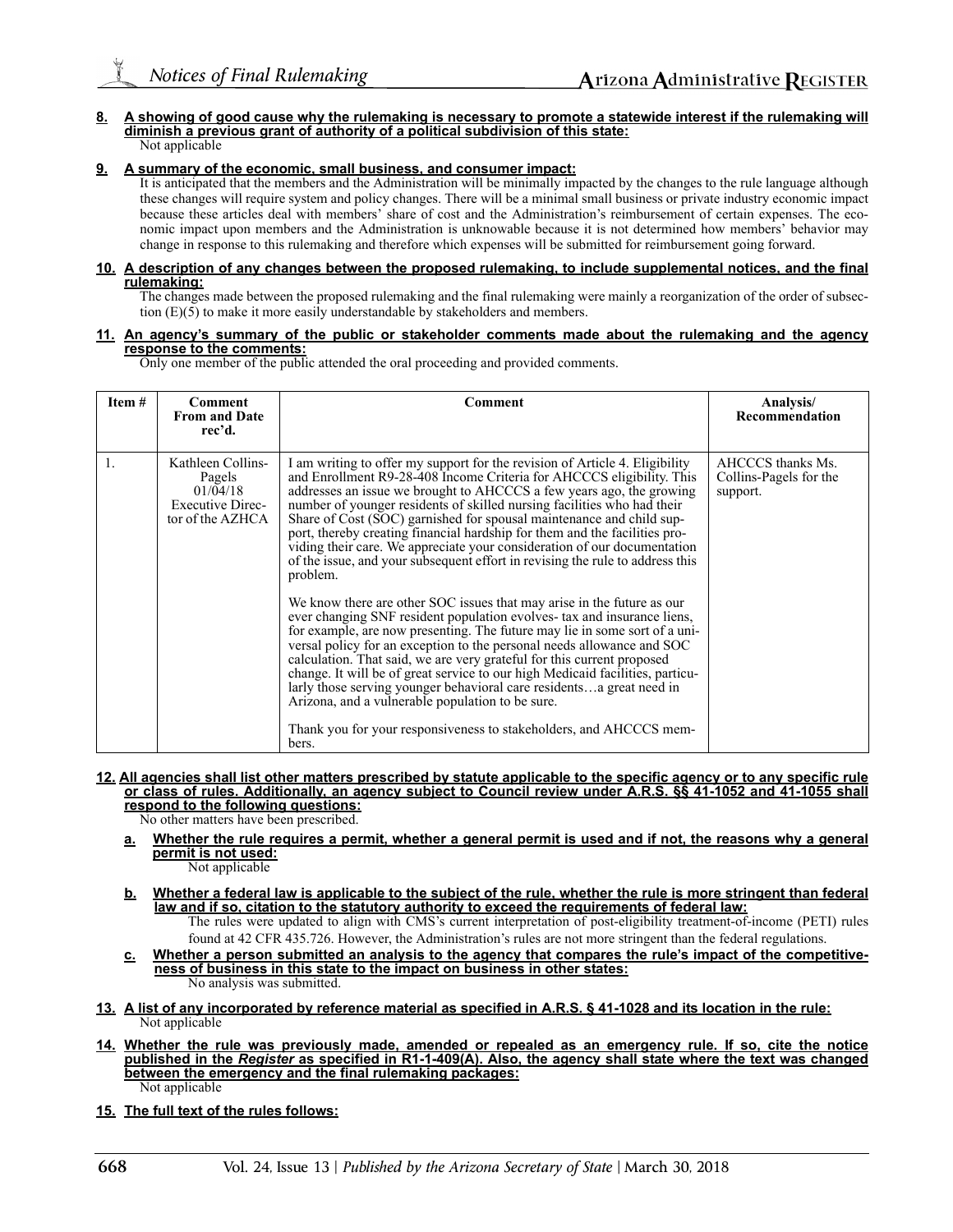### **TITLE 9. HEALTH SERVICES**

### **CHAPTER 28. ARIZONA HEALTH CARE COST CONTAINMENT SYSTEM (AHCCCS) ARIZONA LONG-TERM CARE SYSTEM**

### **ARTICLE 4. ELIGIBILITY AND ENROLLMENT**

Section R9-28-408. Income Criteria for Eligibility

### **ARTICLE 4. ELIGIBILITY AND ENROLLMENT**

#### **R9-28-408. Income Criteria for Eligibility**

- **A.** The following Medicaid-eligible persons shall be deemed to meet the income requirements for ALTCS eligibility unless ineligible due to federal and state laws regarding trusts.
	- 1. A person receiving Supplemental Security Income (SSI);
	- 2. A person receiving Title IV-E Foster Care Maintenance Payments; or
	- 3. A person receiving Title IV-E Adoption Assistance.
- **B.** If the person is not included in subsection (A), the Administration shall count the income described in 42 U.S.C. 1382a and 20 CFR 416 Subpart K to determine eligibility with the following exceptions:
	- 1. Income types excluded by 42 U.S.C. 1382a(b) for determining net income are also excluded in determining gross income to determine eligibility;
	- 2. Income of the parent or spouse of a minor child is counted as part of income under 42 CFR 435.602, except that the income of the parent or spouse is disregarded for the month beginning when the person is institutionalized;
	- 3. In-kind support and maintenance, under 42 U.S.C. 1382a(a)(2)(A), are excluded for both net and gross income tests;
	- 4. The income exceptions under A.A.C. R9-22-1503(B) apply to the net income test; and
	- 5. Income described in subsection (C) is excluded.
- **C.** The following are income exceptions:
	- 1. Disbursements from a trust are considered in accordance with federal and state law; and
	- 2. For an institutionalized spouse, a person defined in 42 U.S.C. 1396r-5(h)(1), income is calculated in accordance with 42 U.S.C. 1396r-5(b).
- **D.** Income eligibility. Except as provided in R9-28-406(B)(2)(b), countable income shall not exceed 300 percent of the FBR.
	- **E.** The Administration shall determine the amount a person shall pay for the cost of ALTCS services and the post-eligibility treatment of income (share-of-cost) under A.R.S. § 36-2932(L) and 42 CFR 435.725 or 42 CFR 435.726. The Administration shall consider the following in determining the share-of-cost:
		- 1. Income types excluded by 42 U.S.C. 1382a(b) for determining net income are excluded in determining share-of-cost.
		- 2. SSI benefits paid under 42 U.S.C.  $1382(e)(1)(E)$  and (G) to a person who receives care in a hospital or nursing facility are not included in calculating the share-of-cost.
		- 3. The share-of-cost of a person with a spouse is calculated as follows:
			- a. If an institutionalized person has a community spouse under 42 U.S.C. 1396r-5(h), share-of-cost is calculated under R9-28- 410 and 42 U.S.C. 1396r-5(b) and (d); and
			- b. If an institutionalized person does not have a community spouse, share of cost is calculated solely on the income of the institutionalized person.
		- 4. Income assigned to a trust is considered in accordance with federal and state law.
		- 5. The following expenses are deducted from the share-of-cost of an eligible person to calculate the person's share-of-cost:
			- a. A personal-needs allowance equal to 15 percent of the FBR for a person residing in a medical institution for a full calendar month. A personal-needs allowance equal to 300 percent of the FBR for a person who receives or intends to receive HCBS or who resides in a medical institution for less than the full calendar month;A personal-needs allowance (PNA) equal to 300 percent of the FBR for a person who receives or intends to receive HCBS or who resides in a medical institution for less than the full calendar month. A personal-needs allowance equal to 15 percent of the FBR for a person residing in a medical institution for a full calendar month, except:
				- i. The PNA shall be increased above 15% of the FBR by the amount of income garnished for child support under a court order, including administrative fees garnished for collection efforts, but only to the extent that the amount garnished is not deducted as a monthly allowance for the dependent under any other provision of the post-eligibility process. The increase to the PNA due to the garnishment shall not exceed the actual garnishment paid in the month for which the PNA is calculated; and
				- ii. The PNA shall be increased above 15% of the FBR by the amount of income garnished for spousal maintenance under a judgment and decree for dissolution of marriage, including administrative fees garnished for collection efforts, but only to the extent that the amount garnished is not deducted as a monthly allowance for the spouse under any other provision of the post-eligibility process. The increase to the PNA due to the garnishment shall not exceed the actual garnishment paid in the month for which the PNA is calculated.
			- b. A spousal allowance, equal to the FBR minus the income of the spouse, if a spouse but no children remain at home;
			- c. A household allowance equal to the standard specified in Section 2 of the Aid for Families with Dependent Children (AFDC) State Plan as it existed on July 16, 1996 for the number of household members minus the income of the household members if a spouse and children remain at home;
			- Expenses for the medical and remedial care services listed in subsection  $(6)$  if the expenses were for services rendered to the applicant or beneficiary and prescribed by a health care practitioner acting within the scope of practice as defined by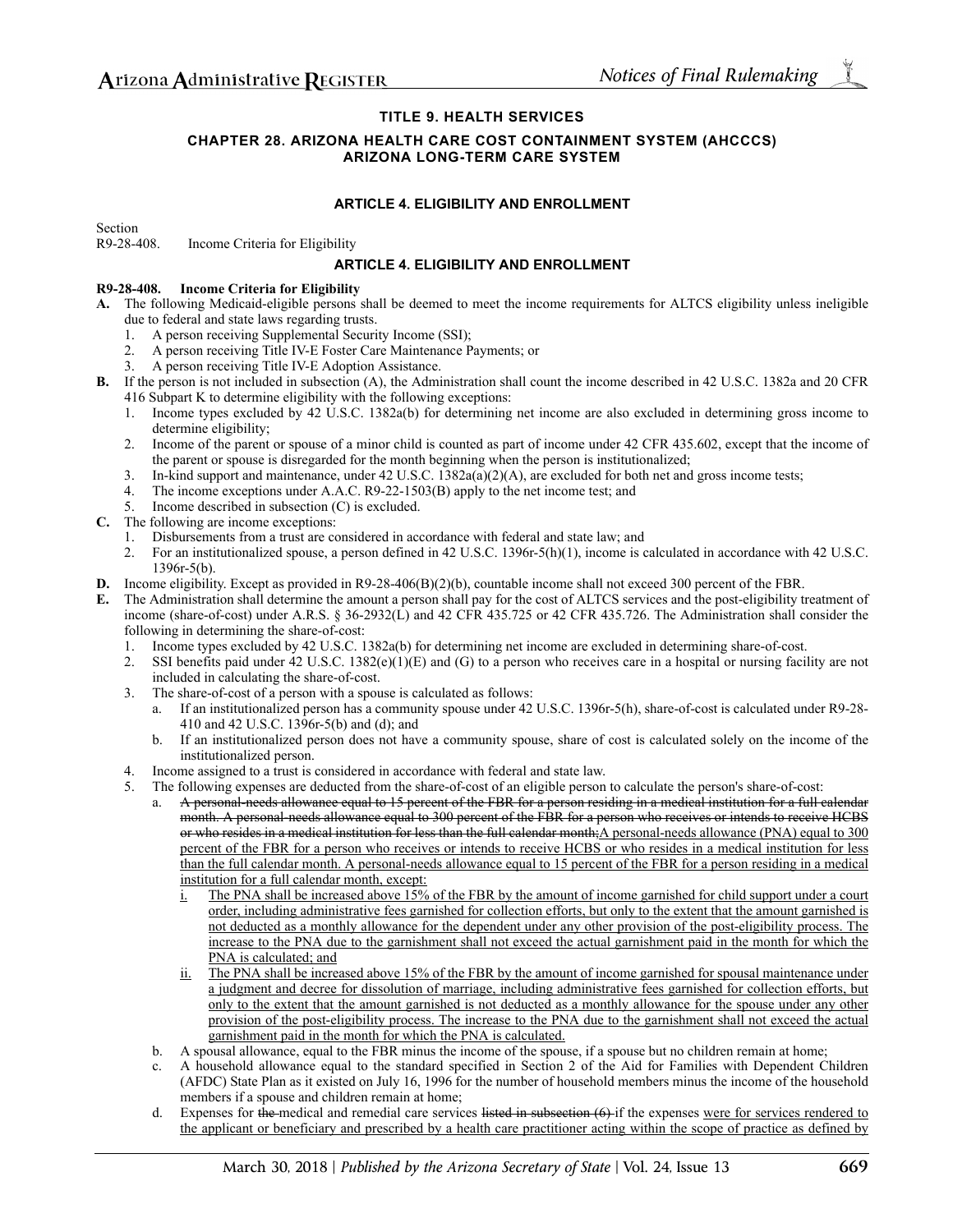State law. The applicant or recipient must have, or have had, a legal obligation to pay the medical or remedial expense. Deductions do not include the cost of services to the extent a third party paid for, or is liable for, the service. Deductions for expenses incurred prior to application are limited to expenses incurred during the three months prior to the filing of an application. Documents shall be submitted within a reasonable time as determined by the Director.have not been paid or are not subject to payment by a third-party, the person still has the obligation to pay the expense, and one of the following conditions is met:

- i. The expense represents a payment made and reported to the Administration during the application period or a payment reported to the Administration no later than the end of the month following the month in which the payment occurred and the expense has not previously been allowed a share-of-cost deduction; or
- ii. The expense represents the unpaid balance of an allowed, noncovered medical or remedial expense, and the expense has not been previously a share-of-cost deduction;
- e. An amount determined by the Director for the maintenance of a single person's home for not longer than six months if a physician certifies that the person is likely to return home within that period; or
- f. An amount for Medicare and other health insurance premiums, deductibles, or coinsurance not subject to third-party reimbursement; and
- 6. The deductible expense under subsection  $(5)(\frac{bd}{d})$  shall not include any amount for a service covered under the Title XIX State Plan. The deductible expense may include the TPL deductible, co-insurance, and co-payment charges for the following medically necessary services:
	- a. Nonemergency dental services for a person who is age 21 or older;
	- b. Hearing aids and hearing aid batteries for a person who is age 21 or older;
	- e. Nonemergency eye care and prescriptive lenses for a person who is age 21 or older;
	- d. Chiropractic services, including treatment for subluxation of the spine, demonstrated by x-ray;
	- Orthognathic surgery for a person who is age 21 or older; or
	- f. Co-payments for Medicare Part D prescriptions, if not paid by the State.
	- g. On a case by case basis, other noncovered medically necessary services that a person petitions the Administration for and the Director approves.
- **F.** A person shall provide information and verification of income under A.R.S. § 36-2934(G) and 20 CFR 416.203.

## **NOTICE OF FINAL RULEMAKING TITLE 9. HEALTH SERVICES CHAPTER 28. ARIZONA HEALTH CARE COST CONTAINMENT SYSTEM (AHCCCS) ARIZONA LONG-TERM CARE SYSTEM**

[R18-57]

### **PREAMBLE**

| Article, Part, or Section Affected (as applicable) | <b>Rulemaking Action</b> |
|----------------------------------------------------|--------------------------|
| R9-28-801                                          | Amend                    |
| R9-28-801.01                                       | Repeal                   |
| R9-28-802                                          | Amend                    |
| R9-28-803                                          | Amend                    |
| R9-28-806                                          | Amend                    |
| R9-28-807                                          | Amend                    |

### **2. Citations to the agency's statutory rulemaking authority to include both the authorizing statute (general) and the implementing statute (specific):**

Authorizing statute: A.R.S. § 36-2932 Implementing statute: A.R.S. § 36-2915, 36-2916, 36-2935, 36-2956

## **3. The effective date of the rule:**

May 5, 2018

#### **4. Citations to all related notices published in the** *Register* **as specified in R1-1-409(A) that pertain to the record of the final rulemaking package:**

Notice of Rulemaking Docket Opening: 23 A.A.R. 3431, December 15, 2017 Notice of Proposed Rulemaking: 23 A.A.R. 3400, December 15, 2017

### **5. The agency's contact person who can answer questions about the rulemaking:**

| Name:      | Nicole Fries                                                                                                      |
|------------|-------------------------------------------------------------------------------------------------------------------|
| Address:   | <b>AHCCCS</b><br>Office of Administrative Legal Services<br>701 E. Jefferson, Mail Drop 6200<br>Phoenix, AZ 85034 |
| Telephone: | $(602)$ 417-4232                                                                                                  |
| Fax:       | $(602)$ 253-9115                                                                                                  |
| E-mail:    | AHCCCSRules@azahcccs.gov                                                                                          |
| Web site:  | www.azahcccs.gov                                                                                                  |
|            |                                                                                                                   |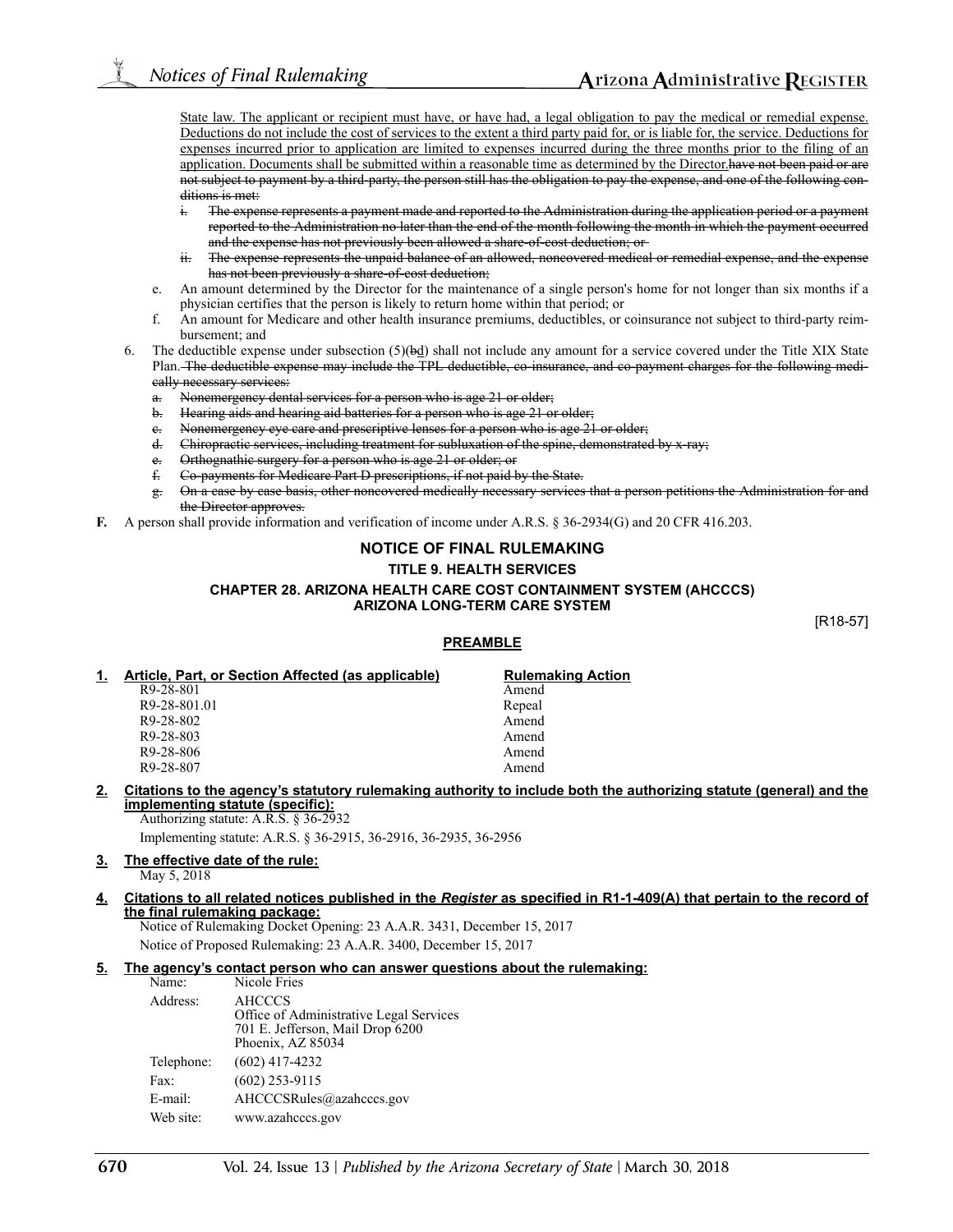**6. An agency's justification and reason why a rule should be made, amended, repealed or renumbered, to include an explanation about the rulemaking:**

The rulemaking is necessary to comport with federal law and to ensure that AHCCCS maximizes the opportunity for recovery of payments made for medical assistance to ALTCS members consistent with federal law. In addition, the rulemaking will likely increase State revenues and improve the fiscal health of the State by extending the imposition of TEFRA liens to members under the age of 55 years.

- **7. A reference to any study relevant to the rule that the agency reviewed and either relied on or did not rely on in its evaluation of or justification for the rule, where the public may obtain or review each study, all data underlying each study, and any analysis of each study and other supporting material:** A study was not referenced or relied upon when revising these regulations.
- **8. A showing of good cause why the rulemaking is necessary to promote a statewide interest if the rulemaking will diminish a previous grant of authority of a political subdivision of this state:** Not applicable
- **9. A summary of the economic, small business, and consumer impact:**

The economic impact will be minimal on consumers and the Administration, because the changes are anticipated to affect only a small number of ALTCS members. Additionally, any economic impact on the economy of the State will be minimal because when AHCCCS does make recoveries, roughly 70% is returned to the federal government.

**10. A description of any changes between the proposed rulemaking, to include supplemental notices, and the final rulemaking:**

The only changes made between the proposed rulemaking and the final rulemaking were minor typographical changes for consistency and clarity across the agency's rules.

**11. An agency's summary of the public or stakeholder comments made about the rulemaking and the agency response to the comments:**

No comments were received.

- **12. All agencies shall list other matters prescribed by statute applicable to the specific agency or to any specific rule or class of rules. Additionally, an agency subject to Council review under A.R.S. §§ 41-1052 and 41-1055 shall respond to the following questions:**
	- No other matters have been prescribed.
	- **a. Whether the rule requires a permit, whether a general permit is used and if not, the reasons why a general permit is not used:**

Not applicable

**b. Whether a federal law is applicable to the subject of the rule, whether the rule is more stringent than federal law and if so, citation to the statutory authority to exceed the requirements of federal law:**

The TEFRA lien provisions are codified at 42 U.S.C. 1396p(a), providing AHCCCS the authority to file TEFRA liens on the real property of certain Medicaid members who are determined to be permanently institutionalized (PI) and cannot return home. However, the Administration's TEFRA regulations are not more stringent than the applicable federal law.

- **c. Whether a person submitted an analysis to the agency that compares the rule's impact of the competitiveness of business in this state to the impact on business in other states:** No analysis was submitted.
- **13. A list of any incorporated by reference material as specified in A.R.S. § 41-1028 and its location in the rule:** Not applicable
- **14. Whether the rule was previously made, amended or repealed as an emergency rule. If so, cite the notice published in the** *Register* **as specified in R1-1-409(A). Also, the agency shall state where the text was changed between the emergency and the final rulemaking packages:** Not applicable
- **15. The full text of the rules follows:**

### **TITLE 9. HEALTH SERVICES**

**CHAPTER 28. ARIZONA HEALTH CARE COST CONTAINMENT SYSTEM (AHCCCS) ARIZONA LONG-TERM CARE SYSTEM**

### **ARTICLE 8. TEFRA LIENS AND RECOVERIES**

Section R9-28-801. Definitions Related to TEFRA Liens R9-28-801.01. TEFRA Liens – GeneralRepeal R9-28-802. TEFRA Liens – Affected MembersFilings R9-28-803. TEFRA Liens – Prohibitions<br>R9-28-806. TEFRA Liens – Recovery R9-28-806. TEFRA Liens – Recovery<br>R9-28-807. TEFRA Liens – Release TEFRA Liens – Release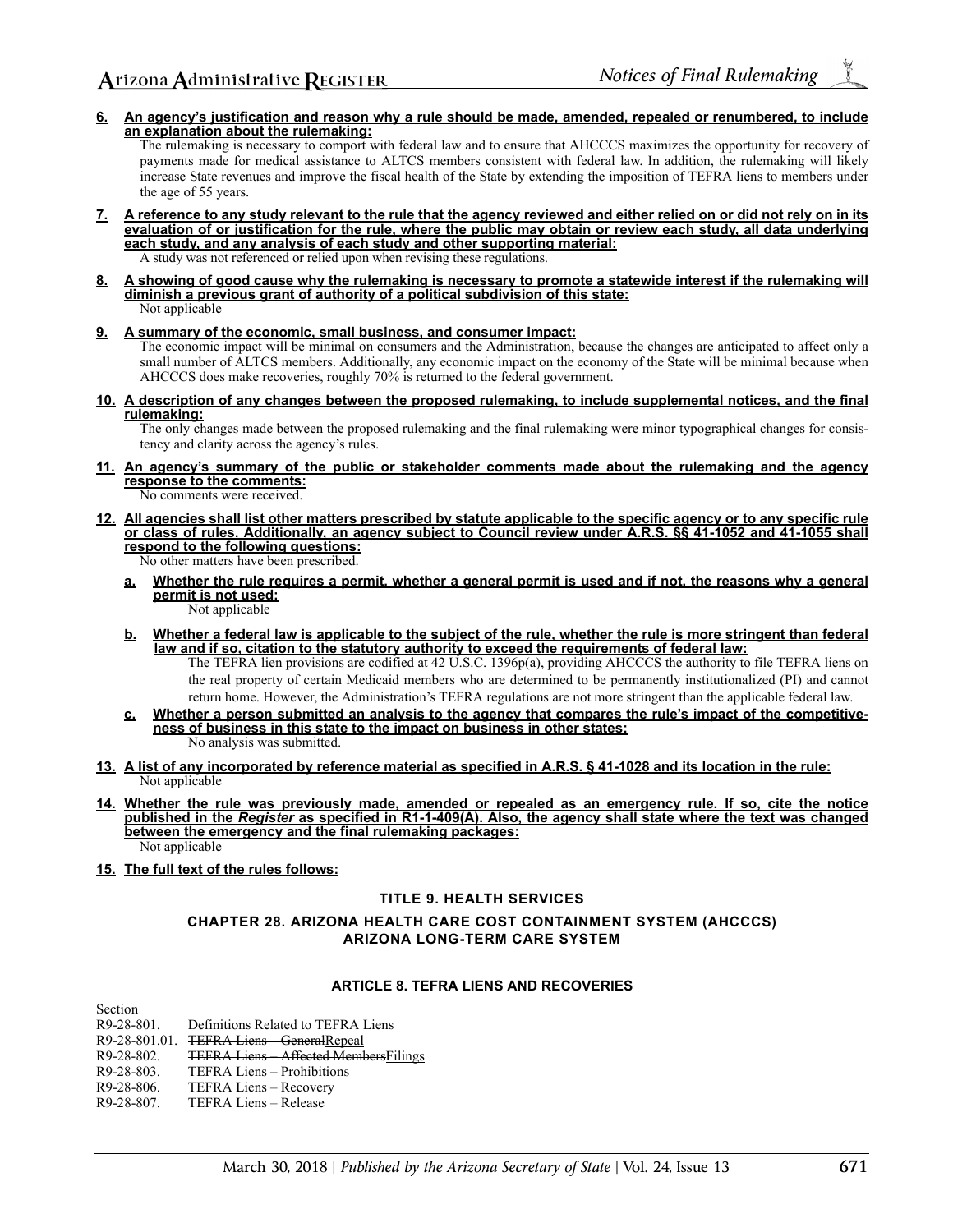### **ARTICLE 8. TEFRA LIENS AND RECOVERIES**

#### **R9-28-801. Definitions Related to TEFRA Liens**

In addition to the definitions in A.R.S. §§ 36-2901 and 36-2931, 9 A.A.C. 22, Article 1, and 9 A.A.C. 28, Article 1, the following definitions apply to this Article:

"Consecutive days" means days following one after the other without an interruption resulting from a discharge.

"File" means the date that AHCCCS receives a request for a State Fair Hearing under R9-28-805, as established by a date stamp on the request or other record of receipt.

"Home" means property in which a member has an ownership interest and that serves as the member's principal place of residence. This property includes the shelter in which a member resides, the land on which the shelter is located, and related outbuildings.

"Recover" means that AHCCCS takes action to collect from a claim.

"TEFRA lien" means a lien under 42 U.S.C. 1396p of the Tax Equity and Fiscal Responsibility Act of 1982. This type of lien is placed on an AHCCCS member's interest in any real property before the member is deceased.

#### **R9-28-801.01.TEFRA Liens – General Repeal**

Purpose. The purpose of TEFRA is to allow AHCCCS to file a lien on an AHCCCS member's interest in any real property before the member is deceased, including but not limited to life estates and beneficiary deeds.

### **R9-28-802. TEFRA Liens – Affected MembersFilings**

- **A.** Except for members under R9-28-803, AHCCCS shall file a TEFRA lien against the real property of all members who are:
	-
	- 1. Receiving ALTCS services, and<br>2. 55 years of age or older, and 55 years of age or older, and
	- 3. Permanently institutionalized.
- **B.** A rebuttable presumption exists that a member is permanently institutionalized if the member has continually resided in a nursing facility, ICF/MR Intermediate Care Facility for Individuals with Intellectual Disabilities (ICF/IID), or other medical institution defined in 42 CFR 435.1010 for 90 or more consecutive days. A member may rebut the presumption by providing a written opinion from a treating physician, rendered to a reasonable degree of medical certainty, that the member's condition is likely to improve to the point that the member will be discharged from the medical institution and will be capable of returning home by a date certain.
- **C.** A TEFRA lien may also be imposed against the property of a member where a court judgment determined that benefits were incorrectly paid on behalf of the member.

#### **R9-28-803. TEFRA Liens – Prohibitions**

AHCCCS shall not file a TEFRA lien against a member's home if one of the following individuals is lawfully residing in the member's home:

- 1. Member's spouse;
- 2. Member's child who is under the age of 21;
- 3. Member's child who is blind or disabled under 42 U.S.C. 1382c; or
- 4. Member's sibling who has an equity interest in the home and who was residing in the member's home for at least one year immediately before the date the member was admitted to a nursing facility, HCF/MR ICF/IID, or other medical institution as defined under 42 CFR 435.1010.

#### **R9-28-806. TEFRA Liens – Recovery**

- **A.** AHCCCS shall seek to recover a TEFRA lien for the amount of the medical assistance provided up to the amount of the sale upon the sale or transfer of the real property subject to the lien made prior to the member's death.
- **B.** After the member's death, AHCCCS shall seek to recover a TEFRA lien for the amount of the medical assistance received by the member at the age of 55 years or older from the member's estate after the sale or transfer of the real property subject to the lien. However, AHCCCS shall not seek to recover the TEFRA lien or attempt recovery against any real property subject to the TEFRA lien so long as the member is survived by the member's:
	- 1. Spouse;
	- 2. Child under the age of 21; or
	- 3. Child who receives benefits under either Title II or Title XVI of the Social Security Act as blind or disabled, as defined under 42 U.S.C. 1382c.
- **B.C.** AHCCCS shall not seek to recover a TEFRA lien on an individual's home if the member is survived by:
	- 1. A sibling of the member who currently resides in the deceased member's home and who has resided in the member's home on a continuous basis since at least one year immediately before the date of the member's admission to the nursing facility, ICF/MR ICF/IID, or other medical institution as defined under 42 CFR 435.1010 and has; or
	- 2. A child of the member who resides in the deceased member's home and who:
		- a. Was residing in the member's home for a period of at least two years immediately before the date of the member's admission to the nursing facility, ICF/MR ICF/IID, or other medical institution as defined under 42 CFR 435.1010; and
		- b. Provided care to the member that allowed the member to reside at home rather than in an institution.; and
		- c. Has resided in the member's home on a continuous basis since the admission of the deceased member to the medical institution.
- **C.D.**To determine whether a child of the member provided care under subsection (B)(2), AHCCCS shall require the following information:
	- 1. A physician's written statement that describes the member's physical condition and service needs for the previous two years before the member's death;
	- 2. Verification that the child actually lived in the member's home;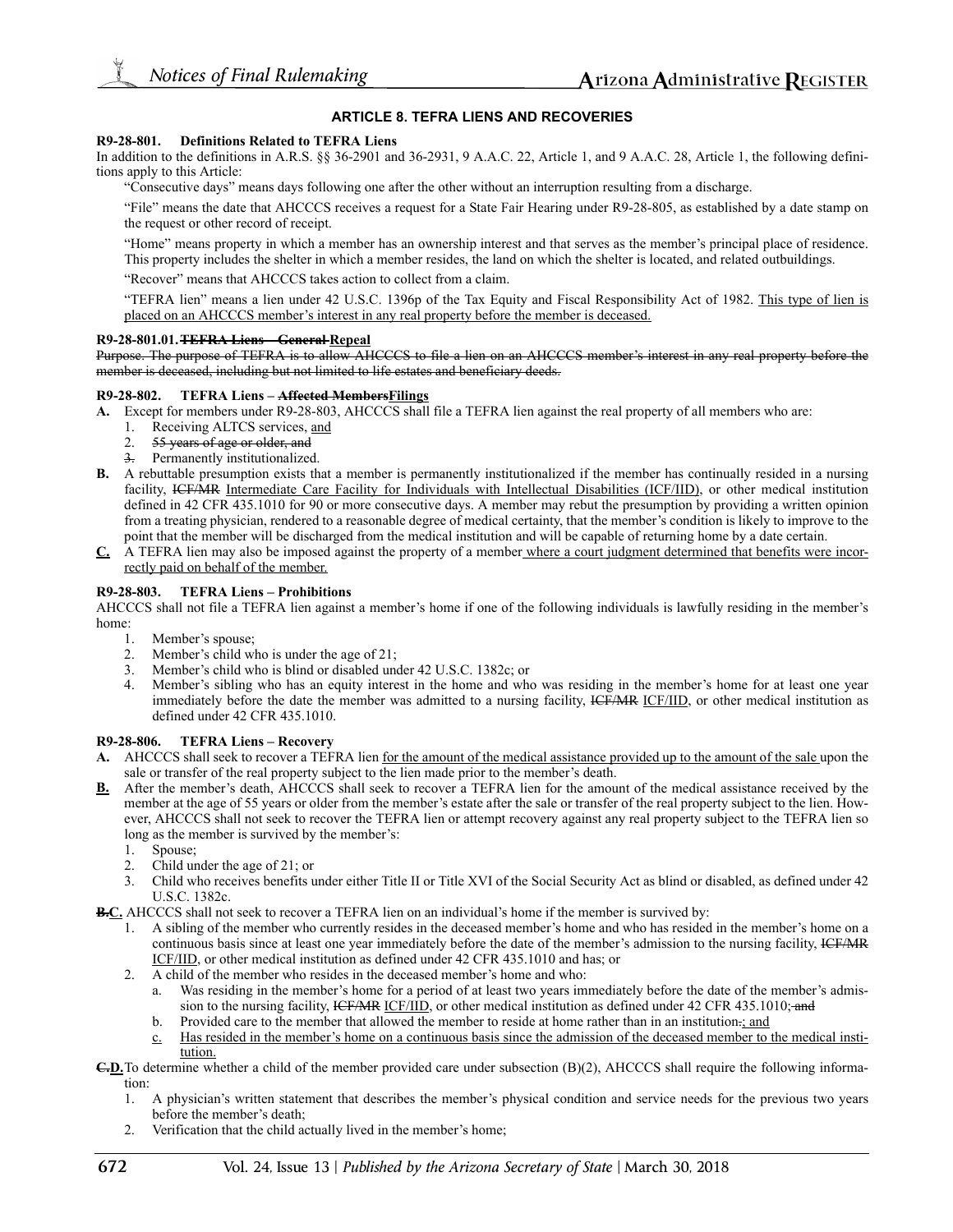# Arizona Administrative REGISTER

- 3. A written statement from the child providing the services that describes and attests to the services provided;
- 4. A written statement, if any, made by the member prior to death regarding the services received; and
- 5. A written statement from physician, friend, or relative as witness to the care provided.

#### **R9-28-807. TEFRA Liens – Release**

AHCCCS shall issue a release of a TEFRA lien within 30 days of:

- 1. Satisfaction of the lien; or 2. Notice that the member has
- Notice that the member has been discharged from the nursing facility, ICF/MR ICF/IID, or other medical institution, defined under 42 CFR 435.1010, and the member has returned home and is physically residing in the home with the intention of remaining in the home. Discharge to an alternative HCBS setting defined at R9-28-101 does not constitute a return to the home.
- 3. Notice of the member's death, if a lien has been filed on a life estate.

## **NOTICE OF FINAL RULEMAKING**

#### **TITLE 17. TRANSPORTATION**

## **CHAPTER 1. DEPARTMENT OF TRANSPORTATION - ADMINISTRATION**

[R18-58]

#### **PREAMBLE**

| Article, Part, or Section Affected (as applicable) | <b>Rulemaking Action</b> |
|----------------------------------------------------|--------------------------|
| Article 7                                          | New Article              |
| R <sub>17</sub> -1-701                             | New Section              |
| R <sub>17</sub> -1-702                             | New Section              |
| R <sub>17</sub> -1-703                             | New Section              |
| R <sub>17</sub> -1-704                             | New Section              |
| R <sub>17</sub> -1-705                             | New Section              |
| R <sub>17</sub> -1-706                             | New Section              |
| R <sub>17</sub> -1-707                             | New Section              |
| R <sub>17</sub> -1-708                             | New Section              |
| R <sub>17</sub> -1-709                             | New Section              |
| R <sub>17</sub> -1-710                             | New Section              |
| R <sub>17</sub> -1-711                             | New Section              |
| R <sub>17</sub> -1-712                             | New Section              |
| R <sub>17</sub> -1-7 <sub>13</sub>                 | New Section              |
| R <sub>17</sub> -1-714                             | New Section              |
|                                                    |                          |

#### **2. Citations to the agency's statutory rulemaking authority to include both the authorizing statute (general) and the implementing statute (specific):**

Authorizing statutes: A.R.S. §§ 28-366 and 28-7045 Implementing statutes: A.R.S. §§ 28-7059, 28-7316, and 28-7913

#### **3. The effective date of the rule:**

May 7, 2018

- **a. If the agency selected a date earlier than the 60 day effective date as specified in A.R.S. § 41-1032(A), include the earlier date and state the reason or reasons the agency selected the earlier effective date as provided in A.R.S. § 41-1032(A)(1) through (5):** Not applicable
- **b. If the agency selected a date later than the 60 day effective date as specified in A.R.S. § 41-1032(A), include the later date and state the reason or reasons the agency selected the later effective date as provided in A.R.S. § 41-1032(B):** Not applicable

#### **4. Citations to all related notices published in the** *Register* **as specified in R1-1-409(A) that pertain to the record of the final rulemaking package:**

Notice of Rulemaking Docket Opening: 22 A.A.R. 3139, November 4, 2016

Notice of Proposed Rulemaking: 23 A.A.R. 2033, July 28, 2017

### **5. The agency's contact person who can answer questions about the rulemaking:**

| Name:        | John Lindley, Administrative Rules                                                                                                                                                                                                                                                                                                  |
|--------------|-------------------------------------------------------------------------------------------------------------------------------------------------------------------------------------------------------------------------------------------------------------------------------------------------------------------------------------|
| Address:     | Arizona Department of Transportation<br>Government Relations and Policy Development Office<br>206 S. 17th Ave., Mail Drop 140A<br>Phoenix, AZ 85007                                                                                                                                                                                 |
| Telephone:   | $(602)$ 712-8804                                                                                                                                                                                                                                                                                                                    |
| E-mail:      | ilindley@azdot.gov                                                                                                                                                                                                                                                                                                                  |
| $\mathbf{v}$ | $\mathbf{D1}$ $\mathbf{L}$ $\mathbf{L}$ $\mathbf{L}$ $\mathbf{D}$ $\mathbf{C}$ $\mathbf{T}$ $\mathbf{L}$ $\mathbf{L}$ $\mathbf{L}$ $\mathbf{L}$ $\mathbf{L}$ $\mathbf{L}$ $\mathbf{L}$ $\mathbf{L}$ $\mathbf{L}$ $\mathbf{L}$ $\mathbf{L}$ $\mathbf{L}$ $\mathbf{L}$ $\mathbf{L}$ $\mathbf{L}$ $\mathbf{L}$ $\mathbf{L}$ $\mathbf{$ |

Web site: Please visit the ADOT web site to track progress of this rule and any other agency rulemaking matters at www.azdot.gov/about/GovernmentRelations.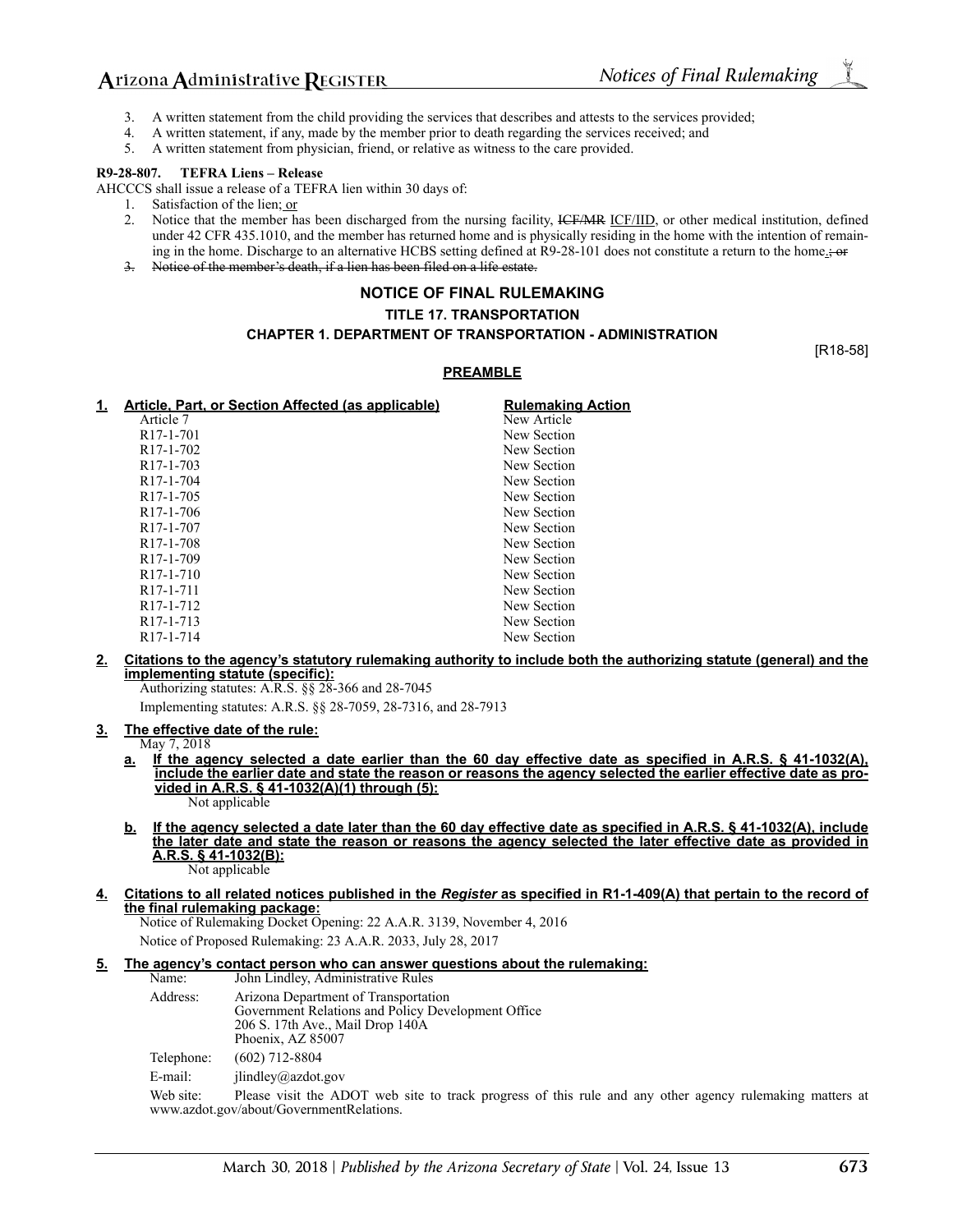#### **6. An agency's justification and reason why a rule should be made, amended, repealed or renumbered, to include an explanation about the rulemaking:**

The Arizona Department of Transportation (ADOT) engages in this rulemaking to establish guidelines necessary for the implementation of Laws 2016, Chapter 66 (HB2250), specifically A.R.S. § 28-7316, which authorizes the Department to establish a program to:

Lease or sell advertising on non-highway assets of the Department; and

Allow monetary sponsorship of other facilities and other assets of the Department.

This rulemaking contains provisions relating to the operation, modification, and termination of the Department's Advertising and Sponsorship Program. The rules provide advertisers, sponsors, and other potential contractors clarification on the types of facilities the Department deems suitable for advertising and sponsorship activities, establish reasonable time, place, and manner restrictions necessary to protect the public health, peace, and safety, and ensure that the Department remains in compliance with the Federal Highway Administration's policies on sponsorship acknowledgment, sponsorship agreements, and outdoor advertising control.

The Department's primary reason for entering into advertising and sponsorship agreements, and in establishing designated advertising venues involving its non-highway assets and facilities, is to generate additional revenue for the state highway fund. A secondary purpose is to provide useful information to Department customers and patrons about motor vehicle- and motorist-related goods and services that may be of value to the public or further promote efforts to enhance the public safety. The Federal Highway Administration (FHWA) has urged state Departments of Transportation to seek sponsorship opportunities for programs currently facing funding challenges, such as traffic congestion management and traveler information systems. This rulemaking provides potential advertisers and sponsors with information regarding the Department's sponsorship agreements and how a sponsor may be acknowledged for supporting or providing a service on behalf of the Department under a sponsorship agreement.

This rulemaking allows the Department to:

Generate additional funding for the state highway fund as provided under Laws 2016, Chapter 66 (HB2250);

Promote economic development by providing businesses with new and unique opportunities for the direct marketing of motor vehicle- and motorist-related goods, services, and safety information relevant to the motoring public;

Preserve the public health, peace, and safety by establishing and enforcing reasonable standards for appropriate content and viewpoint-neutral advertising and sponsorships that will not create a forum for public discourse or the exchange of viewpoints on any issue, subject matter, or topic;

Maintain compliance with federal requirements; and

Ensure continued eligibility for future federal highway grant funding.

- **7. A reference to any study relevant to the rule that the agency reviewed and either relied on or did not rely on in its evaluation of or justification for the rule, where the public may obtain or review each study, all data underlying each study, and any analysis of each study and other supporting material:** The agency did not review or rely on any study for this rulemaking.
- **8. A showing of good cause why the rulemaking is necessary to promote a statewide interest if the rulemaking will**
- **diminish a previous grant of authority of a political subdivision of this state:** Not applicable

#### **9. A summary of the economic, small business, and consumer impact:**

As the nature of highway financing continues to evolve, private sector investment promises to be a significant source of revenue for individual states to meet their current and future highway construction and maintenance needs. For this reason, the Federal Highway Administration (FHWA) has recently updated its policy on Sponsorship Acknowledgment and Sponsorship Agreements within Highway Rights-of-way (FHWA Order 5160.1A, dated April 7, 2014) to assist the growing number of states seeking to create their own advertising and sponsorship programs.

A.R.S. § 28-7316, as added by Laws 2016, Ch. 66, § 3, provides that the Department may establish a program to lease or sell advertising on *non*-highway assets of the Department and to allow monetary sponsorship of facilities and other assets of the Department. The Department intends to implement and administer an Advertising and Sponsorship Program that will generate additional revenue for deposit into the state highway fund for use as authorized under A.R.S. § 28-6993. The additional revenue generated will assist the Department in providing other services critical to enhancing the safety and efficiency of Arizona highways. A.R.S. § 28-7316 also authorizes the Department to contract with a third party to administer and operate all or portions of its advertising and sponsorship program.

In establishing an Advertising and Sponsorship Program at the state level, the Department has worked closely with the FHWA to ensure compliance and consistency with all existing federal laws and programs applicable to highway infrastructure funded, in whole or in part, with federal-aid. As required under FHWA Order 5160.1A, dated April 7, 2014, if federal-aid funds were used on a highway or facility for which a sponsored service is being provided, all monetary contributions received as part of that sponsorship agreement must be used for highway purposes. Sponsorship and acknowledgment opportunities will be made available on both highway and non-highway assets and facilities of the Department, while advertising opportunities under this program will be limited to *non*-highway assets and facilities of the Department or rest area facilities as prescribed under 23 U.S.C. 111.

#### **Sponsorship**

The Federal Highway Administration (FHWA) anticipates that sponsorship programs will grow in popularity and provide significant opportunities for highway agencies to secure the additional funding and critical support needed to build, operate, and maintain key highway facilities and services, including highway construction and maintenance activities, traffic management programs, rest area operation and maintenance, emergency service patrols, travel information services, parkway and interchange landscape main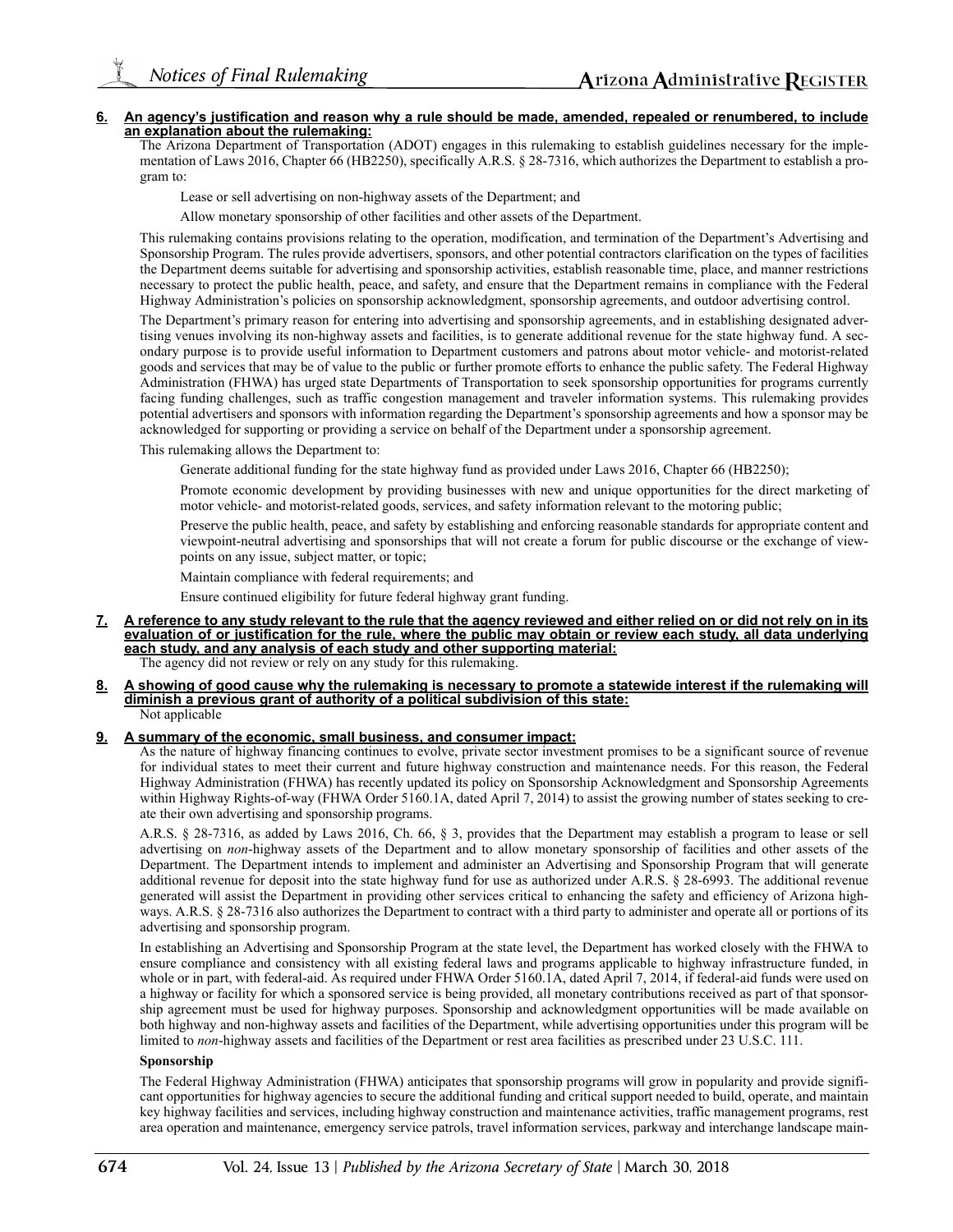tenance, adopt-a-highway litter removal and other highway beautification programs.

Since the FHWA and A.R.S. § 28-7316 now provide the flexibility needed for the Department to pursue such innovative sources of financing for transportation system improvements, the Department anticipates that its advertising and sponsorship program will provide valuable benefits for the traveling public. Though not yet fully realized or quantifiable, a sponsor may provide a highwayrelated service, a monetary contribution toward a highway-related service, or a product that the Department or its contractor can use in providing a highway-related service. The funding source the Department would otherwise have used to provide that product or service is then made available for use in other critical transportation infrastructure projects.

One of the most common ways for the Department to recognize support provided by a sponsor is to arrange for the placement of an acknowledgment sign, which may display the name or logo of the sponsor to members of the public who may be interested in receiving information from or about the sponsor. Other options that can be used to recognize sponsors include acknowledgment on service patrol or maintenance vehicles, inclusion on outreach and educational materials, or identification on internet web sites or telephone messages such as those of 511 systems. The Department may use other opportunities for sponsor recognition or acknowledgment where possible, and appropriate, while minimizing the number of additional signs and informational load imposed on drivers.

### **Advertising**

Advertising on *non*-highway assets and facilities of the Department may allow a sponsor to increase name recognition or commercial brand awareness by promoting motor vehicle- and motorist-related goods, services, and information directly to vehicle owners, operators, buyers, and sellers who are most likely interested in receiving such information.

Opportunities for advertising on Department designated non-highway assets and facilities are limited under A.R.S. § 28-7316, and may provide unique opportunities for advertisers and sponsors to distribute promotional information or other consideration involving:

Motor vehicle-related goods or services, including the promotion of:

Arizona-licensed automobile dealers;

Automotive insurance;

Automotive parts;

Automotive repair;

Automotive towing companies;

Car wash and detailing services;

Motor clubs;

Roadside assistance; or

Specialty license plates issued by the Department; and

Motorist-related goods or services, including the promotion of:

Automobile clubs;

Campgrounds;

Convenience stores;

Department authorized third-party providers of title, registration, and driver license services;

Department programs, including Grand Canyon State Logo Signs;

Department publications, including *Arizona Highways Magazine*;

Gasoline and service stations;

Legal service providers for motorists;

Pharmacies open 24 hours;

Professional driver training schools licensed by the Department;

Public service announcements (organ donation/highway beautification);

Restaurants;

Road maps and Global Positioning System (GPS) services;

Telecommunications providers;

Tourist and community attractions; or

Vehicle-for-hire services (taxis, limousines, livery vehicles, and transportation network companies).

Costs incurred under the Department's advertising and sponsorship program will be paid under agreements negotiated between the Department and the advertisers or sponsors seeking to join the Department in providing motor vehicle- and motorist-related goods, services, and information directly to the motoring public throughout the state.

Additional administrative costs to the Department may result from sales, contracting, billing and payment processing, and program management. Operational costs for sign fabrication, sign construction and installation, sign repair, and sign removal will also be incurred. The Department anticipates that these costs will be minimal, approximately equal to revenue (breakeven) for the first 12 to 18 months due to the initial infrastructure investment and then profitable thereafter, and no additional staffing is required.

Acknowledgment signs installed prior to the effective date of these rules will be subject only to the terms and conditions provided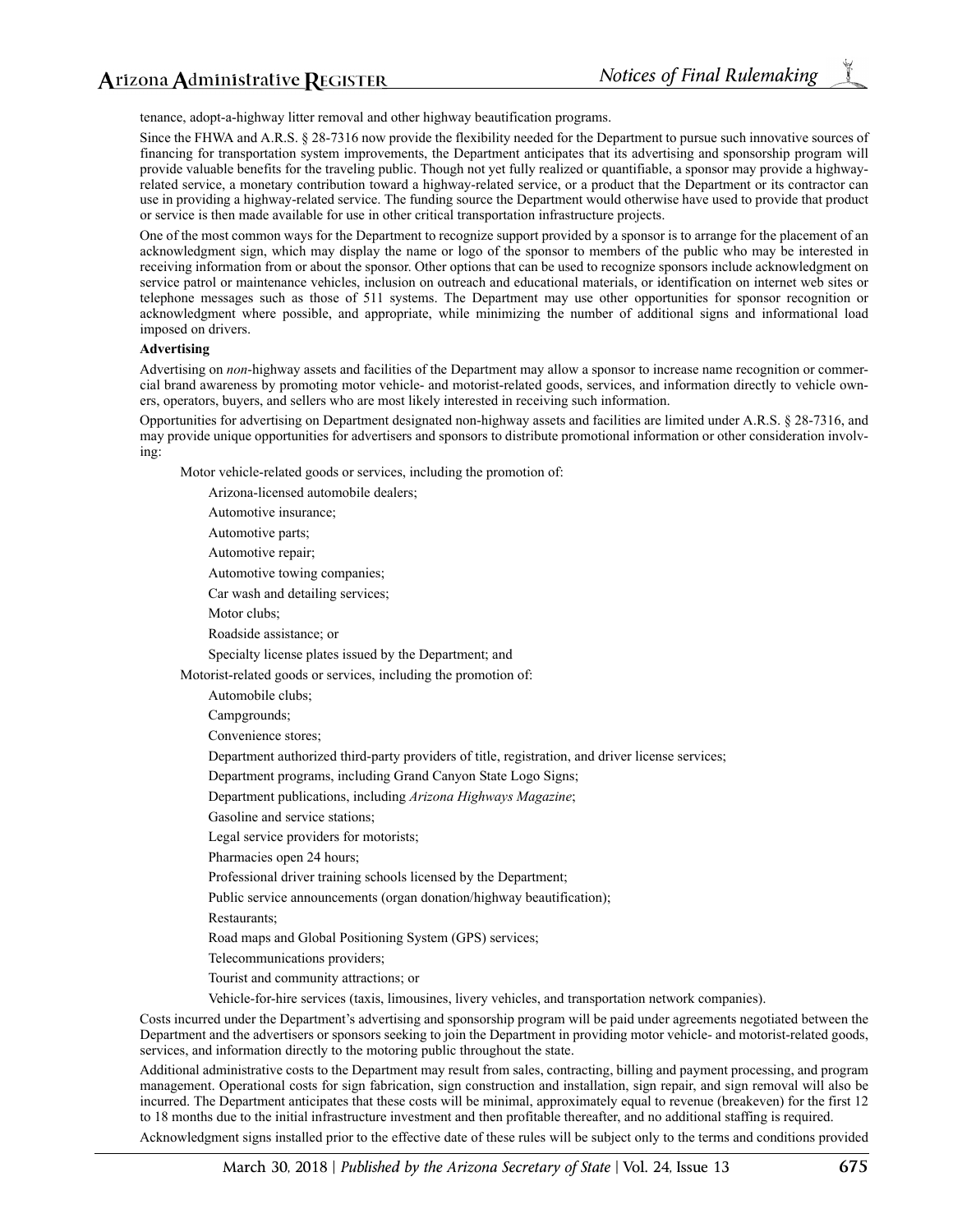in any existing lease or agreement already in force between the Department and the advertiser or sponsor. Replacement of an existing acknowledgment sign for compliance with this Article is not required unless the currently installed acknowledgment sign is no longer serviceable or the advertiser or sponsor requests a modification of the sponsor name or logo that is consistent with these rules.

#### **10. A description of any changes between the proposed rulemaking, to include supplemental notices, and the final rulemaking:**

For clarification purposes, the definition of "highway-related service," as provided under item 9, paragraph 1, was added to the definitions Section R17-1-701 and more examples were provided.

R17-1-704(B) was amended for clarification purposes by removing the phrase "in the sole discretion of the Department" from the introductory paragraph, since the phrase is not applicable to all of the listed items, and adding the phrase "as determined by the Department in its sole discretion" to the few listed items that actually require a determination to be made by the Department.

Additionally, minor grammatical and technical corrections were made at the request of the Governor's Regulatory Review Council staff.

#### **11. An agency's summary of the public or stakeholder comments made about the rulemaking and the agency response to the comments:**

The Department received no public or stakeholder comments regarding this rulemaking.

**12. All agencies shall list other matters prescribed by statute applicable to the specific agency or to any specific rule or class of rules. Additionally, an agency subject to Council review under A.R.S. §§ 41-1052 and 41-1055 shall respond to the following questions:**

The Department and the Federal Highway Administration are both obligated to promote the reasonable, orderly, and effective display of outdoor advertising while remaining consistent with the national policy to protect the public investment in interstate and primary highways, to promote the safety and recreational value of public travel, and to preserve Arizona's natural beauty.

The Department is additionally responsible for balancing any new Advertising and Sponsorship Program requirements with all state and federal statutes, rules, and agreements currently in effect regarding Highway Beautification. The statutes and rules outlining the Department's obligations under the federal Highway Beautification Act are provided under 23 U.S.C. 131, Control of Outdoor Advertising, Arizona Revised Statutes, Title 28, Chapter 23, Highway Beautification, and 17 A.A.C. 3, Article 5, Highway Encroachments and Permits and Article 7, Highway Beautification.

#### **a. Whether the rule requires a permit, whether a general permit is used and if not, the reasons why a general permit is not used:**

If the Department utilizes a contractor to administer its advertising and sponsorship program, the rules require the contractor to obtain an encroachment permit under 17 A.A.C. 3, Article 5, before installing, maintaining, or removing sponsorship content or copy from a highway-related facility or asset of the Department located along a state highway. The encroachment permit process allows the Department to closely analyze, monitor, approve, or disapprove placement of fixed or temporary sponsorship acknowledgment signs or plaques within a state highway right-of-way, or any activity requiring the temporary use of, or intrusion on, a state highway right-of-way. Issuance of a general permit for this purpose is not technically feasible, since some requirements for obtaining an encroachment permit are generally applicable to all encroachment activities while others are specific to the encroaching activity, the location under consideration, and the timing involved. Therefore, the Department believes that encroachment permits fall outside the criteria provided under A.R.S. § 41-1037 and are an exception to the general permit requirement.

#### **b. Whether a federal law is applicable to the subject of the rule, whether the rule is more stringent than federal law and if so, citation to the statutory authority to exceed the requirements of federal law:**

This rulemaking mirrors the most current FHWA policy directives, which serve to streamline and emphasize information pertaining to sponsorship acknowledgment, sponsorship of rest areas, and other sponsorship acknowledgment activities relative to any existing federal standards. The provisions in this rulemaking apply to new and modified installations of acknowledgment signs and are intended to promote a degree of national uniformity and consistency. Existing acknowledgment signs already installed will remain unchanged, except when a sponsor name or logo on an existing acknowledgment sign requires modification or the sign is no longer serviceable.

The Department and its contractor, as applicable, are obligated to follow all federal laws, rules, and guidelines relating to highways built or maintained with federal-aid funding. Although all of the following references apply to the subject matter of the rules, the rules are not more stringent than any of the federal laws, rules, or guidelines:

Title 23, United States Code (U.S.C.), Section 109(d), Standards for Federal-Aid Highways;

23 U.S.C. 111(b), Rest Areas;

23 U.S.C. 131, Control of Outdoor Advertising;

23 U.S.C. 156, Proceeds from the Sale or Lease of Real Property;

23 U.S.C. 402, Highway Safety Programs;

23 Code of Federal Regulations (CFR), Section 1.23(b), Rights-of-way;

Manual on Uniform Traffic Control Devices for Streets and Highways (MUTCD), published by the Federal Highway Administration (FHWA) as prescribed under 23 CFR 655, Subpart F, Traffic Control Devices on Federal-Aid and Other Streets and Highways;

23 CFR 655.603, Standards for Traffic Control Devices on Federal-Aid and Other Streets and Highways;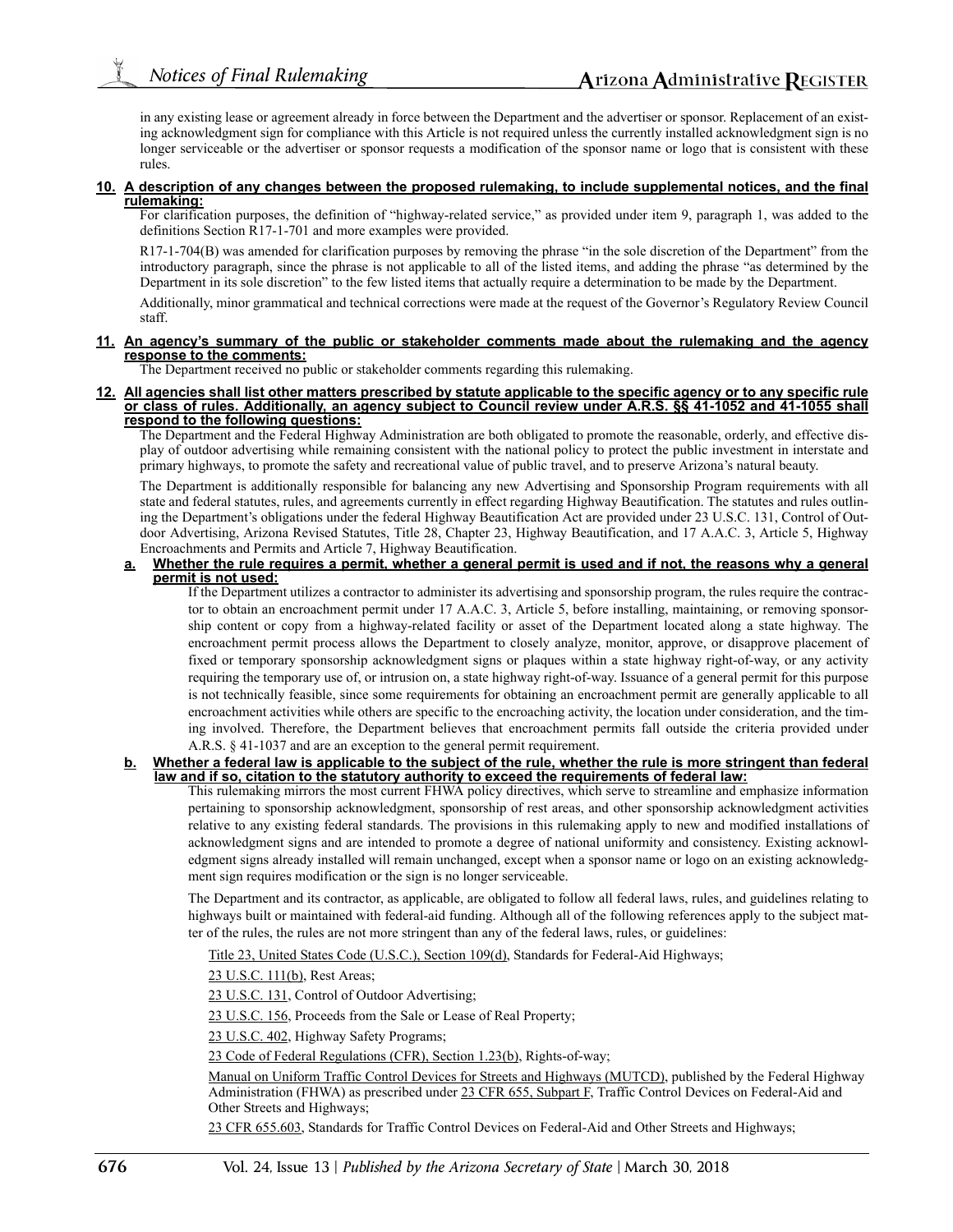23 CFR Part 750, Highway Beautification (for controlled routes);

49 CFR 1.85, Delegations to Federal Highway Administrator; and

FHWA Order 5160.1A, Policy on Sponsorship Acknowledgment and Agreements within the Highway Right-of-Way (April 7, 2014); and

IRC Sec. 170(c)(1) Charitable, etc., contributions and gifts.

- **c. Whether a person submitted an analysis to the agency that compares the rule's impact of the competitiveness of business in this state to the impact on business in other states:** No analysis was submitted to the Department.
- **13. A list of any incorporated by reference material as specified in A.R.S. § 41-1028 and its location in the rule:** This rulemaking incorporates no materials by reference.
- **14. Whether the rule was previously made, amended or repealed as an emergency rule. If so, cite the notice published in the** *Register* **as specified in R1-1-409(A). Also, the agency shall state where the text was changed between the emergency and the final rulemaking packages:**

The rules were not previously made, amended, repealed or renumbered as an emergency rule.

#### **15. The full text of the rules follows:**

#### **TITLE 17. TRANSPORTATION**

#### **CHAPTER 1. DEPARTMENT OF TRANSPORTATION - ADMINISTRATION**

#### **ARTICLE 7. ADVERTISING AND SPONSORSHIP PROGRAM**

| www.                                 |                                                                                         |
|--------------------------------------|-----------------------------------------------------------------------------------------|
| R <sub>17</sub> -1-701.              | Definitions                                                                             |
| R <sub>17</sub> -1-702.              | Program Administration                                                                  |
| R <sub>17</sub> -1-703.              | Request for Advertising or Sponsorship; Approval or Denial; Time-frames                 |
| R <sub>17</sub> -1-704.              | Advertising or Sponsorship Approval; Agreement; Lease                                   |
| R <sub>17</sub> -1-705.              | Advertising or Sponsorship Acknowledgment; Content Approval                             |
| R <sub>17</sub> -1-706.              | Advertising or Sponsorship Acknowledgment; Prohibited Content                           |
| R <sub>17</sub> -1-707.              | Denial of a Request for Advertising or Sponsorship; Administrative Hearing; Time-frames |
| R <sub>17</sub> -1-708.              | Program Administration; Pricing and Lease Procedures; Priority; Renewal                 |
| R <sub>17</sub> -1-709.              | Acknowledgment Signs and Plaques; Design and Placement                                  |
| $R17-1-710.$                         | Criteria for Highway-related Acknowledgment Signs and Plaques                           |
| R <sub>17</sub> -1-711.              | Highway-related Sponsorship Restrictions and Allowances; Existing Leases or Agreements  |
| R <sub>17</sub> -1-7 <sub>12</sub> . | Program Eligibility and Compliance                                                      |
| R <sub>17</sub> -1-7 <sub>13</sub> . | Advertising or Sponsorship Agreement or Lease Termination                               |
| R <sub>17</sub> -1-714.              | Removal of Advertising or Sponsorship Content; Program Termination                      |
|                                      |                                                                                         |

#### **ARTICLE 7. ADVERTISING AND SPONSORSHIP PROGRAM**

#### **R17-1-701. Definitions**

Section

In addition to the definitions provided under A.R.S. §§ 28-601, 28-7316, and 28-7901, the following terms apply to this Article:

"Acknowledgment plaque" means a sign panel intended only to inform the traveling public that a highway-related service, product, or monetary contribution was provided by the sponsor portrayed on the sign panel.

"Acknowledgment sign" means a sign intended only to inform the traveling public that a highway-related service, product, or monetary contribution was provided by the sponsor portrayed on the sign. Acknowledgment signs are a way of recognizing a company, business, or volunteer group that provides a highway-related service.

"Advertise" means to display or promote commercial brands, products, or services on authorized non-highway assets and facilities of the Department. Advertising may contain descriptive words or phrases providing information relating to promotional offers, location directions, amenity listings, telephone numbers, internet addresses (including domain names), slogans, or any other message essential in identifying the advertiser or sponsor, and informing the public of where the promoted products or services can be obtained.

"Advertiser" means a person, firm, or entity authorized to enter into a lease agreement with the Department or its contractor for providing a motor vehicle-, motorist-, or highway-related service or product to the Department, or a monetary contribution to the state highway fund as provided under A.R.S. § 28-7316, in exchange for the ability to advertise on non-highway assets or facilities authorized by the Department.

"Advertising agreement" means a written lease agreement between an advertiser and the Department or its contractor allowing the advertiser to advertise on authorized non-highway assets and facilities of the Department.

"Contract" means a written agreement between a contractor and the Department, which describes the obligations and rights of both parties relative to the administration, operation, and maintenance of the advertising and sponsorship program, or an element thereof, when conducted on behalf of the Department.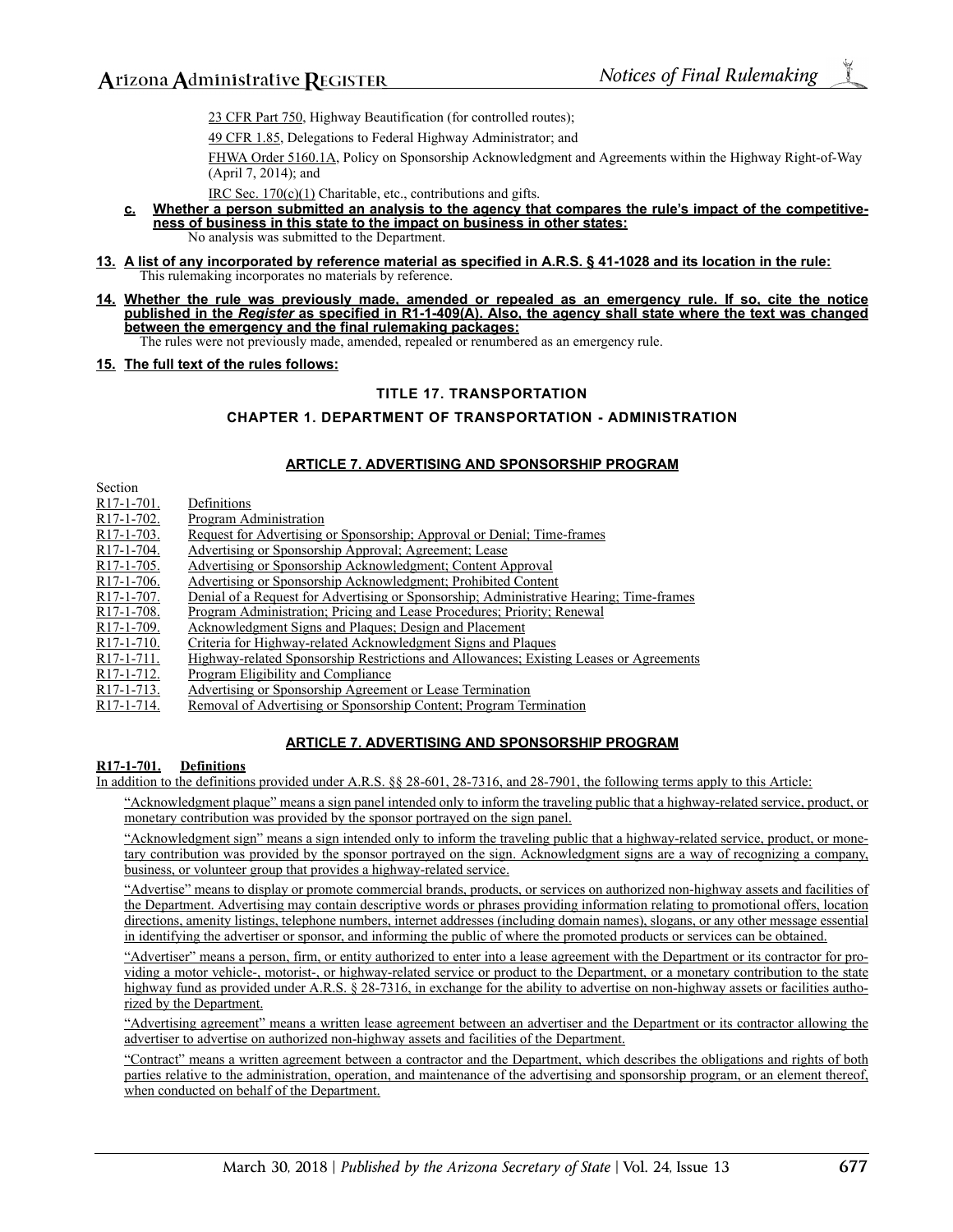"Contractor" means a person, firm, or entity that enters into a contract with the Department to administer, operate, and maintain on behalf of the Department the advertising and sponsorship program, or an element thereof, and that is responsible for conducting all aspects of the advertising and sponsorship program as outlined in the contract and this Article.

"Clear zone" means the unobstructed relatively flat area beyond the edge of a roadway that allows a driver to stop safely or regain control of a vehicle that leaves the main traveled way.

"Department" means the Arizona Department of Transportation as the owner of the highway on which signs are placed and the organization that directly receives the highway-related service, product, or monetary contribution from a sponsor, and to which the sponsorship policy and agreement applies.

"Driver distraction" means a driver's inattention to the driving task at hand, resulting from internal or external events or actions.

"FHWA" means the Federal Highway Administration of the U.S. Department of Transportation.

"Highway" has the same meaning as prescribed in A.R.S. § 28-101, under "street or highway."

"Highway-related service" means any activity customarily administered or delivered by the Department in the process of designing, building, operating, or maintaining key highway facilities, including, but not limited to, highway construction and maintenance activities, traffic management programs, rest area operation and maintenance, emergency response and service patrols, travel information services, parkway and interchange landscape maintenance, snow removal and ice control, dust abatement, or adopt-a-highway litter removal and other highway beautification programs.

"Highway right-of-way" means a strip of property, owned by the Department, within which a highway exists or is planned to be built. The highway right-of-way consists of all lands within the defined highway right-of-way limits, including the airspace above and below. This area typically includes: roadways; shoulders; sidewalks; rest areas; clear zones; and areas for drainage, utilities, landscaping, berms, and fencing.

"Interstate highway" or "Interstate highway system" has the meaning prescribed in A.R.S. § 28-7901, under "Interstate system."

"Lease" or "Lease agreement" means a written agreement between the Department, or its contractor, and an advertiser or sponsor, which authorizes the advertiser or sponsor to advertise in, or otherwise sponsor, certain assets or facilities of the Department subject to the terms and conditions outlined in the agreement and this Article.

"MUTCD" means the most recent edition of the federal Manual on Uniform Traffic Control Devices for Streets and Highways, as published by the FHWA at www.mutcd.fhwa.dot.gov and amended by the Department in the Arizona Supplement to the Manual on Uniform Traffic Control Devices for Streets and Highways available on the Department's web site at www.azdot.gov. The federal Manual on Uniform Traffic Control Devices for Streets and Highways is used by road managers nationwide for uniform installation and maintenance of traffic control devices.

"Primary highway" has the meaning prescribed in A.R.S. § 28-7901, under "Primary system."

"Rest area" means an area or site established and maintained within, or adjacent to, the right-of-way of an interstate or primary highway under the supervision and control of the Department for the safety, recreation, and convenience of the traveling public.

"Serviceable" means an acknowledgment sign or plaque that is usable, in working order, and adequately fulfills its function.

"Sponsor" means a person, firm, or entity authorized to enter into a lease agreement with the Department or its contractor for sponsorship of a certain element of the Department's operation of an asset or facility by providing a motor vehicle-, motorist-, or highwayrelated service or product to the Department, or a monetary contribution to the state highway fund as provided under A.R.S. § 28-7316, in exchange for placement of an acknowledgment sign or plaque to inform the public that a monetary contribution or a motor vehicle-, motorist-, or highway-related service or product was provided by the sponsor.

"Sponsorship agreement" means a written lease agreement between a sponsor and the Department or its contractor, which authorizes sponsorship of a certain element of the Department's operation of an asset or facility.

### **R17-1-702. Program Administration**

- **A.** The Department may operate an advertising and sponsorship program, or may select a contractor to administer its advertising and sponsorship program, to generate additional revenue for the state highway fund as provided under A.R.S. § 28-7316.
- **B.** If the Department utilizes a contractor to administer its advertising and sponsorship program, the Department shall solicit offers to select a contractor as provided under A.R.S. Title 41, Chapter 23, Arizona Procurement Code.
- Use of highway right-of-way for advertising purposes is prohibited, except as provided in 23 U.S.C. 111(b), Rest Areas.
- **D.** The Department or its contractor may provide opportunities for:
	- Advertisers to buy or lease advertising space or media on authorized non-highway assets and facilities of the Department;
	- 2. Advertisers to buy or lease advertising space or media for conducting limited commercial activities at rest areas as permitted under 23 U.S.C. 111; and
	- 3. Sponsors to provide monetary sponsorship of any element of the Department's operation of highway or non-highway assets and facilities by providing highway-related services or products to the Department, or monetary contributions to the state highway fund as provided under A.R.S. § 28-7316.

### **R17-1-703. Request for Advertising or Sponsorship; Approval or Denial; Time-frames**

- **A.** An advertiser or sponsor seeking to participate in the Department's advertising and sponsorship program by leasing or buying advertising on non-highway assets of the Department, or providing monetary sponsorship of highway-related facilities and assets of the Department, may complete and submit electronically to the Department or its contractor an online request form provided by the Department at www.azdot.gov.
- The Department shall, within 10 calendar days of receiving a request under subsection (A) or (C), provide written notice to the advertiser or sponsor acknowledging receipt of the request: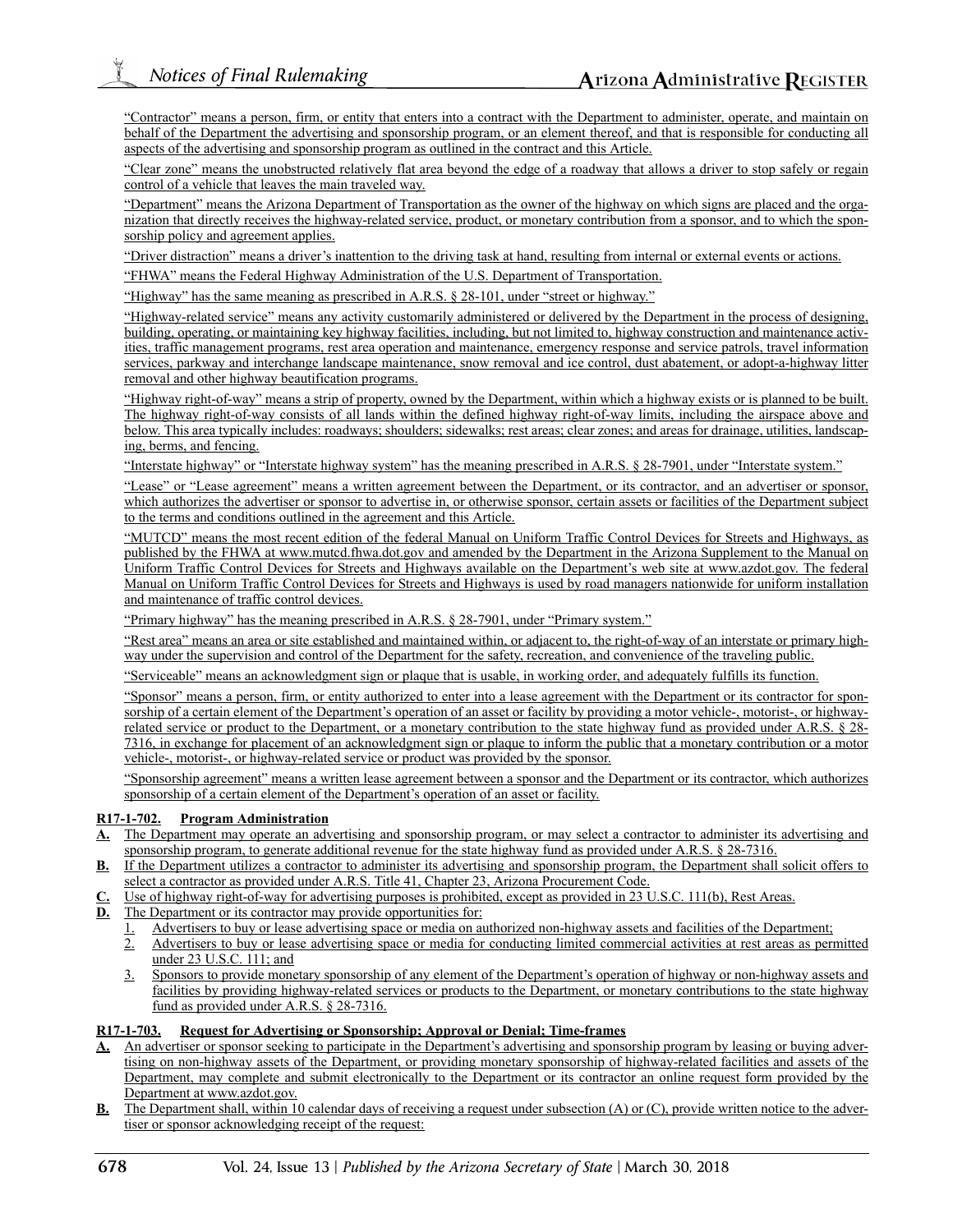Arizona Administrative REGISTER

- 1. If the request is complete, the notice shall acknowledge receipt of a complete request and indicate the date the Department received the complete request; or
- 2. If the request is incomplete, the notice shall indicate the current date and include an itemized list of all additional information the advertiser or sponsor must provide to the Department before the request can be considered complete and subsequently processed.
- **C.** An advertiser or sponsor with an incomplete request shall respond to the notice provided by the Department under subsection (B)(2) within 15 calendar days after the date indicated on the notice or the Department may deny the request for advertising or sponsorship.
- **D.** The Department shall render a decision on the request within 20 calendar days after the date on the notice the Department provided to the advertiser or sponsor under subsection  $(B)(1)$  acknowledging receipt of a complete request.
- **E.** For the purpose of A.R.S. § 41-1073, the Department establishes the following time-frames:
	- 1. Administrative completeness review time-frame: 10 calendar days.
	- Substantive review time-frame: 20 calendar days.
	- 3. Overall time-frame: 30 calendar days.
- **F.** Advertisers and sponsors authorized by the Department or its contractor to participate in the Department's advertising and sponsorship program may lease or buy advertising on authorized assets or facilities of the Department, conduct limited commercial activities at rest areas, or provide monetary sponsorship of authorized facilities and assets of the Department if the advertiser or sponsor:
	- 1. Is a provider of motor vehicle- or motorist-related goods or services, as provided under A.R.S.  $\S$  28-7316;<br>2. Is authorized to enter into a lease agreement with the Department or its contractor for:
	- 2. Is authorized to enter into a lease agreement with the Department or its contractor for:
		- a. Advertising on, or sponsorship of, non-highway assets or facilities of the Department;
		- b. Advertising on, or sponsorship of, rest area facilities as permitted under 23 U.S.C. 111; or
		- c. Sponsorship of highway-related assets or facilities of the Department; and
	- 3. Is otherwise eligible under this Article to participate in the Department's advertising and sponsorship program.

### **R17-1-704. Advertising or Sponsorship Approval; Agreement; Lease**

- **A.** An advertiser or sponsor seeking to participate in the Department's advertising and sponsorship program shall first negotiate and enter into a written advertising or sponsorship agreement with the Department or its contractor.
- **B.** An advertising or sponsorship agreement made between the Department, or its contractor, and the advertiser or sponsor may be of any duration up to five years and shall:
	- 1. Provide economic viability and a net benefit to the public, in the discretion of the Department;
	- 2. Include provisions for maintenance and removal of physical elements of the advertising or sponsorship acknowledgment after the agreement expires or the advertiser or sponsor withdraws;
	- 3. Identify any specific highway sites, corridors, or operations supported by any monetary contribution provided by a sponsor, if the sponsor is making a monetary contribution;
	- 4. Be approved by the FHWA Division Administrator before it becomes effective, if the agreement involves the Interstate highway system;
	- 5. Require that the authorized advertiser or sponsor comply with all state laws prohibiting discrimination based on race, religion, color, age, sex, national origin, and other applicable laws;
	- 6. Include a termination clause, where applicable, based on:
		- a. Safety concerns, as determined by the Department in its sole discretion;
		- b. Interference with the free and safe flow of traffic, as determined by the Department in its sole discretion;
		- c. Construction activities approved or initiated by the Department in the area, which may pose conflicts with advertising or sponsorship activities, including construction and maintenance projects, road widening, detour, diversion, rebuilding, rerouting, temporary or permanent closure because of weather or other damage, land-use changes, changes in applicable federal or state laws, or any similar reason for termination of the agreement;
		- d. Payment default by the advertiser or sponsor;
		- e. Noncompliance with contractual terms or provisions of the agreement; or
		- f. A determination, made by the Department in its sole discretion, concluding that the agreement is not in the public interest;
	- 7. Include only the types of advertisers and sponsors deemed acceptable under applicable state and federal laws;<br>8. Recommend that for assets and facilities on which federal-aid funds were not used, the advertising or spon
	- Recommend that for assets and facilities on which federal-aid funds were not used, the advertising or sponsorship revenue or monetary contributions received as part of the agreement be used for highway purposes as permitted under state law;
	- 9. Require that for assets and facilities on which federal-aid funds were used, the advertising or sponsorship revenue or monetary contributions received as part of the agreement be used only for highway purposes;
	- 10. Require that for rest areas authorized for limited commercial activities under 23 U.S.C. 111, the advertising or sponsorship revenue or monetary contributions received as part of the agreement be used to cover the costs of acquiring, constructing, operating, and maintaining rest areas;
	- 11. Require the advertiser or sponsor to certify that the advertiser or sponsor will comply with all applicable federal, state, and local laws, ordinances, rules, regulations, and contractual requirements of the Department's advertising and sponsorship program and maintain content- and viewpoint-neutral standards as provided under this Article; and
	- 12. Require the advertiser or sponsor to acknowledge that it is the Department's intent to preserve the assets and facilities of the Department as a non-public forum, notwithstanding the placement in those locations of the advertising or sponsorship content referenced in the agreement.
- **C.** The Department or its contractor shall provide a copy of any signed advertising or sponsorship agreement to the advertiser or sponsor if approved.
- **D.** All advertising or sponsorship agreements under this Article are public records under A.R.S. Title 39, Chapter 1, Article 2, and A.R.S. Title 41, Chapter 1, Article 2.1. The Department or its contractor shall not agree with any advertiser or sponsor to keep confidential, or not to disclose upon receipt of a public record request, either the content of any written agreement under this Article, or the negotiations leading up to any agreement, nor the advertiser's proprietary or trade information disclosed to the Department or its contractor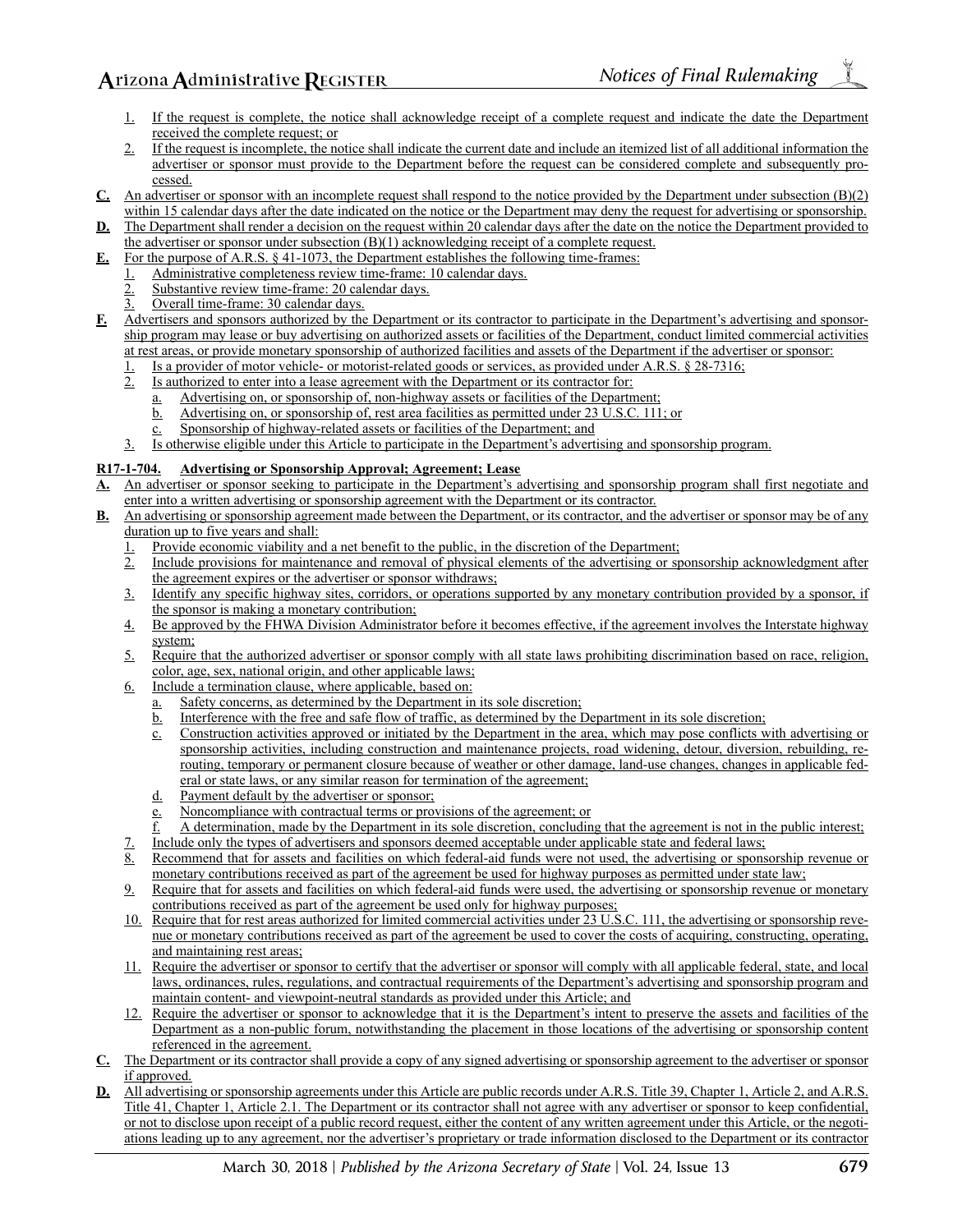in the course of negotiating or executing such written agreement, without regard to whether such information, including a logo, slogan, or other commercial message is claimed to be confidential, proprietary, trademarked, copyrighted, or otherwise registered by the advertiser, sponsor, or agent with rights reserved.

### **R17-1-705. Advertising or Sponsorship Acknowledgment; Content Approval**

- **A.** An advertiser or sponsor authorized by the Department or its contractor to participate in the Department's advertising and sponsorship program shall obtain Department approval of all advertising or sponsorship content, in accordance with the standards provided under this Article and any other applicable law, before the advertising or sponsorship content appears on any asset or facility the Department designates for advertising or sponsorship opportunities under this Article or any other advertising or sponsorship agreement.
- **B.** An advertiser or sponsor shall deliver to the Department or its contractor for installation, advertising content, images, or copy that meets all of the Department's content standards and technical specifications provided under this Article for the appropriate creation and display of advertising or sponsorship acknowledgment.
- **C.** For advertising on, or sponsorship of, authorized assets and facilities of the Department, the Department or its contractor shall:
	- 1. Review all advertising or sponsorship acknowledgment content for compliance with the standards provided under this Article and any other applicable law; and
	- 2. Ensure that advertising or sponsorship acknowledgment content does not interfere with the business activities of the Department and its customers.
- **D.** For monetary sponsorship of an element of the Department's operation of any highway-related assets and facilities, the Department or its contractor shall additionally:
	- 1. Ensure that the most current FHWA policy directives are followed when using signs to acknowledge the provision of highwayrelated services under both corporate and volunteer sponsorship programs;
	- 2. Ensure that all signs are of reasonable size, as determined by the Department, and as specified in the provisions of the MUTCD and FHWA policy directives; and
	- 3. Ensure that all sign message content is simple, brief, and minimizes driver distraction.

### **R17-1-706. Advertising or Sponsorship Acknowledgment; Prohibited Content**

- The Department shall deny a request for placement of advertising or sponsorship content if the content is not for a motor vehicle-, motorist-, or highway-related service, message, or product, unless otherwise authorized by law. The Department shall also deny a request for placement of advertising or sponsorship content if the content is likely to:
	- Conflict with other advertising or sponsored content for which the Department has an existing or pending agreement;
	- 2. Conflict with the reasonable standards established by the Department under this Section;<br>3. Conflict with the time, place, manner, or duration of the Department's office or highway
	- 3. Conflict with the time, place, manner, or duration of the Department's office or highway operations or security;
	- 4. Create an unreasonable risk of injury to a person or risk of damage to property;
	- 5. Interfere with the work of a Department employee or the business or mission of the Department; or
	- Result in non-compliance with other applicable statutes or rules.
- **B.** The Department, in its sole discretion, may reject types of advertising or sponsorship content that the Department deems unacceptable for its advertising and sponsorship program. Content deemed unacceptable by the Department for its advertising and sponsorship program shall include any advertising or sponsorship content that:
	- 1. Contains obscene, pornographic, indecent or explicit messages, or contains an offensive level of sexual overtone, innuendo, or double entendre, as determined by the Department in accordance with community standards in the vicinity of where the content would be displayed;
	- Contains profanity or vulgar language;
	- 3. Creates non-compliance with federal and state nondiscrimination laws, regulations, and policies;<br>4. Denigrates a person, organization, or group based on gender, sexual orientation, religion, race, et
	- Denigrates a person, organization, or group based on gender, sexual orientation, religion, race, ethnic or political affiliations, or national origin;
	- 5. Includes the name of a person, organization, or group that has historically advocated the denigration of other persons or groups based on gender, sexual orientation, religion, race, ethnic or political affiliations, or national origin;
	- 6. Includes or concerns political or election campaign messaging, imagery, or symbolism;
	- 7. Promotes, identifies, highlights, criticizes or endorses a political candidate, political party or movement, or any ballot measure circulated, submitted, or scheduled for consideration by the electorate of any jurisdiction, past, present, or future;
	- 8. Promotes, identifies, highlights, suggests, or expresses an opinion for or against contraceptive products or services, or any services related to abortion, euthanasia, or counseling with regard to any of these products, services, procedures, or issues;
	- 9. Promotes, identifies, highlights, suggests, or expresses an opinion for or against the use of alcohol, tobacco, marijuana or firearms;
	- 10. Promotes, identifies, highlights, or suggests the use of a drug or other substance in violation of either federal or state law or regulations; or
	- 11. Promotes, identifies, highlights, or suggests the use of products or services with sexual overtones such as massage parlors, escort services, or establishments for show or sale of X-rated, adult-only, or pornographic movies, products or services, or for establishments primarily featuring nude or semi-nude images or performances.

### **R17-1-707. Denial of a Request for Advertising or Sponsorship; Administrative Hearing; Time-frames**

- **A.** An advertiser or sponsor whose request for placement of advertising or sponsorship content is denied by the Department may request an administrative hearing in connection with the denial, or any other action taken by the Department in connection with the rules prescribed in this Article, as provided under A.R.S. Title 41, Chapter 6, Article 6, and Article 5 of this Chapter, as applicable.
- **B.** If the Department denies a request for placement of advertising or sponsorship content, the Department or its contractor shall send written notification of the denial to the advertiser or sponsor within five calendar days of denying a request for placement of advertising or sponsorship content. Written notification of the denial shall state: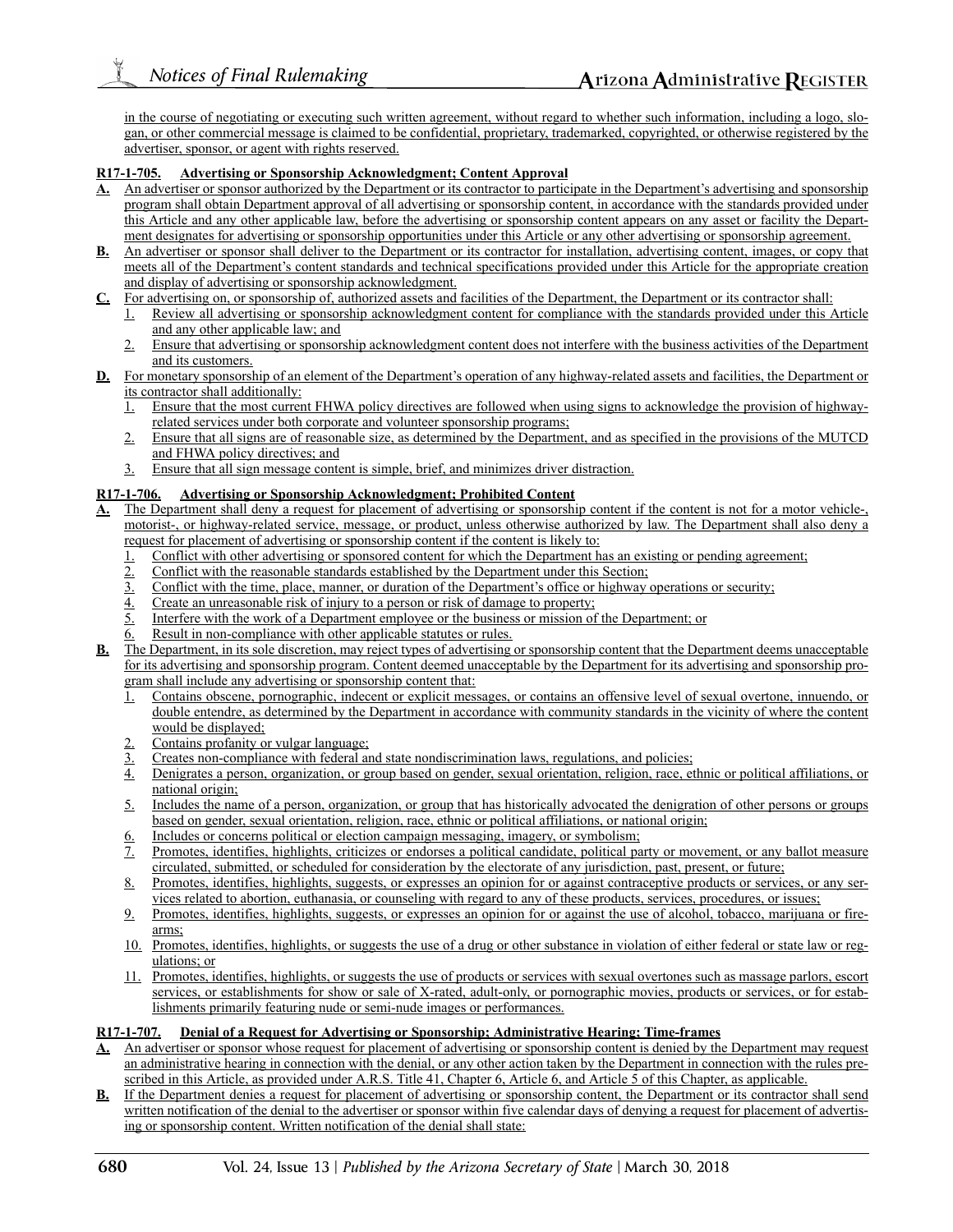- 
- 1. The Department's reason for the denial, citing all applicable supporting statutes or rules;<br>
2. The advertiser's or sponsor's right to request a hearing under A.R.S. § 41-1065 to contes<br>
3. The time-frame for requesting The advertiser's or sponsor's right to request a hearing under A.R.S. § 41-1065 to contest the Department's decision; and
- 3. The time-frame for requesting a hearing with the Department's Executive Hearing Office as prescribed under A.R.S. § 41-1065 and Article 5 of this Chapter.
- **C.** If an advertiser or sponsor requests a hearing, the Department shall hold the hearing according to the procedures provided under A.R.S. Title 41, Chapter 6, Article 6, this Article, and 17 A.A.C. 1, Article 5, as applicable. The Department shall:
	- Schedule a hearing within 30 calendar days after receiving a written request for a hearing from an advertiser or sponsor;
	- 2. Provide to the advertiser or sponsor who requested a hearing, a notice of the scheduled date and time of the hearing at least 20 calendar days before the date set for the hearing, as prescribed under A.R.S. § 41-1061;
	- 3. Ensure that the presiding officer makes a written determination of the presiding officer's decision or order, including findings of fact and conclusions of law, within 10 calendar days after concluding the hearing; and
	- Mail a copy of the written determination to the advertiser or sponsor who requested the hearing.
- **D.** The scope of the hearing shall be limited to a determination of whether the Department possessed grounds to take the action indicated in the notice of action provided by the Department in connection with the rules prescribed in this Article.

## **R17-1-708. Program Administration; Pricing and Lease Procedures; Priority; Renewal**

- **A.** For administration of the Department's advertising and sponsorship program, the Department or its contractor may use:
	- Rate schedules that are established and periodically adjusted by the Department; or
	- 2. Competitive pricing established by one or more offers from potential or current advertisers or sponsors.
- **B.** The Department or its contractor may use competitive pricing or rate schedules to determine the ranking order of potential or current advertisers or sponsors who may be awarded advertising and sponsorship opportunities at specific locations authorized by the Department for such activities.
- **C.** In determining competitive pricing and rate schedules, the Department may consider the amount of space available for advertising and sponsorship activities, and one or more of the following additional factors:
	- The average annual daily traffic at, or adjacent to, the location of the Department's available asset or facility;
	- 2. The population mix and relative distribution between all other advertisers or sponsors that meet all of the Department's advertising and sponsorship program requirements;
	- 3. The ranking order determined by the Department or its contractor based on existing rate schedules or competitive pricing proposed or offered by potential or current advertisers or sponsors for each Department authorized location; or
	- 4. The competitive market conditions, as well as economic, regulatory, logistical, and other related factors as determined by the Department or its contractor.
- **D.** If any of the factors provided under subsection (C) are used in determining competitive pricing or rate schedules, the Department or its contractor shall make the information relevant to these factors available to advertisers and sponsors on the Department's or its contractor's website.
- **E.** If a clear ranking order of preference for awarding a specific location cannot be determined using the factors provided under subsection (C), the Department or its contractor shall prioritize the remaining requests for advertising or sponsorship opportunities based on the following additional factors, in order:
	- 1. The advertiser or sponsor having the closest business location to the Department facility or asset location requested;
	- 2. The advertiser or sponsor providing the most business days and hours of service to the public; and
	- 3. The advertiser or sponsor first requesting authorization to place advertising or sponsorship content on the Department authorized facility or asset at that location.
- **F.** If a potential advertiser or sponsor requests placement of advertising or sponsorship content on a specific Department facility or asset where there are no available placements, a competitive bidding process may be used to determine which potential advertiser will participate, assuming the Department determines in its sole discretion that the location may be made available for advertising or sponsorship.
- G. The Department or its contractor may choose not to renew an existing advertising or sponsorship agreement, or an advertising or sponsorship agreement expiring within the next 60 calendar days, if another eligible advertiser or sponsor with a higher priority ranking requests placement of advertising or sponsorship content at that same location.
- **H.** The Department or its contractor may collect all applicable taxes due from an advertiser or sponsor under the advertising or sponsorship agreement.
- **I.** An advertiser or sponsor may request reimbursement of any pre-paid lease payments if, for a reason solely caused by the Department or its contractor, the Department or its contractor does not install the advertiser's or sponsor's content or copy within 90 calendar days after receiving the pre-paid lease payments.
- **J.** The Department or its contractor shall refund any pre-paid lease payments to an advertiser or sponsor within 30 calendar days after the advertiser or sponsor requests reimbursement under subsection (I).
- **K.** The Department may require an advertiser or sponsor who requests reimbursement of pre-paid lease payments to provide additional information if required by the State of Arizona for processing a refund.

## **R17-1-709. Acknowledgment Signs and Plaques; Design and Placement**

- The Department may acknowledge sponsors with acknowledgment signs or plaques. Acknowledgment signs and plaques shall meet all of the general principles and specific design and placement criteria prescribed in the MUTCD, Part 2, Signs, as supplemented by the most recent edition of the FHWA Standard Highway Signs and Markings Book:
	- 1. An acknowledgment sign is installed only as an independent sign assembly unless the acknowledgment sign is part of the Department's Adopt-a-Highway Volunteer Program; and
	- 2. An acknowledgment plaque is installed only in the same sign assembly below a primary sign that provides the road user specific information on accessing the service being sponsored. A plaque legend is displayed on a separate substrate from that of the sign below which it is mounted.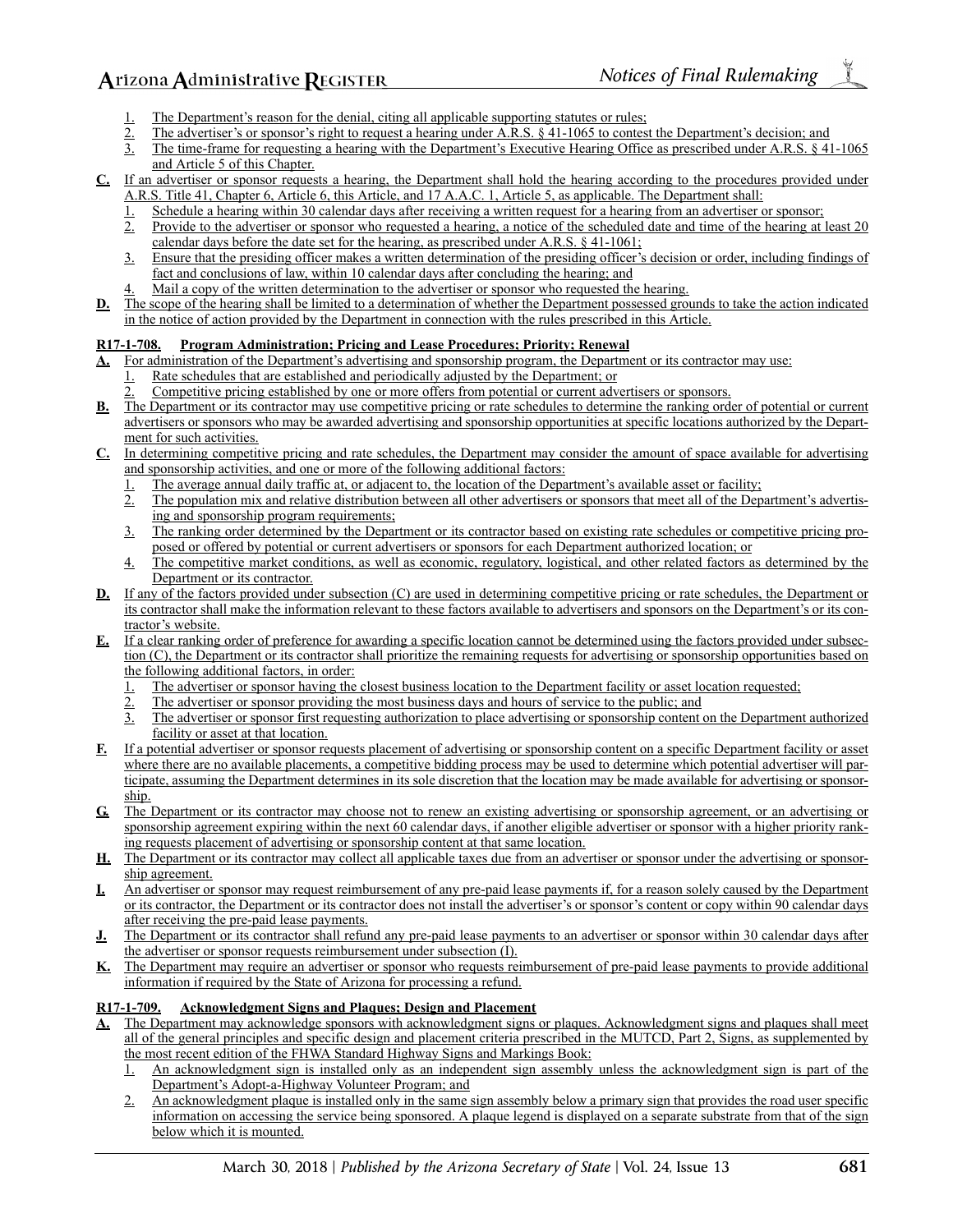### **B.** Acknowledgment signs and plaques shall:

- 1. Be appropriately sized for the legibility needs of a bikeway or path user when located on a bikeway or shared-use path;<br>2. Be placed near the site being sponsored, consistent with the purpose and principles of traffic c
- Be placed near the site being sponsored, consistent with the purpose and principles of traffic control devices in the MUTCD, Part 1, General and Part 2, Signs;
- 3. Be placed approximately one mile away from other acknowledgment signs or plaques associated with the same element of the Department's highway operation, such as Adopt-a-Highway, when facing the same direction, as consistent with the purpose and principles of traffic control devices in the MUTCD, Part 1, General and Part 2, Signs;
- Display no directional information or indicators;
- Display no telephone numbers, internet addresses, or other legends prohibited by the MUTCD for the purpose of contacting the sponsor or to obtain information on the sponsorship program, such as how to become a sponsor at an available site, unless such information is part of the sponsor's official name; and
- Remain in place only for the duration of the sponsorship agreement.
- **C.** The Department or its contractor shall not place acknowledgment signs or plaques at key decision points where a driver's attention is more appropriately focused on traffic control devices, roadway geometry, or traffic conditions.

### **R17-1-710. Criteria for Highway-related Acknowledgment Signs and Plaques**

- **A.** For highway-related sponsorship opportunities, the Department or its contractor shall:
	- 1. Ensure that acknowledgment signs and plaques take only the form of static, non-changeable, non-electronic legends to maintain the recognition value of official devices used for traffic control;
	- 2. Ensure that messages on acknowledgment signs and plaques are not interspersed, combined, or alternated with other official traffic control messages, either in the same display space, by adjacency in the same assembly, or by adjacency of multiple assemblies whose longitudinal separation does not meet the placement criteria contained in the MUTCD, including when placed on opposite sides of the roadway facing the same direction of travel, except as provided for acknowledgment plaques under R17-  $1 - 711(B);$
	- 3. Ensure that the focus remains on the service provided rather than on the sponsor, and that the sponsor logo area on an acknowledgment sign or plaque is a horizontally oriented rectangle, consistent with the provisions on business logos in the MUTCD, Chapter 2J, Specific Service Signs. The width of the rectangle shall be at least approximately 1.67 times its height, the total area of which shall not exceed the maximum referenced or specified in this Article or the MUTCD. The word legend describing the activity, such as "SPONSORED BY," shall be composed of upper-case lettering of the FHWA standard alphabets at least three inches high on conventional roads and at least four inches high on expressways and freeways;
	- 4. Ensure that any slogan displayed on an acknowledgment sign is a brief jurisdiction-wide slogan or that of a program name, such as "ADOPT-A-HIGHWAY." Slogans for companion, supplementary, or other programs unrelated to the service being sponsored shall not be displayed on any acknowledgment sign or plaque, in accordance with the MUTCD, Section 2H.08, Acknowledgment Signs.
	- 5. Ensure that if a graphic business logo is used to represent a sponsor, instead of a word legend using the FHWA Standard Alphabets, the logo is the principal trademarked official logo that represents the business name of the sponsor. Secondary logos or representations, even if trademarked, copyrighted, or otherwise protected, are classified as promotional advertising and are not allowed as provided under the MUTCD, Section 1A.01, Purpose of Traffic Control Devices;
	- 6. Ensure compliance with the following design guidelines if a graphic business logo is used to represent a sponsor:
		- a. Logos shall be as simple as possible and provide good readability during both daylight and nighttime hours;
		- b. Logos may consist of a symbol, trademark, or a legend message identifying the name or abbreviation of a specific business; c. Logos shall not contain a telephone or fax number, street name, e-mail or web address, or a direction indicator as part of the
		- business logo unless such information is part of the sponsor's official name;
		- d. Logos shall not resemble an official traffic control device; and
		- e. Symbols or trademarks used alone for acknowledgment shall be simple and dignified and reproduced in the colors and general shape consistent with customary use, and any integral legend shall be in proportionate size.
	- 7. Obtain an encroachment permit if applicable under 17 A.A.C. 3, Article 5, before installing, maintaining, or removing sponsorship content or copy from a highway-related facility or asset of the Department located along a state highway; and
	- 8. Determine the best placement of sponsorship content or copy and cooperate with the sponsor to provide all appropriate information to the public as outlined in both the contract and the sponsorship agreement, while remaining in full compliance with any encroachment permit requirements, if the contractor requests an encroachment permit under 17 A.A.C. 3, Article 5.
- **B.** For highway-related sponsorship opportunities, the Department or its contractor shall not:
	- 1. Install acknowledgment signs or plaques overhead due to maximum overall size limitations and related safety considerations. Only roadside, post-mounted installations of acknowledgment signs and plaques are allowed;
	- 2. Allow promotional advertising on any traffic control device or its supports, as provided under the MUTCD, Section 1A.01, Purpose of Traffic Control Devices;
	- 3. Allow acknowledgment signs and plaques to contain an alternative business name that appears to have the sole or primary purpose of circumventing the MUTCD provisions. Such content or copy is considered promotional advertising rather than acknowledgment of a sponsor providing a highway-related service; and
	- 4. Allow sponsorship acknowledgment signs or plaques that include displays that mimic, or in the Department's sole discretion, attempt to mimic, imitate, or resemble advertising. The determination of whether a sign mimics or constitutes advertising lies solely with the Department, applying in good faith the relevant standards set forth by the FHWA.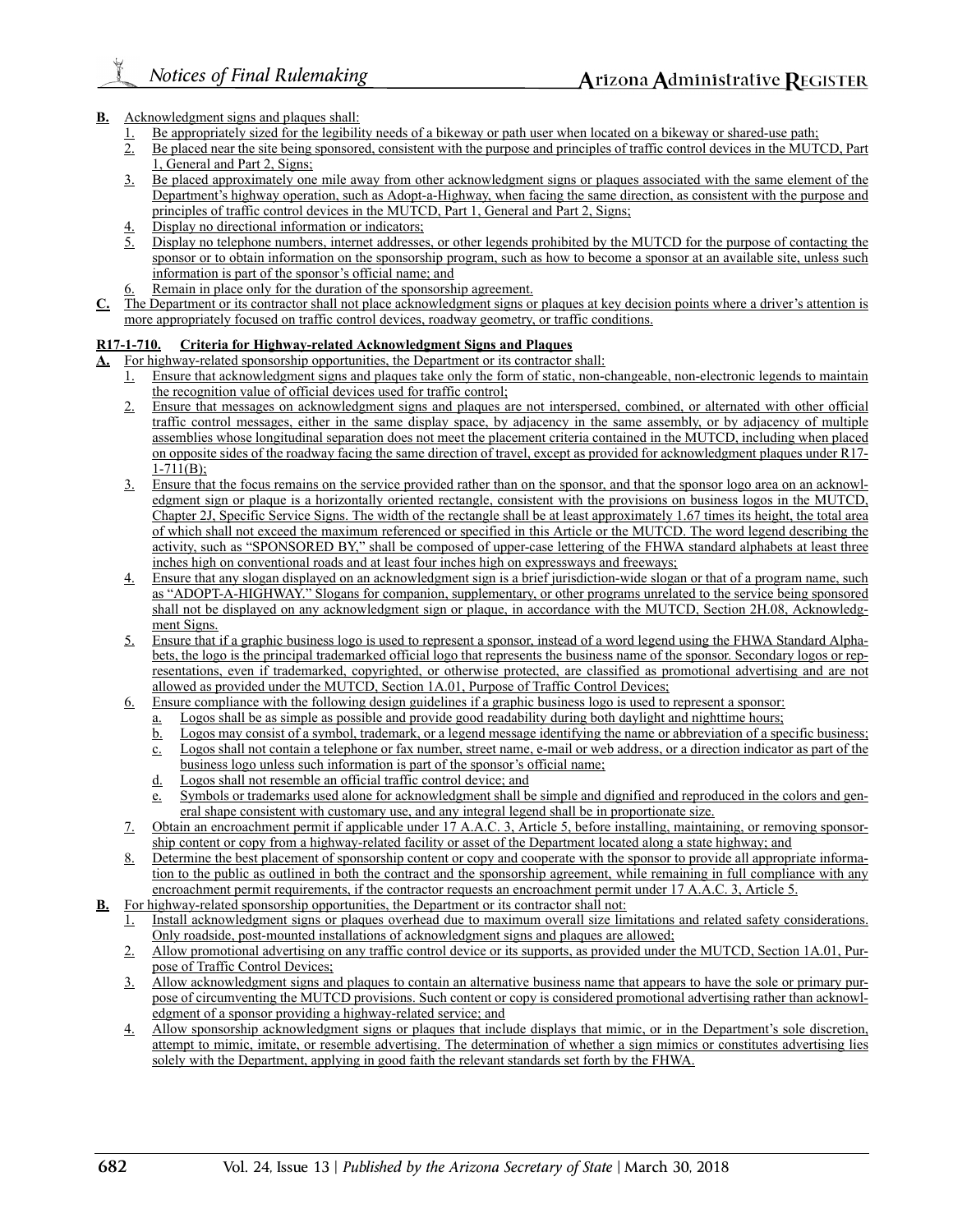### **R17-1-711. Highway-related Sponsorship Restrictions and Allowances; Existing Leases or Agreements**

**A.** For sponsorship of rest areas, the Department or its contractor:

- 1. May install one acknowledgment sign for each direction of travel on the highway mainline;
- 2. May place additional acknowledgment signs within a rest area, provided that the sign legends are not visible to the highway mainline traffic and do not pose safety risks to rest area users;
- Shall not append acknowledgment signs to any other sign, sign assembly, or other traffic control device; and
- Shall not place acknowledgment signs within 500 feet of other traffic control devices located on the highway mainline.
- **B.** For sponsorship of travel service programs that are not site specific, such as 511 traveler information, radio-weather, radio-traffic, and emergency service patrol, the Department or its contractor may mount an acknowledgment plaque below a general service sign for that program in the same sign assembly. The acknowledgment plaque shall:
	- 1. Be a horizontally oriented rectangle, with the horizontal dimension longer than the vertical dimension;
	- 2. Be of a size not to exceed approximately one-third of the area of the general service sign below which it is mounted or 24 square feet, whichever is less;
	- 3. Be of a size not to exceed approximately one-third of the area of the largest size prescribed in the MUTCD for the specific standard sign below which the acknowledgment plaque is mounted, even if the standard sign was enlarged under the MUTCD, Sections 2A.11, Dimensions and 2I.01, Sizes of General Service Signs, or was designated in the MUTCD as being oversized for its application; and
	- 4. Be of a size that is equivalent to the unmodified national standard for the sign, as provided in the MUTCD, even if the size of the standard sign is modified based on the Arizona supplement to the MUTCD, or other equivalent, and would result in a sign size larger than that of the standard sign prescribed in the MUTCD.
- **C.** For sponsorship by way of providing highway-related services, products, or monetary contributions that result in a naming sponsorship granted by the Department, where the sponsor is allowed naming rights to an officially mapped, named or numbered highway, the Department or its contractor:
	- 1. May use only acknowledgment signs to place an unofficial overlay or secondary designation in the name of the sponsor on the official highway name or number through proclamation, contract, agreement, or other means for acknowledgment within the highway right-of-way; and
	- 2. Shall not display on an acknowledgment sign a legend that states, either explicitly or by implication, that the highway is named for the sponsor.
- **D.** For the purpose of protecting life or property, the Department may install on any highway or non-highway asset or facility under its jurisdiction a changeable message sign, traffic control device, or other official sign provided by a sponsor. The name of the sponsor who made placement of the item possible may be affixed to the official sign or device in a conspicuous location visible from the main traveled roadway, unless specifically prohibited by federal law, including on the sign base, apron, supports, or other structural member. No more than one sponsor's name may appear on any one official sign or device at any given time.
- **E.** The Department or its contractor shall solely determine the placement of any new advertising or sponsorship content as new opportunities arise, whether a previously leased location is vacated, a waiting list exists, another advertiser or sponsor seeks to lease or sponsor a specific asset or facility, or a new location is identified and made available for advertising or sponsorship opportunities.
- **F.** The provisions of this Article apply to new and modified acknowledgment sign installations in support of national uniformity and consistency. Acknowledgment signs installed prior to the effective date of this Section are subject only to the terms and conditions provided in any existing lease or other agreement already in effect between the Department and an advertiser or sponsor. Replacement of an existing acknowledgment sign for compliance with this Article is not required unless the currently installed acknowledgment sign is no longer serviceable or the advertiser or sponsor requests a modification of the sponsor name or logo that is consistent with this Article.

### **R17-1-712. Program Eligibility and Compliance**

- **A.** An advertiser or sponsor participating in the Department's advertising and sponsorship program shall ensure compliance with A.R.S. § 28-7316 and all criteria established under this Article.
- **B.** The Department or its contractor may choose not to enter into, or renew, an advertising or sponsorship agreement if the eligibility criteria provided under this Article is not met.
- **C.** An advertiser or sponsor is ineligible to place advertising or sponsorship content on any asset or facility of the Department if:
	- 1. Thirty calendar days have elapsed since the Department or its contractor issued a notice of default to the advertiser or sponsor and the default remains uncured, or
	- 2. The advertiser or sponsor has defaulted on an advertising or sponsorship agreement made with the Department or its contractor.

### **R17-1-713. Advertising or Sponsorship Agreement or Lease Termination**

- **A.** If an advertiser or sponsor becomes ineligible to participate in the Department's advertising and sponsorship program, the Department or its contractor shall remove any existing content or copy from the Department asset or facility after notifying the ineligible advertiser or sponsor as provided in the advertising or sponsorship agreement.
- **B.** An advertiser or sponsor who becomes ineligible to participate in the Department's advertising and sponsorship program may be held responsible for the costs involved with removal or reinstallation of advertising or sponsorship acknowledgment signs in accordance with the terms and conditions provided in the advertiser's or sponsor's written lease or other agreement with the Department or its contractor.

### **R17-1-714. Removal of Advertising or Sponsorship Content; Program Termination**

If the Department temporarily requires removal of an acknowledgment sign or advertising or sponsorship content or copy from any Department facility or asset for construction activities in the area that may pose conflicts with the sponsorship, as provided under R17-1-704(B) (i.e. sign needs to be removed due to a road widening project), the Department or its contractor, in its sole discretion, may: